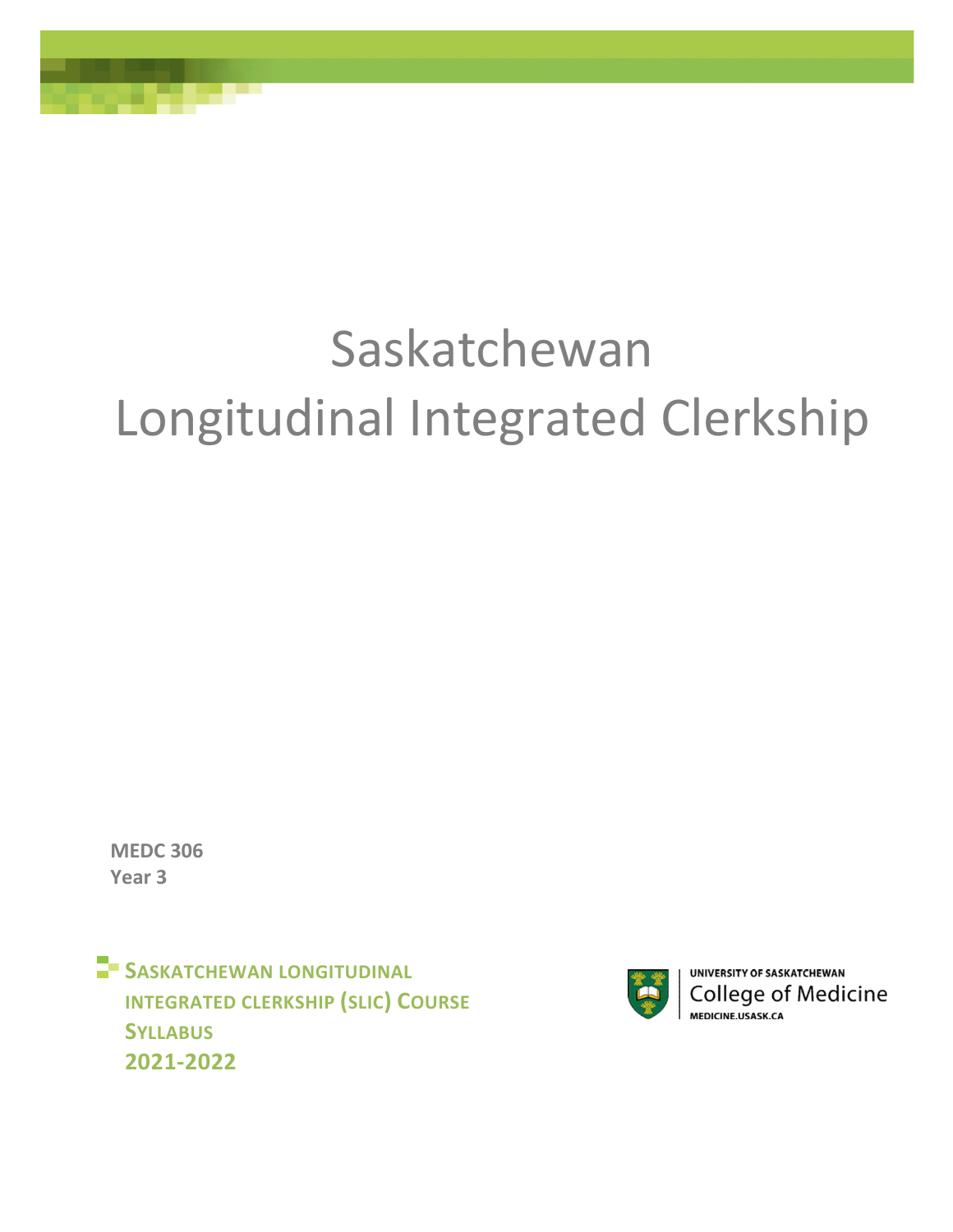*As we gather here today, we acknowledge we are on Treaty Six Territory and the Homeland of the Métis. We pay our respect to the First Nation and Métis ancestors of this place and reaffirm our relationship with one another. We recognize that in the course of your studies you will spend time learning in other traditional territories and Métis homelands. We wish you safe, productive and respectful encounters in these places.*

# **SLIC – COURSE OVERVIEW**

*The Covid-19 pandemic has caused significant changes to delivery of medical curriculum. We are planning to include in-person educational experiences, where possible, during the 2021-22 Fall Term. However, due to pandemic circumstances the College of Medicine undergraduate education program may need to:* 

- *Modify curriculum content delivery outside of usual procedures and at short notice.*
- *Modify Course assessments which may need to be changed to a different format, or to have different weighting from that outlined in the syllabus.*

*As information becomes available, we will provide updates to students on any changes relating to content originally outlined in the syllabus.* 

**If you are on campus at any time, ensure you know what is required and expected of you:** One of the critical lessons learned in dealing with COVID-19 is knowing that situations can change and we must be flexible and ready to adjust our safety protocols. Instead of listing all of the relevant information in your course outline, the university has create[d a webpage w](https://covid19.usask.ca/students.php#Oncampusessentials)here all up-to-date information around returning to campus is listed. You are responsible for regularly checking the health and safety guidelines <https://covid19.usask.ca/about/safety.php#Expectations>and knowing what is expected of you throughout the fall term. The College of Medicine has specific COVID protocols that are also important for you to be aware of and follow on the **College of Medicine website.** 

## **COURSE DESCRIPTION**

The clinical clerkship allows students to apply their basic knowledge and skills acquired in the first 2 years of medical school, in the clinical setting.

SLIC students will work closely with one primary preceptor gaining continuity relationships with patients and faculty over time in a continuous learning community. They will also spend time with visiting or in-town specialists as appropriate and other allied health care professionals (including but not limited to physiotherapy, occupational therapy, pharmacy, public health, mid-wife, dietician, mental health RN etc... )

SLIC students will experience a learning environment that provides comprehensive care of patients over time and meet the clerkship year's core objectives across multiple disciplines simultaneously in a one on one teaching environment.

Students will create a personalised learning plan and schedule with their primary preceptor and work in multiple settings to achieve their course objectives. SLIC students will care for patients in the community, clinic and hospital setting under the direct supervision of faculty and, depending on the community, residents. The SLIC training sites ability to provide a learning experience with medical residents will be tracked. If a site cannot provide a clinical learning experience with a resident, then the student will be required to choose from a specific list of selectives that will ensure this experience.

Students will have the opportunity to take graduated responsibility for patient care in a supportive setting where a balance will be established between time for service and learning.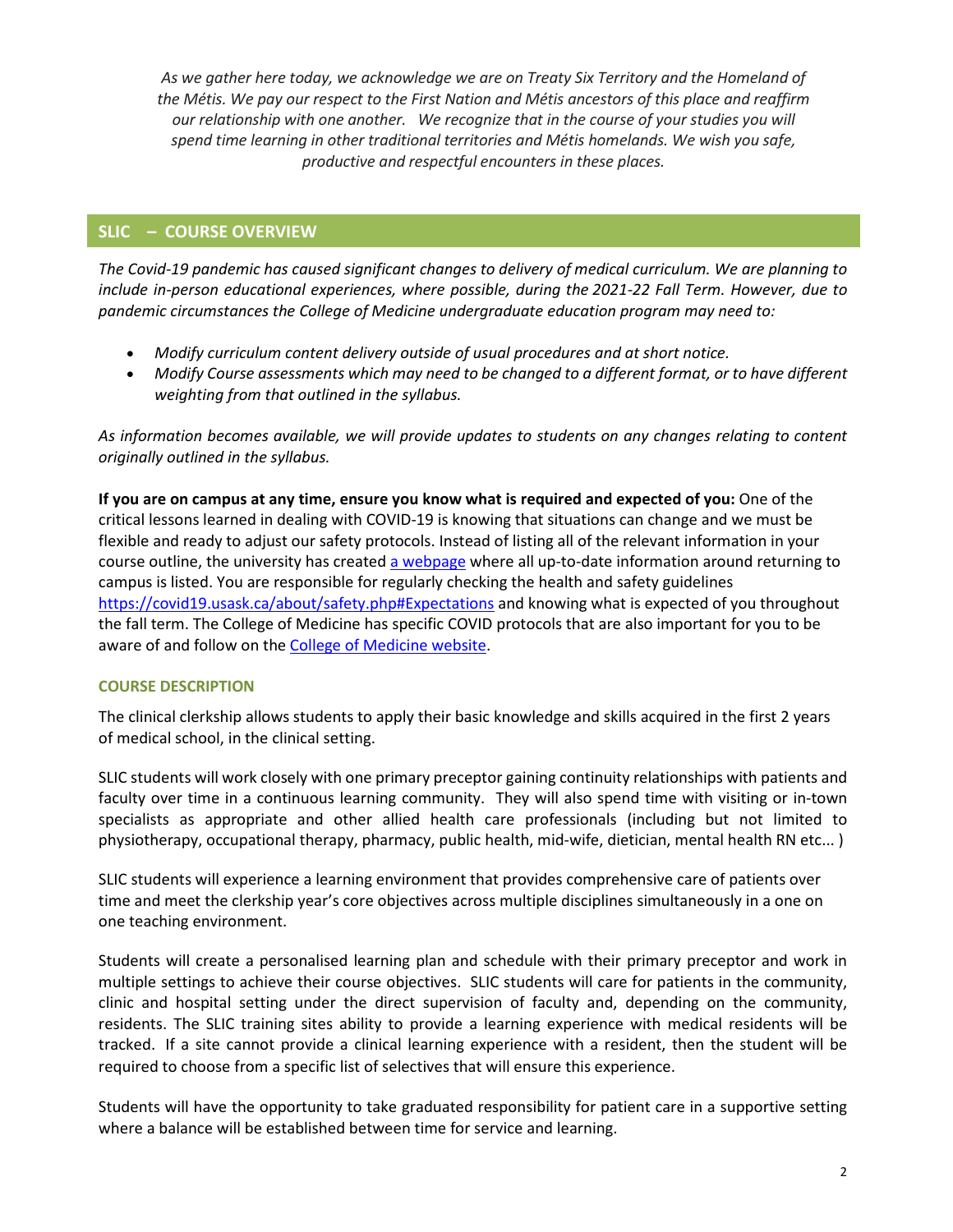Completion of this course will contribute to attaining elements of the overall undergraduate program objectives [\(MD Program Objectives\).](http://medicine.usask.ca/students/undergraduate/curriculum-schedules-objectives.php#ProgramobjectivesCurrent201617) Specifically, successful completion of the SLIC (course 398.34) will be equivalent to successful completion of the Core Rotations Course (MEDC 307.50) in Year 3 of the MD program, for the purpose of promotion.

# **COURSE OBJECTIVES**

By the completion of the SLIC, students will be expected to:

## Medical Expert

- 1. Distinguish between normal and abnormal human development, structure, and function.
- 2. Utilize evidence-informed principles to screen and monitor the healthy and at-risk individuals.
- 3. Actively participate in patient encounters for health promotion/screening.
- 4. Develop care strategies for patients at risk.
- 5. Discuss the pathophysiology, epidemiology, natural history, clinical presentation and prognosis of common and/or important acute and chronic diseases.
- 6. Conduct patient-centered interviews to elicit information effectively.
- 7. Perform an appropriate and focused physical examination, or mental status exam that minimizes patient discomfort and allows for the detection and interpretation of positive and negative findings.
- 8. Develop initial working diagnostic hypotheses based upon history and physical examination findings.
- 9. Develop a differential diagnosis and final presumptive diagnosis through clinical reasoning and integration of clinical information.
- 10. Select and interpret appropriate diagnostic tests (laboratory, imaging, electrophysiologic and other modalities) using evidence-informed decision-making principles, patient and family preferences and risk tolerance.
- 11. Revise and re-evaluate a presumptive diagnosis and/or management plan based on new information and/or response to treatment.
- 12. Perform basic procedural skills relevant to clinical care.
- 13. Develop and apply an appropriate patient-centered and evidence-informed management plan, including (where appropriate) pharmacologic and/or non-pharmacologic strategies, multidisciplinary care, patient self-management, and ensuring adequate follow up.
- 14. Develop and apply appropriate skills for triage and immediate intervention in acute and lifethreatening situations.
- 15. Develop and apply appropriate skills to prevent harm in patients (e.g. correct ID, allergies, etc.).
- 16. Demonstrate continuity of care by following patients through time, and in different clinical settings.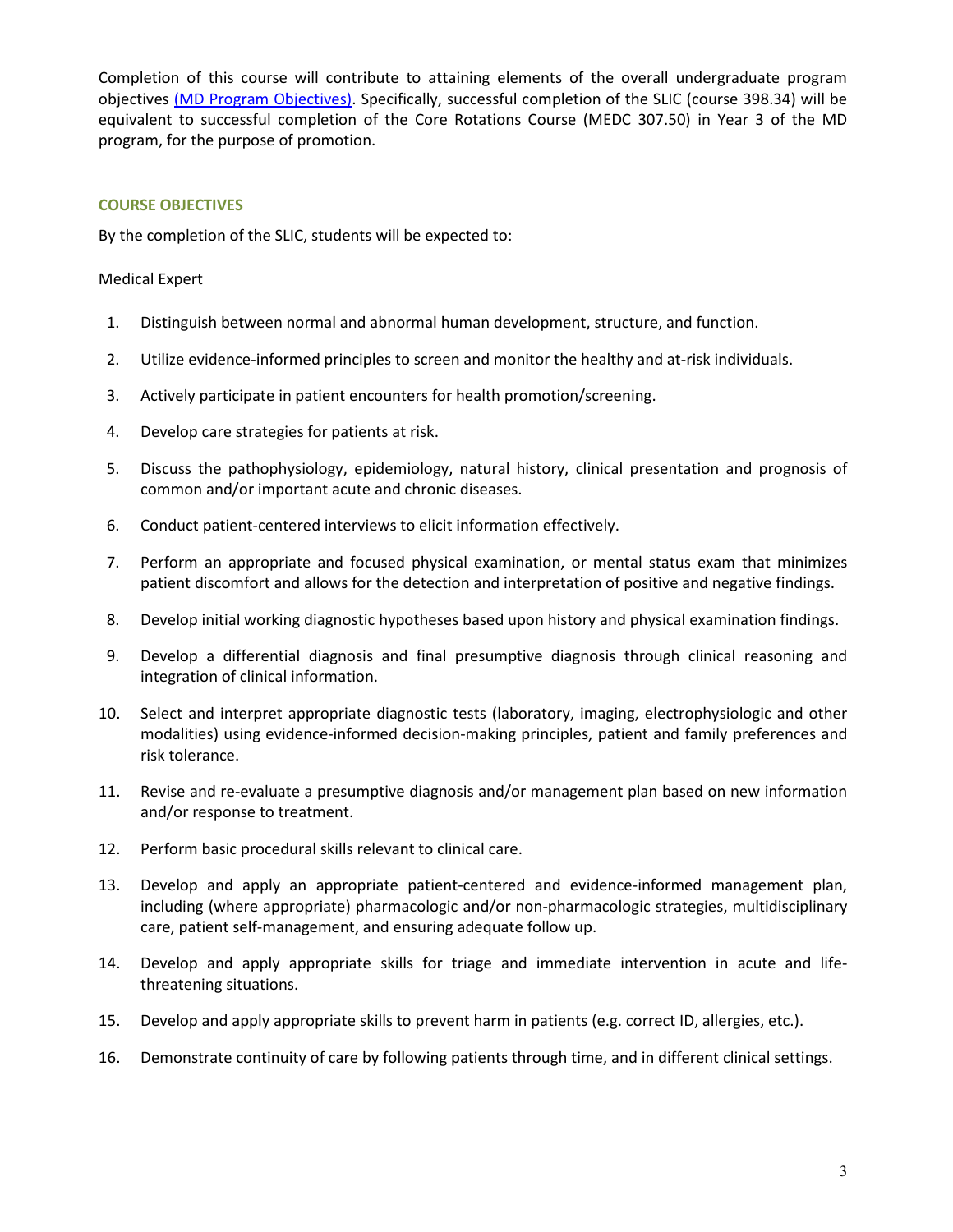## Communicator

- 1. Demonstrate the skills and attitudes necessary to communicate with patients and families in a respectful, culturally-competent and sensitive manner.
- 2. Share patient information with other providers in a manner that ensures relevancy, timeliness, and security.
- 3. Compose clear, accurate, and appropriate records of clinical encounters.

# Collaborator

- 1. Participate effectively and appropriately as part of a multi-professional healthcare team.
- 2. Recognize and respect the diversity of roles and responsibilities of other healthcare professionals involved in the care of patients.
- 3. Enlist appropriate assistance and/or ensure transfer of care to an appropriate caregiver according to relevant ethical principles and policies.

## Leader

- 1. Utilize best practice and appropriate resources when making healthcare decisions.
- 2. Utilize appropriate information technology to improve the care of patients.
- 3. Manage workload effectively.

## Health Advocate

- 1. Demonstrate an awareness of cultural and socio-economic issues that impact patient and population health.
- 2. Recognize and advocate for the needs of patients, families, communities, and populations in all areas that affect health and well-being.
- 3. Using ethical principles, assist patients in their understanding of the risks and benefits of accepting or refusing suggested therapeutic interventions.

## **Scholar**

- 1. Utilize appropriate research appraisal strategies to aid in evidence-informed clinical decision making.
- 2. Demonstrate self-directed learning by implementing an effective personal learning strategy to obtain the requisite medical expert knowledge necessary to provide patient care.
- 3. Identify the principles of quality improvement and relate these to patient care and safety.
- 4. Provide education to others, including colleagues, patients, families, and other members of the health care team.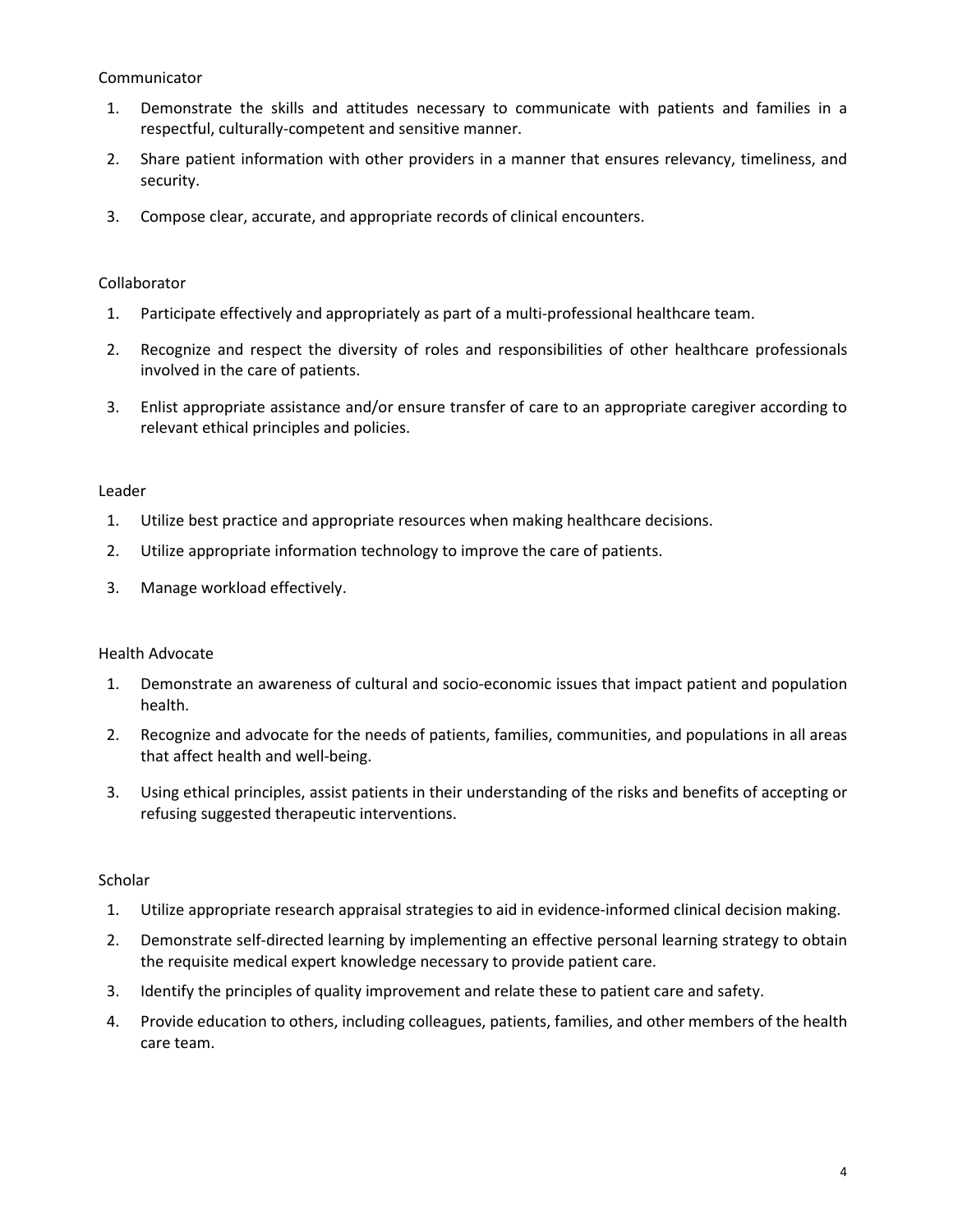## Professional

- 1. Demonstrate professional behaviors through punctuality, appropriate attire, and respectful attitudes to patients, families, and other health care providers.
- 2. Recognize and be sensitive to personal biases.
- 3. Protect patient confidentiality, privacy and autonomy.
- 4. Participate in obtaining informed consent.
- 5. Participate in the care of patients in a culturally safe and respectful manner.
- 6. Recognize gender and cultural biases that exist personally, in others, and in the health care system.
- 7. Maintain written records securely, with the understanding that these are legal documents.

Information on literal descriptors for grading in the College of Medicine at the University of Saskatchewan can be found in th[e Pre-Clerkship Student Information Guide](https://medicine.usask.ca/documents/ugme/syllabi/student-guide-to-pre-clerkship.pdf) - Student Assessment Section

More information on the Academic Courses Policy on course delivery, examinations and assessment of student learning can be found at: [http://policies.usask.ca/policies/academic-affairs/academic](http://policies.usask.ca/policies/academic-affairs/academic-courses.php)[courses.php](http://policies.usask.ca/policies/academic-affairs/academic-courses.php) NOTE: The College of Medicine a specific policies and procedures for course delivery, exams and assessment that can found on the [Policies, Procedures and Forms p](https://medicine.usask.ca/students/undergraduate/policies.php)age of the College of Medicine website.

The University of Saskatchewan Learning Charter is intended to define aspirations about the learning experience that the University aims to provide, and the roles to be played in realizing these aspirations by students, instructors and the institution. A copy of the Learning Charter can be found at: [www.usask.ca/university\\_secretary/LearningCharter.pdf](http://www.usask.ca/university_secretary/LearningCharter.pdf)

## **SLIC CONTACTS:**

| <b>SLIC Director:</b> | Dr. Tara Lee - tsl239@mail.usask.ca, (306) 773-1555 fax (306) 773-6817                  |
|-----------------------|-----------------------------------------------------------------------------------------|
| DME Dean:             | <b>TBA</b>                                                                              |
| Site Directors:       |                                                                                         |
| Meadow Lake:          | Dr. Stephen Loden - Stephen.loden@yahoo.ca (306) 236-5661 fax (306) 236-4355            |
| Estevan:              | Dr. Ed Tsoi - Edward.tsoi@sasktel.net (306) 634-6444 fax (306) 634-9187                 |
| Melfort:              | Dr. Geoff Zerr - geoff.zerr@usask.ca (306) 229-6597 fax 888-898-4334                    |
|                       | Dr. Mike Stoll - mbs413@usask.ca (306) 921-8177 fax (306) 686-8805                      |
| La Ronge:             | Dr. Laura Marshall - laurabaydamarshall@gmail.com (306)425-2174<br>fax (306) 425 - 4199 |

## Adminstrative Coordinators:

| Meadow Lake: | Bailey Edelman - bailey.edelman@usask.ca (306) 234-3108 fax (306) 236-4355               |
|--------------|------------------------------------------------------------------------------------------|
| Estevan:     | Kristin Dupuis - Kristin.dupuis@saskhealthauthority.ca (306) 637-2401 fax (306) 637-2490 |
| Melfort:     | Mabel Ryhorchuk - mabel.ryhorchuk@saskhealthauthority.ca (306) 921-9386                  |
|              | fax (306) 752-2175                                                                       |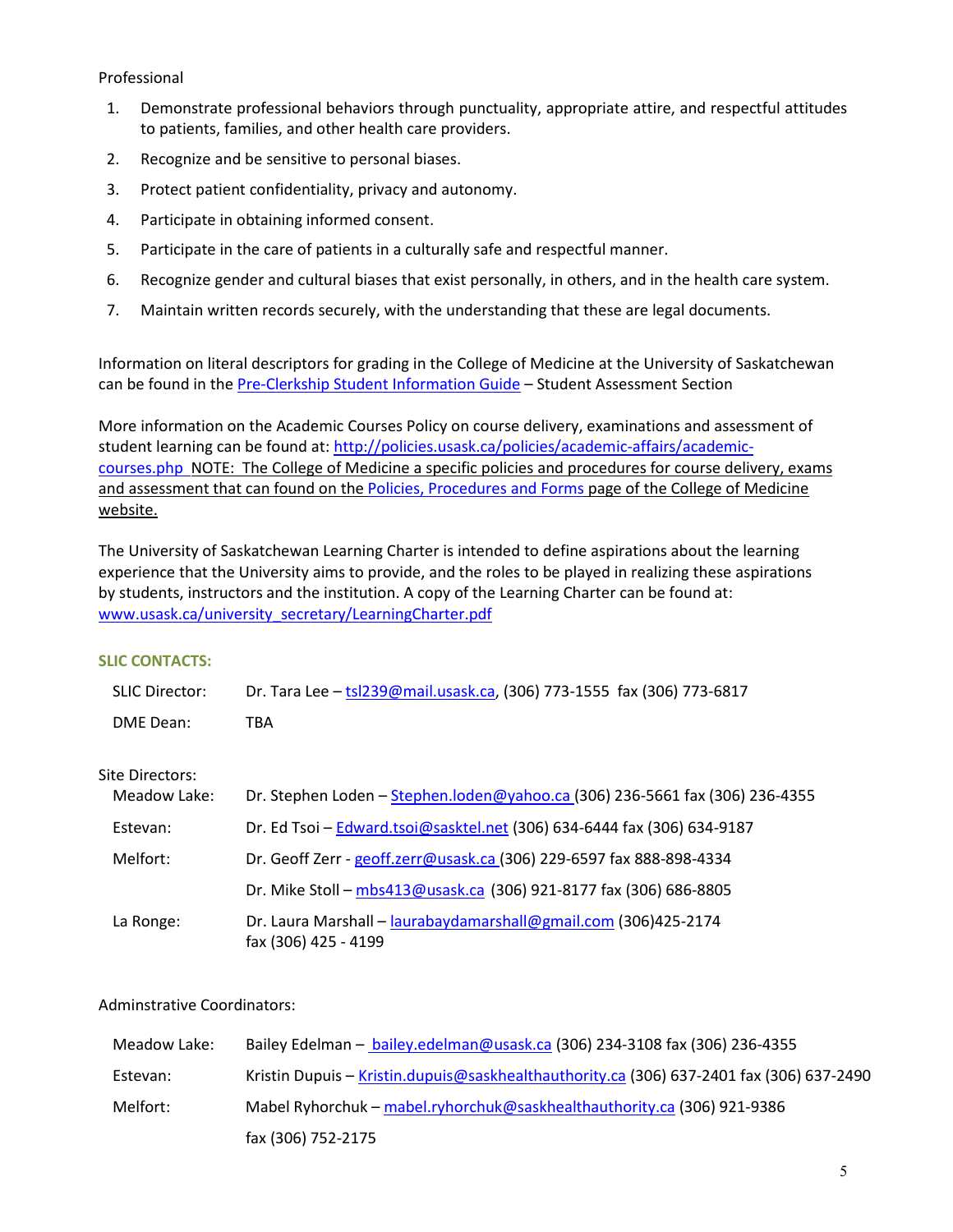#### **CORE CLINICAL ROTATIONS CONTACTS:**

#### Administrative Coordinator

| Saskatoon Site: | Carolyn Blushke - carolyn.blushke@usask.ca, (306) 966-7693 fax (306) 966-2601                   |
|-----------------|-------------------------------------------------------------------------------------------------|
| Regina Site:    | Holly Doell - holly.doell@saskhealthauthority.ca, (306) 766-4890 fax (306) 766-4833             |
|                 | Prince Albert Site: Nicole Toutant - nicole.toutant@usask.ca, (306) 765-6787 fax (306) 765-6783 |

#### Administrative Assistants

|              | Saskatoon Site: Tami Golding - tami.golding@usask.ca, (306) 966-8828 fax (306) 966-2601 |
|--------------|-----------------------------------------------------------------------------------------|
| Regina Site: | Jeanette Bellavance – Jeanette.bellavance@saskhealthauthority.ca, (306) 766-0558        |
|              | fax (306) 766-0538                                                                      |

#### **COURSE SCHEDULE**

The course consists of 42 weeks of an integrated clinical experience with all major disciplines in one community. There will be an option to use two weeks of the 42 weeks at an alternate site to provide extra learning opportunities if necessary.

The La Ronge SLIC site is a hybrid site with North Battleford to ensure all of the clerkship objectives can be met. The SLIC students will start in La Ronge and spend 34 weeks acquiring the vast majority of their clerkship objectives at this site. Eight weeks will be spent in North Battleford to achieve the objectives in anesthesia, surgery, and obstetrics. The timing of the move to North Battleford will change on a yearly basis and will depend on the date of the June assessment week. If there is 2 weeks or less of clerkship after the assessment week, the SLIC students will move back to the urban site. If there will be more than 2 weeks, the students will return back to their SLIC site to finish their clerkship. The total duration in North Battleford is 8 weeks. Therefore, the date will be determined based on these factors.

SLIC students will complete the Selected Topics in Medicine Course (MEDC 308.16) longitudinally throughout the 42 weeks. The SLIC students will attend the assessment weeks, held in Regina and Saskatoon, scheduled from December 6-10, 2021 and June 6-10, 2022. The assessment weeks consist of lectures, small group sessions and simulation sessions covering a variety of topics. Both of the year 3 OSCE's are also held during the assessment weeks. Additionally, SLIC students will attend the Success in Medical School III (MEDC 311.0) at the beginning of year 3 during orientation at their home site and participate through online components throughout the year.

The Estevan SLIC students will be required to choose from a specified group of selectives for their Selective Clinical Rotations (MED 309.80) course in year 4. This is an interim solution until we can ensure that this site can consistently provide a learning experience with residents. The list of appropriate selectives for this group will be provided in the SLIC acceptance letter to the student.

#### **INDEPENDENT LEARNING**

Students participating in the SLIC need to be self directed and independent learners. SLIC students are expected to know the course objectives and seek out opportunities to fulfill these objectives throughout their clerkship.

Students will also review/participate in required discipline and clerkship specific video recordings/seminars throughout the course. A list of these required videorecordings/seminar schedules will be provided to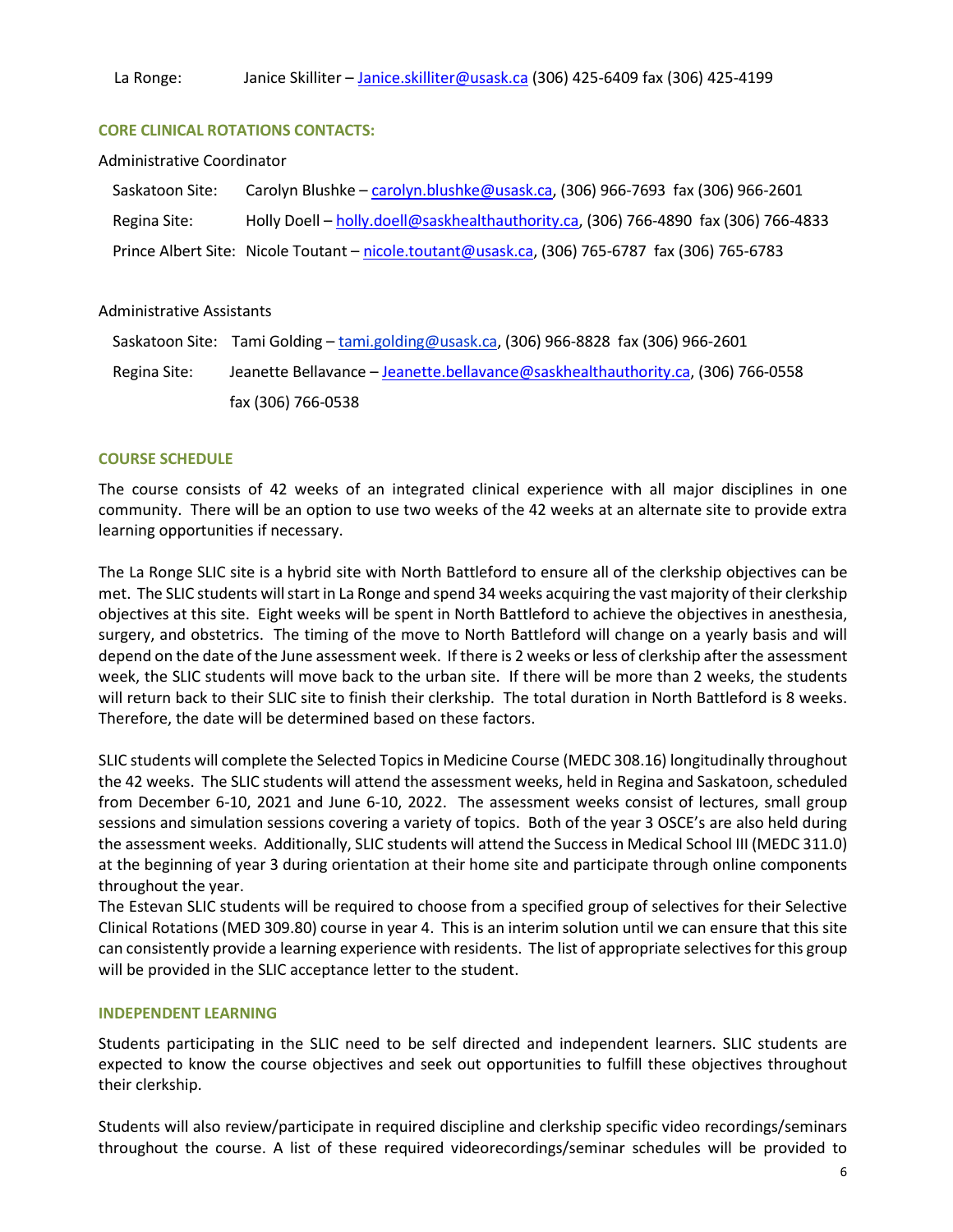#### students

The course objectives assist in guiding clinical experiences. It is an expectation that SLIC students are continuously logging their experiences in the 6.2 experience logs and using these logs and course objectives to guide personal learning plans and schedules. The 6.2 experience logs should be reviewed on a weekly basis with the primary preceptor.

## **COURSE RESOURCES**

See each module for resources.

## <http://www.choosingwiselycanada.org/recommendations/>

#### Undergraduate Diagnostic Imaging Fundamentals E-Book

The Undergraduate Diagnostic Imaging Fundamentals, by Dr. Brent Burbridge (MD, FRCPC) is an e-book resource to augment the presentation for imaging of common clinical conditions. Guiding principles related to minimizing radiation exposure, requesting appropriate imaging, and static images are enhanced and discussed. Additionally, users can access other imaging from the Dicom viewer (ODIN) to further advance their experience with viewing diagnostic imaging pathologies.

#### <https://openpress.usask.ca/undergradimaging/>

#### **COURSE DELIVERY**

Students will learn through a variety of methods including:

- Interactive small group learning sessions
- Independent self-directed reading and exercises
- In-patient and out-patient exposures
- Simulation sessions

#### **FEEDBACK ON STUDENT PERFORMANCE**

Student feedback is information regarding student performance that is offered with the express purpose of improving their learning and future performance.

The SLIC course is a practical course designed to develop and refine clinical skills. Feedback comes through a variety of sources, and in numerous ways, both formal and informal. The Site Director, preceptors, residents and other members of the health care team will be providing regular formative feedback to students to help them improve their skills. Students should also pro-actively seek out feedback, and be constantly reflecting, setting targets, and developing action plans for improvement and integration of feedback. Every interaction in this course is an opportunity for growth, and students are expected to thoughtfully reflect on feedback and use it constructively to improve their performance.

Formative feedback will also be provided on a weekly basis by using EPA's (entrustable professional activities) and cumulatively using formative ITARs every 6 weeks.

Summative feedback will be provided at the midterm (18 week) and end of rotation (40-42 week) with ITARs and through formal oral, written and OSCE exams.

#### **MONITORING OF TIME SPENT IN CLINCAL ACTIVITIES**

The students are asked to familiarize themselves with the Clerkship Work Hours and Call Policy[. http://medicine.usask.ca/policies/clerkship-work-hours-and-call-policy.php](http://medicine.usask.ca/policies/clerkship-work-hours-and-call-policy.php)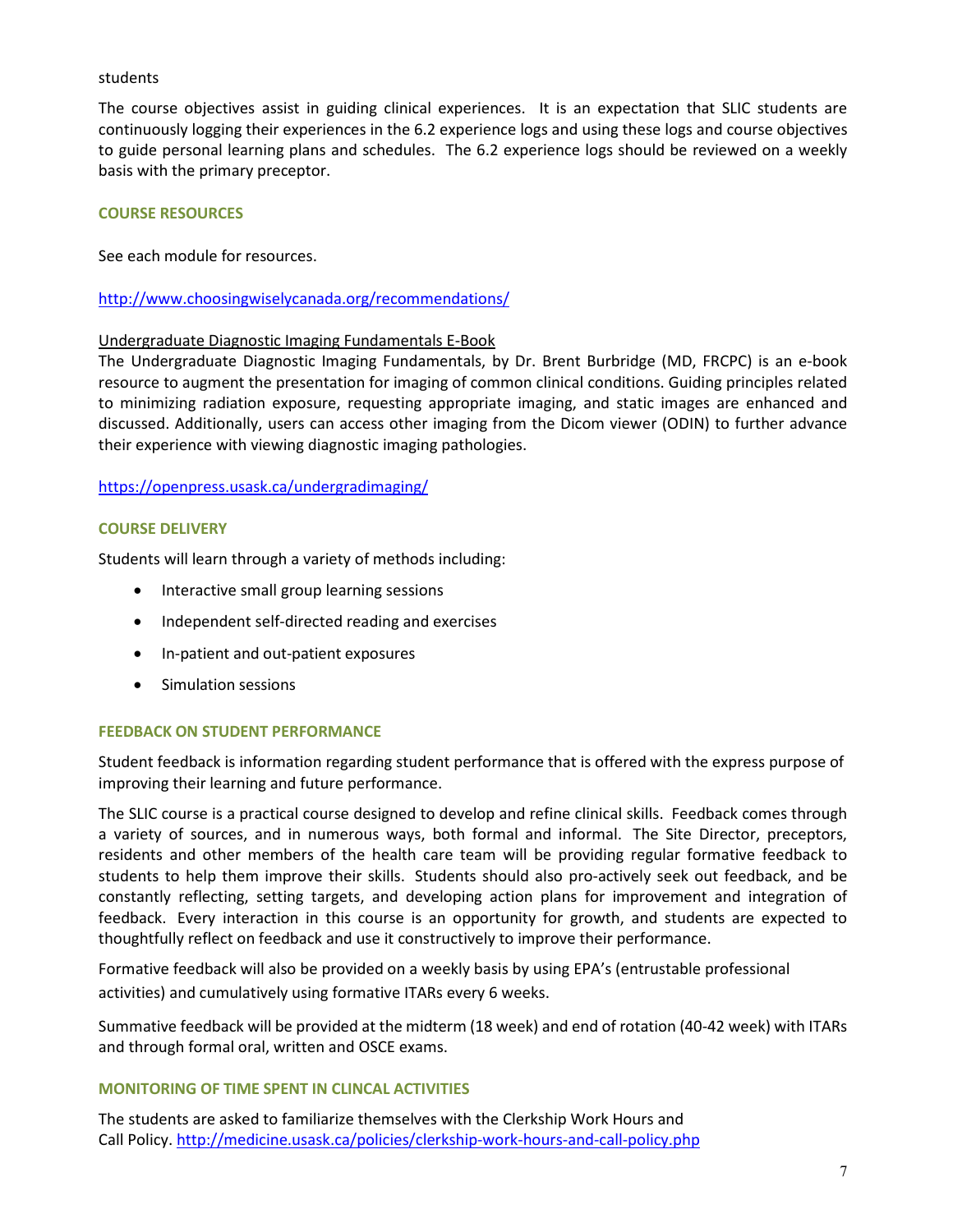Students should notify administrative staff, Site Director, or the SLIC Director if their rotation schedule is in violation of this policy. In addition, students can access the Program Feedback Tool to submit a feedback in an anonymous fashion, should they wish instead. This will then be addressed by the SLIC Director.

#### **COURSE MATERIAL ACCESS**

Course materials are available on MEdIC in One45. The syllabus, forms, and other useful documents will be posted there. In some modules, Canvas will be used for the submission of assignments.

## **RECOMMENDED MEDICAL INSTRUMENTS**

A stethoscope is required. The hospitals provide examining kits consisting of ophthalmoscope/otoscope and reflex hammer on most wards (the quality and availability of these is variable).

PPE (Personal Protective Equipment) is strongly encouraged and available in most patient areas. This is not limited to standard precautions which are the basic level of infection control which should be used in all patients all of the time.

| <b>Assessment Type</b>                          | Component   | <b>Weighting in Final</b> |
|-------------------------------------------------|-------------|---------------------------|
|                                                 | Requirement | <b>Mark</b>               |
| <b>Weekly formative EPAs</b>                    | completion  | N/A                       |
| Every 6 week ITAR                               | Formative   | N/A                       |
| Quarterly PASS (Peer & student support) group   | completion  | N/A                       |
| assessment                                      |             |                           |
| Mid-point ITAR (18 weeks)                       | 70%         | 10%                       |
| Final ITAR (40-42 weeks)                        | 70%         | 25%                       |
| Patient panel                                   | 70%         | 5%                        |
| Community project (includes critical appraisal) | 70%         | 12%                       |
| <b>NBME/Written Exams</b>                       | 70%         | 20%                       |
| Formative OSCE 1                                | Formative   | N/A                       |
| Summative OSCE 2                                | Pass        | 23%                       |
| Clinical presentation 1                         | Pass        | 2.5%                      |
| Clinical presentation 2                         | Pass        | 2.5%                      |
| 6.2 logs                                        | Completed   | N/A                       |
| <b>IPE</b> module                               | Completed   | N/A                       |
| Interpretive skills module                      | Completed   | N/A                       |
| <b>Total Course Mark</b>                        |             | 100%                      |

#### **COURSE ASSESSMENT OVERVIEW**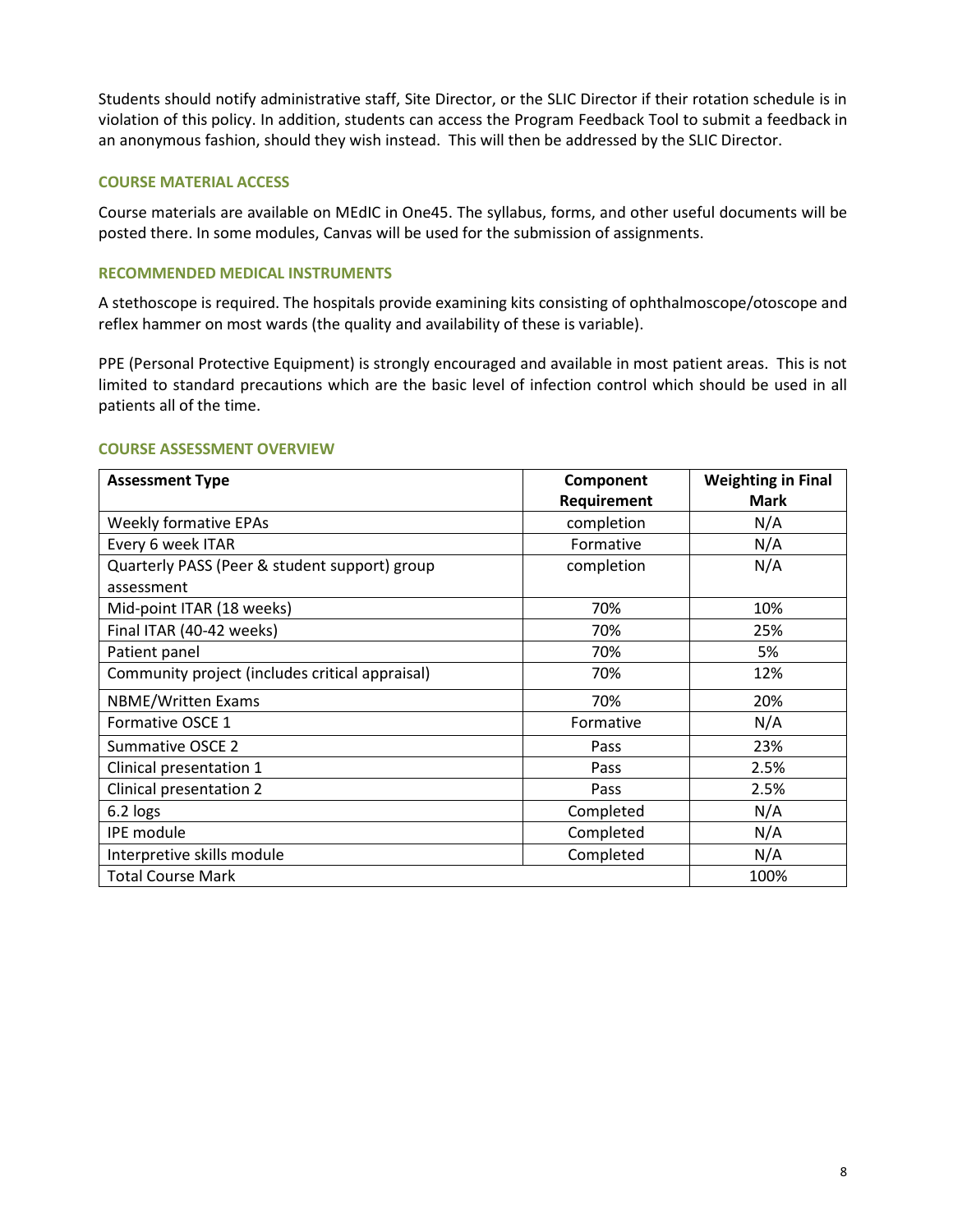#### **ASSESSMENT COMPONENTS:**

#### **Entrustable professional activities EPA (1-6):**

Completion of appropriate EPA's is required to pass. A minimum of 3 EPA observations from EPA 1 through 6 are required per week. The observation of EPA's 7-12 are encouraged, but they are not included in the overall count. Sampling of all EPA's are suggested based on the student's learning goals and recent assessment(s).

## **In-training Assessment Report (ITAR):**

SLIC students will be assessed on clinical skills of history taking and physical examination, ability to generate differential diagnoses, and management plans. These assessments will be used to develop the formative ITAR every 6 weeks and the summative mid-point and final ITAR's.

#### **PASS (Peer & student support) group assessment**

The Peer & Student support group assessment is an objective assessment performed by a University of Saskatchewan, College of Medicine faculty member from another community. The PASS faculty member will visit the community every 8-12 weeks. Their main objective is to provide educational support and mentorship for SLIC students and preceptors. They will also directly observe a clinical encounter and provide feedback. They can provide a formative assessment by using EPAs. They can also provide the summative assessment for clinical presentation 1 and 2. After each visit, the PASS member will provide a short written summary to the primary preceptor regarding the clinical observation and assessment.

Their main goals will be to:

- a) provide direct clinical observation of students and give feedback
- b) provide observation of preceptors and give feedback regarding their teaching
- c) provide teaching for the students and faculty development for faculty
- d) provide formative & summative assessments by using the EPA and clinical presentation assessments

## **Patient Panel**

Establishing a Patient Panel is one of the best ways to facilitate the LIC principle of continuity of care. Similarly, continuity of care is the best way to facilitate clinical learning. All SLIC students must document their patient panel and provide an oral presentation to the Site Director guided by the patient panel rubric provided on one45. The patient panel presentation and rubric are based on the CanMEDS framework. It is worth 5% of the final grade. Primary preceptor(s) will help identify patients for the panel but it is the SLIC student's responsibility to seek out and document the recommended panel. With a few exceptions, clinical time can be rearranged to accommodate attendance at appointments with patients on the panel. Students will not be released from mandatory sessions to follow a patient on their panel, except in the case of labor and delivery for an obstetrics patient.

Students will have the opportunity to see patients with undifferentiated problems and play an active role in determining the diagnosis and treatment plans for these patients in consultation with preceptor(s). SLIC students will also meet patients with an established diagnosis but may have a chronic illness, pregnancy or have a social situation that would benefit from the student being a part of their care. These patients can teach the student a lot about the natural history of disease, their experience of illness and disease and how this changes over time, as well as the outcome of treatment and management interventions. Having a Patient Panel is a good way to support the relationships built with patients over the year.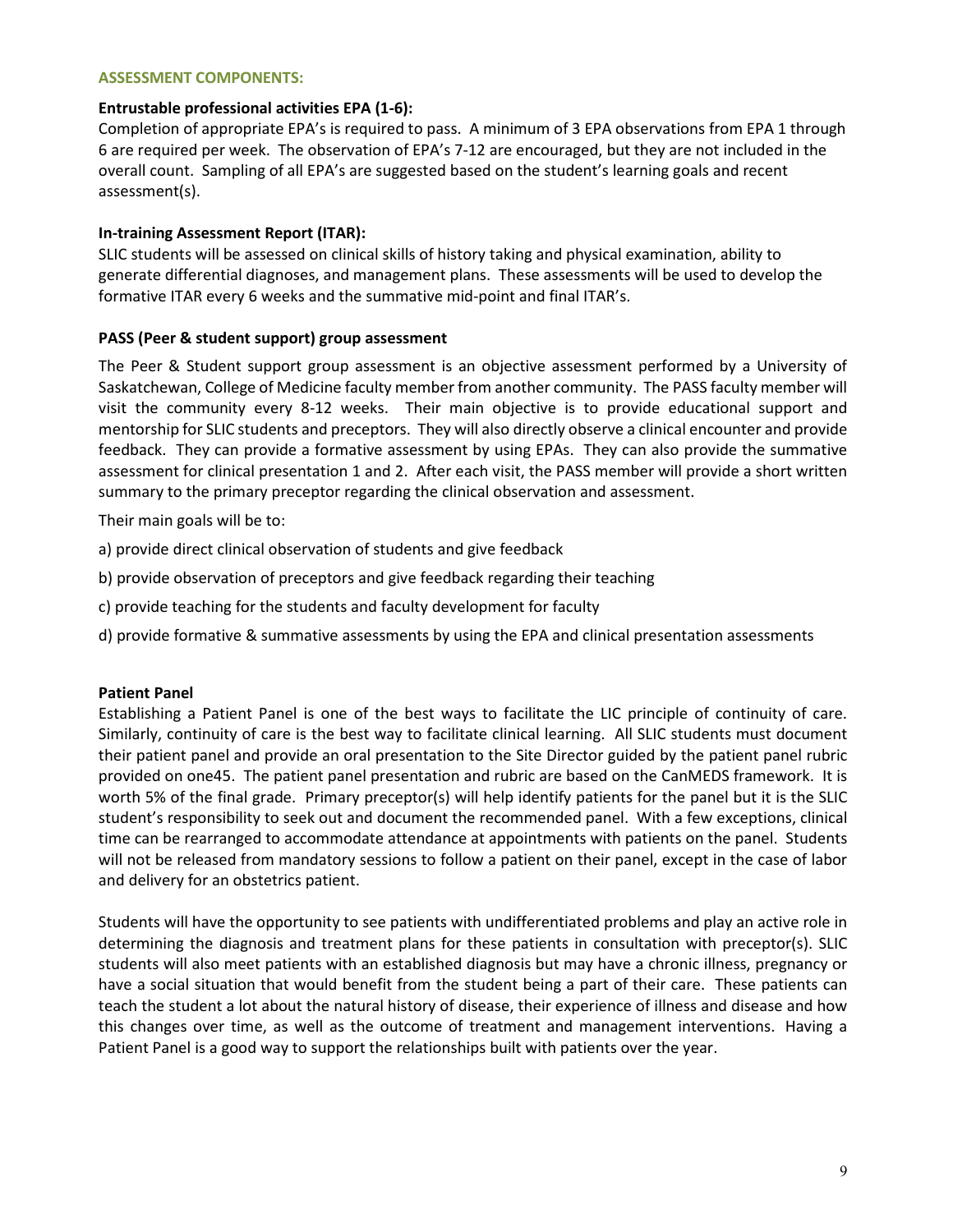#### RECOMMENDED PATIENT PANEL:

2 obstetrical patients in 1st trimester 2 obstetrical patients in 3rd trimester 1 pediatric patient 1 adult patient with a chronic medical problem 1 elderly patient 1 patient with mental health concern plus others at individual student and preceptor discretion

# **Community project & Critical Appraisal assignment**

A scholarly project integrated with connecting to the community is an important part of the SLIC experience. This project will focus on community resources that would be of benefit to the patient population in that community. The community project will also include a critical appraisal assignment that is relevant to the community need identified and guided by the literature search. Together, they will be worth 12% of the final grade. The critical appraisal assignment is worth 2% and the community project is worth 10%.

## **Community project**

The steps involved in this project include:

- Identify a community need from a personal experience with a patient, the community or any other experience during a clinical scenario.
- Describe and identify any existing health disparities and social determinants of health that are present in the community, as evidence for why such a community need exists.
- Perform a literature search for approaches used by others.
- Complete a critical appraisal assignment on a scholarly article found during the literature search.
- Describe a potential community-based intervention and describe how it would address existing health disparities/social determinants of health in the community.
- Identify a list of barriers and facilitators to implementing this intervention and describe potential solutions.
- If possible, initiate the project in the community.

A submitted report should include:

- A description of the situation (ie. health disparities/social determinants of health) which stimulated the idea for the community project.
- A review of the literature in the area of the need identified.
- Attach the critical appraisal assignment.
- A description of the community-based intervention proposed and description of how this intervention would help address existing health disparities/social determinants of health in the community.
- A description of the barriers and facilitators to implementation and how these could be addressed.
- If the project was initiated, provide a history, current state of the project and how it has benefited the community.

The proposed project topic should be decided upon by the mid-point of the SLIC. If not already reviewed with the Primary Preceptor or Site Director, this should be done during the mid-point assessment.

The student is expected to make a presentation and submit a write-up (either a written report or PowerPoint) of the project to the Primary Preceptor and/or Site Director. The project is marked by a rubric that is available on one45.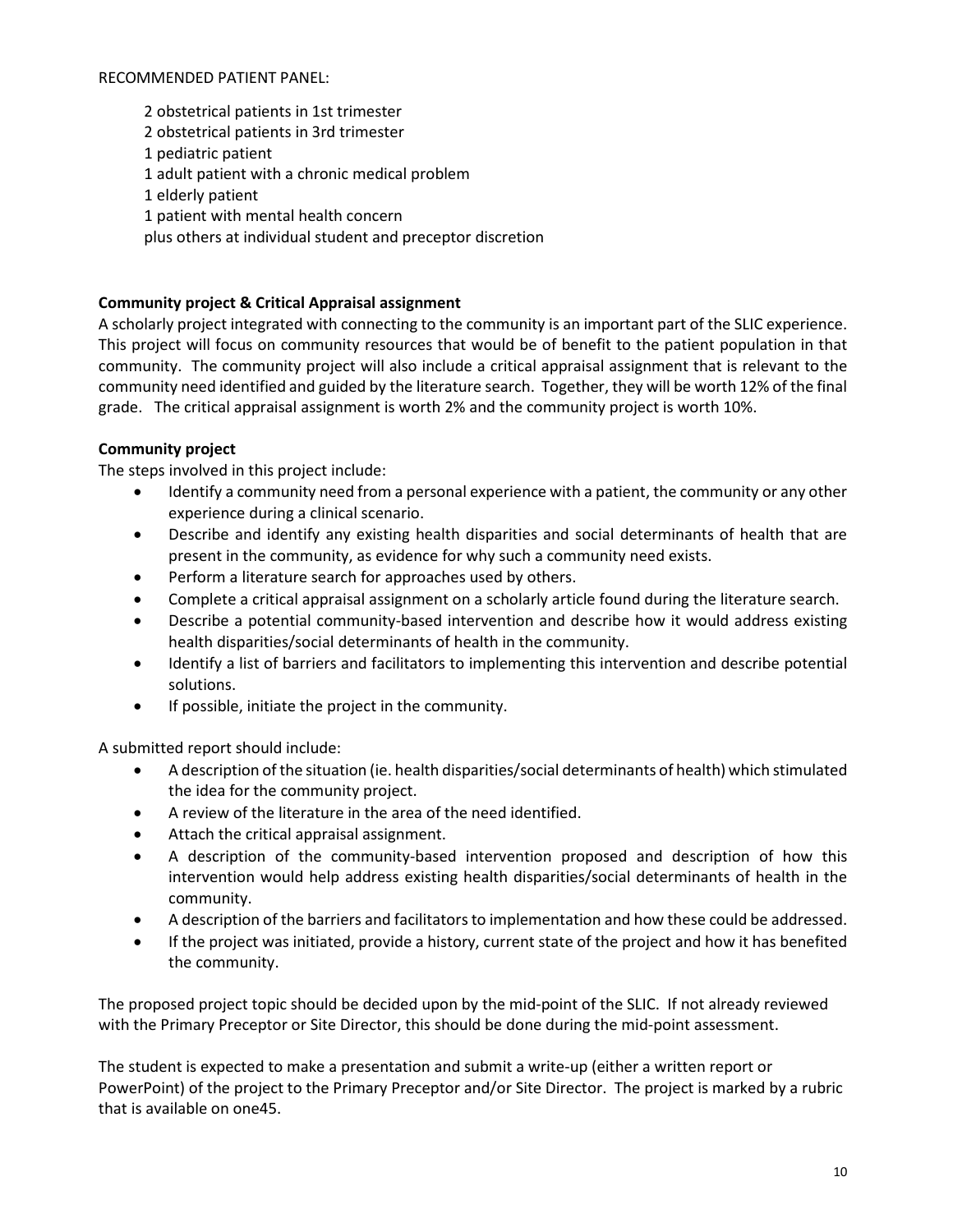# **Critical Appraisal Assignment**

The critical appraisal assignment is linked with the community project to create a cohesive scholarly project. Therefore, the critical appraisal will be determined through a literature search and an article the student chooses that is related to a need identified in and by the community. With guidance from the members of the Research Vertical Theme, a Standard Checklist will be used to undertake the critical appraisal. The student will meet with a member of the Research Vertical Theme after the literature search has been completed, an article chosen and emailed to the members of the Research Vertical Theme to review. The meeting will take place via webex with the objective to review the critical appraisal assignment and answer any questions the student may have. The members of the Research Vertical Theme will continue to be a source of support throughout the project and will provide the rubric for assessment and feedback on the critical appraisal assignment.\*

## **Clinical presentation assessment 1 & 2**

A clinical oral examination is required during the first and second half of the SLIC. Each presentation will be 2.5% of the overall grade. The clinical presentation rubric is available on one45.\* The student will have one hour for a history and physical examination of a patient, following which, the findings along with a presentation will be reviewed with the PASS preceptor/Primary preceptor. Components of the evaluation include: the ability to take a history and perform a physical exam, interpret findings and create a safe and appropriate differential diagnosis, knowledge of basic science, physiology and clinical features of the presenting illness, interpret investigations and discuss management at the clerkship level.

# **IPE module (Interprofessional Collaboration module)**

The goal of this module is to prepare the student for learning opportunities designed to enhance the ability to practice collaboratively. This is a longitudinal module which will run throughout the SLIC. It will consist of 7 online video seminars. The objectives of the module are:

- 1. Articulate unique factors that influence inter-professional communication. (Inter-professional Communication)
- 2. Describe key elements of patient-centred care including the patient's family & community. (Patient-Centred Care)
- 3. Describe your own role & consider the roles of others in determining your own professional & interprofessional roles. (Role Clarification)
- 4. Describe group processes which improve inter-professional team functioning. (Team Functioning)
- 5. Describe steps & strategies for conflict resolution within interpersonal groups. (Inter-professional Conflict Resolution)
- 6. Articulate key principles of collaborative leadership which contribute to group effectiveness. (Collaborative Leadership)

Students will be required to work through 7 online modules covering a variety of topics in inter-professional collaboration. Each of the "IPC on the Run" modules will take approximately 30 minutes to complete – students may complete the modules on their own time but 30 minutes will be provided after the Selected Topics in Medicine course to use if needed. Once each module is complete, students will be required to print off certificates of completion (accessible from the website) & submit them to the site Administrative Coordinator.

A final certificate of the entire module will need to be submitted to the site Administrative Coordinator no later than 3 weeks prior to the end of Year 3. Failure to do so will be considered unprofessional and may result in an incomplete course component.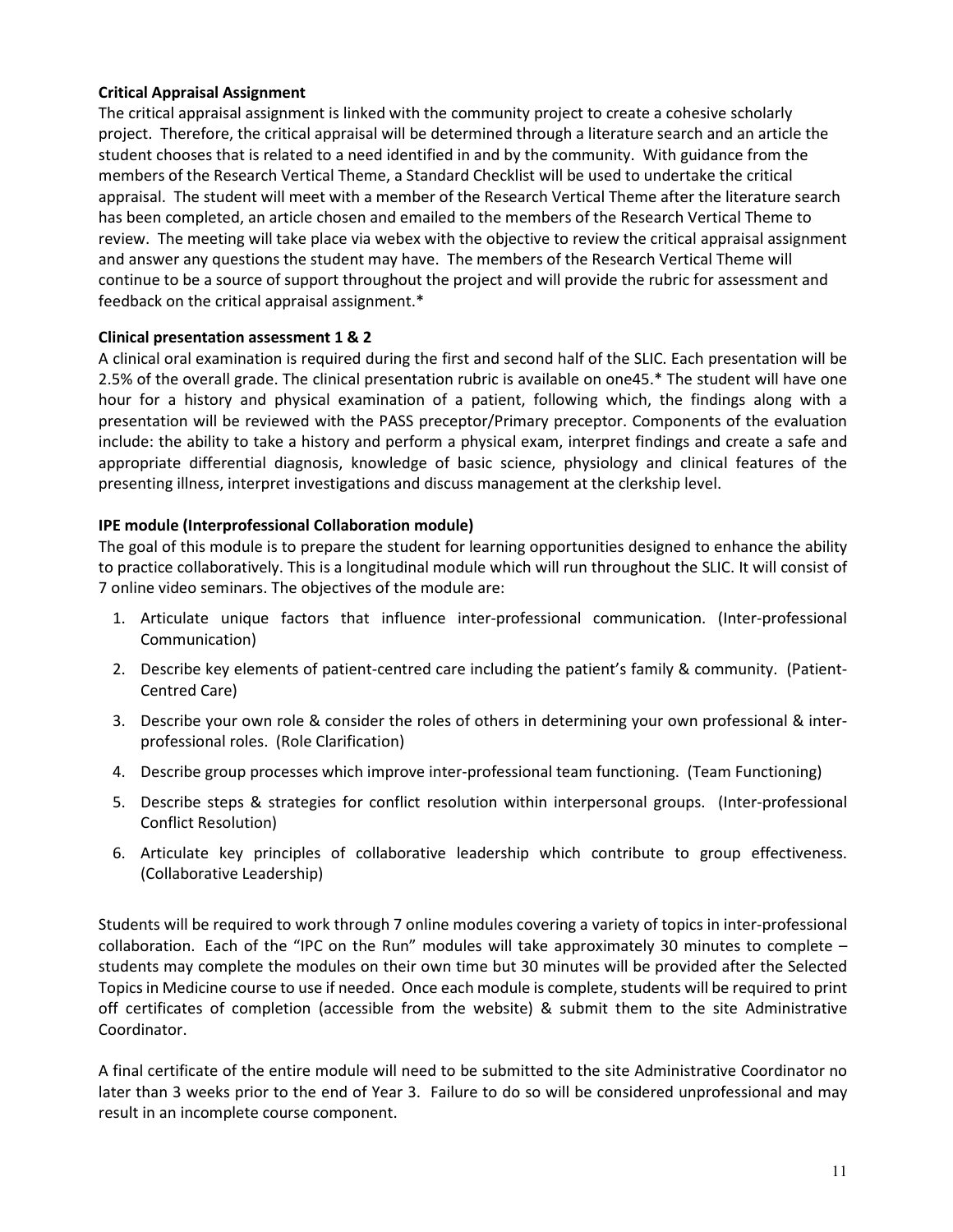Inter-professional Collaboration will be further assessed within the ITARs as well as part of the two OSCEs.

## **Interpretive skills module**

An online module focusing on EM interpretive skills has been added. This will be a mandatory, formative component. This module will be completed at the students discretion over a 4 week time period. Once the module is completed, the Site Director will receive an email notification.

# **OSCEs**

There are two OSCEs in Year 3. OSCE 1 will be held in the winter of Year 3 and is purely formative. OSCE 2 will be held in the summer of Year 3 and is worth 23% of the overall grade. The OSCE pass mark will be set using an approved standard setting method as indicated by the College of Medicine's Assessment Policy. The standard setting method will reflect the specific difficulties of items in this test form and pass marks may vary from assessment to assessment. The cut score thus determined will be adjusted to a pass mark of 70%. In the setting of remediation and review of student performance, the OSCE is considered a special form of examination, and as such, copies of the OSCE checklists are not available for review by students.

## **EXAM PROCTORING**

Due to pandemic related circumstances, examinations during this course may be delivered remotely. In that event, proctoring software or other remote invigilation methods will be employed concurrently during the examination to ensure academic integrity of the assessment.

# **MIDTERM AND FINAL EXAMINATION SCHEDULING**

Midterm and final examinations must be written on the date scheduled. Students should avoid making prior travel, employment, or other commitments for in-term exams and final exams. If a student is unable to write an exam through no fault of their own for medical or other valid reasons, they should refer to the College of Medicine [Deferred Exam policy and procedure.](https://medicine.usask.ca/policies/deferred-exams.php)

## **RUBRICS**

Where applicable, rubrics for all assignments will be posted on one45 for the relevant session. For those assignments submitted via Canvas they are also posted in Canvas. In the event of a discrepancy between the two versions, that posted on Canvas shall be taken to be correct.

## **COURSE POLICY FOR SUCCESSFUL COMPLETION AND REMEDIATION**

For successful course completion for the purposes of promotion, students must achieve the passing requirements for each of the following course components, which include:

- 1) Obtain a minimum of "Meets Expectations" on all categories on the final ITAR.
- 2) Obtain a passing mark on the summative OSCE.
- 3) Obtain a cumulative mark of at least 70% on all the remaining course components (excluding the final ITAR and OSCE).
- 4) Obtain a passing mark on all NBME/Written exams

\*In addition students must: Complete all assignments and other mandatory course components and complete 6.2 logs and/or complete alternate experience if needed.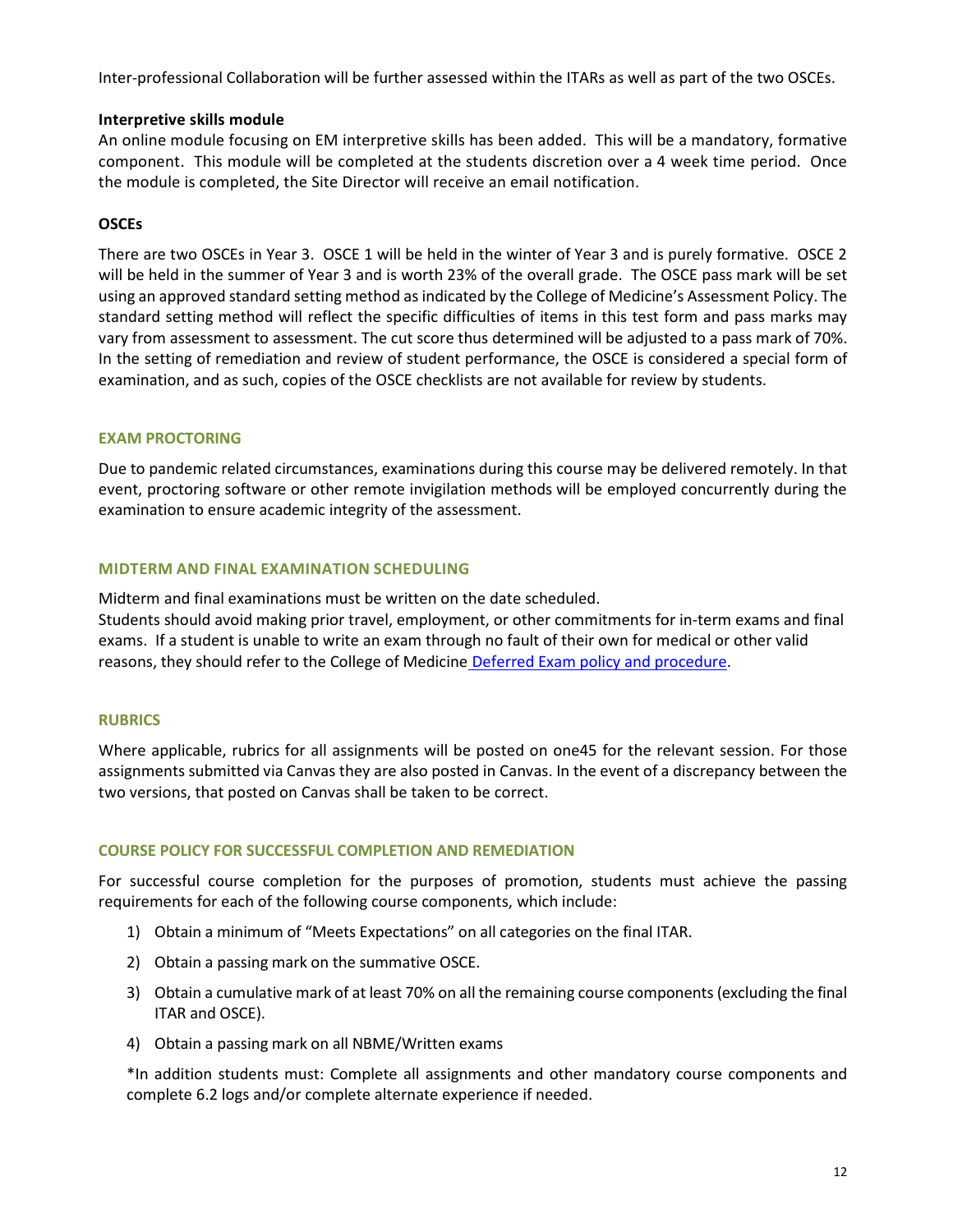A student's grade for the SLIC will be determined at the end of the 42 week clerkship and is based on the weighted cumulative average of all graded assessments as outlined above.

- 1. In the event of a failure of any one of the above four course components a student may be offered remediation and supplemental assessment. Failure of two or more course components will result in an automatic failure of the SLIC.
- 2. A student whose performance is not meeting expectations at the six or twelve week formative assessments will be considered to have academic concerns, will be required to meet with a course sub-committee of at least 3 people (made up of the Year Chair (or designate); Site Director; and SLIC Course Director from a different rotation), and the Academic Support Specialist to discuss ways to improve academic performance and to plan remediation. The student is encouraged to invite a Student Affairs representative present if desired.
- 3. A student who has failed the mid-point ITAR will be deemed to be experiencing academic difficulty and will accrue a 1.0 grade deficit point. The student will meet with a group consisting of the student, the Year 3 Chair (or designate), the Site Director, the SLIC Director, the Academic Support Specialist and a relevant rotation director (or designate) to discuss the performance difficulties and develop a learning plan, with the goal of assisting the student in improving performance during the remainder of the SLIC. The learning plan may include additional directed study, clinical experiences, assignments, adjusted frequency of meetings to provide feedback, or other components. The student has a responsibility to follow the learning plan, and the faculty is responsible for providing the necessary support outlined in the learning plan.
- 4. Upon failure of a course component the student will be deemed to be experiencing academic difficulty. A student in academic difficulty will meet with a group consisting of the student, the Year 3 Chair (or designate), the Site Director, the SLIC Director, and a relevant rotation director (or designate) to develop a remediation plan as well as a plan for supplemental assessment. The student is encouraged to invite a Student Affairs representative to this meeting if desired.
	- a. Failure of the final ITAR: students who have not met the passing requirements of the final ITAR (42 weeks) will follow these steps. An initial remediation meeting will be scheduled with the purpose of determining the length and objectives of the remediation plan. The remediation plan will include frequency of assessments, passing requirements and a set end date to the remediation plan where the student would be deemed to have been successful or unsuccessful. At minimum, during remediation, the expectation would be to continue with weekly formative assessments, a mid-remediation meeting reviewing their assessments to date and a final remediation meeting. The remediation period will not typically extend past the first 6 weeks of the Year 4 period, and students granted remediation will typically be delayed in starting Year 4 electives. Students may also request to use vacation time to remediate; this will be considered on a case-by-case basis.
	- b. Failure to attain a cumulative mark of at least 70% on all the course components (excluding the final ITAR and OSCE): Students who have not met the passing reqirement of a combined average of at least 70% across all course components (excluding the final ITAR and OSCE) will follow these steps. An initial remediation meeting will be scheduled with the purpose of determining the length and objectives of the remediation plan. The remediation plan will include frequency of assessments, passing requirements and a set end date to the remediation plan where the student would be deemed to have been successful or require further remediation time. The remediation period will not typically extend past the first 6 weeks of the Year 4 period, and students granted remediation will typically be delayed in starting Year 4 electives. Students may also request to use vacation time to remediate; this will be considered on a case-by-case basis.
	- c. Failure of the OSCE: Students who have not met the passing requirement for the summative OSCE will accrue a 1.0 grade deficit point and follow the above steps. The length and objective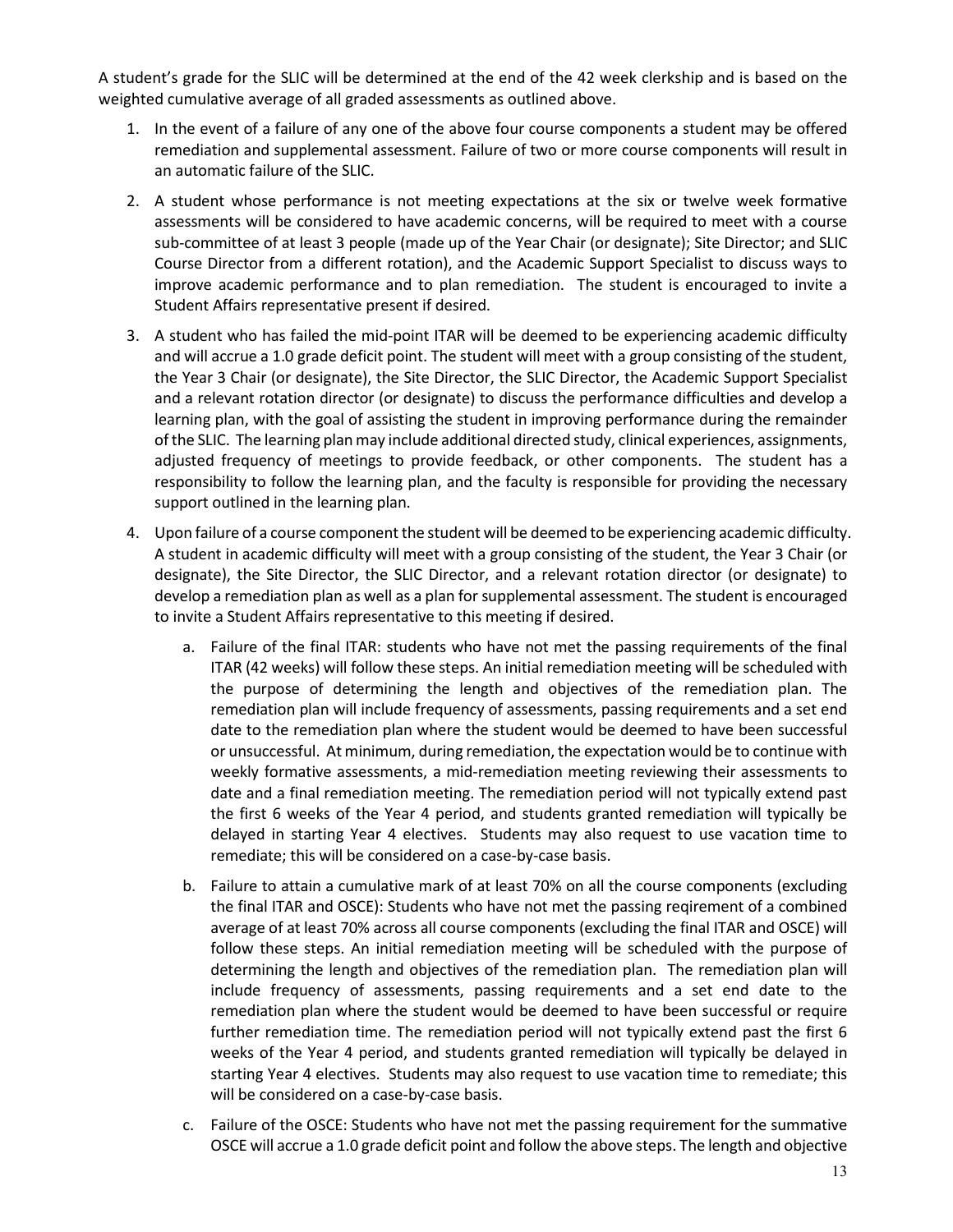of the remediation plan will be determined at this meeting and take into consideration the date of the supplemental OSCE that will be offered to any student required to write the supplemental OSCE.

- d. Completion of all assignments: Students are required to complete all assignments. Please see the "Undergraduate Assignment Submission Policy" and "Professionalism" for further information regarding this component.
- e. Completion of 6.2 logs: Completion of 6.2 logs is required to pass. Failure to do so will result in a failure of the SLIC. Review of the 6.2 logs will be done weekly with the formative assessment and every 6 weeks with the formative ITAR. At the mid-point ITAR, if there are persistent deficiencies in the 6.2 logs an assignment of alternative experiences will be created. This will be followed up at each 6 week formative ITAR. At the last formative ITAR(36 weeks) it will be determined, by the Site Director in consultation with the SLIC Director, if the student will require alternative experiences at another center that can provide the clinical exposure needed to fulfill the 6.2 logs. These exposures can be provided between the 40-42 weeks of the SLIC with the expectation to complete the 6.2 logs or alternate experiences by the end of the 42 weeks.
- 5. A student who has accrued 3 or more grade deficit points or who has failed remediation/supplemental assessment of a course component excluding NBMEs or departmental examinations (Final ITAR, summative OSCE, cumulative mark of 70%) will be considered to have been unsuccessful in the SLIC and will NOT be offered further supplemental assignments and/ or examinations as per usual course policy. Further decisions regarding academic outcomes will be adjudicated by the Clerkship Promotions Committee and the Student Academic Management Committee.
- 6. Success in any supplemental assessment will be accorded a maximum grade equivalent to the minimum requirement for that component of the course. Remediation and supplemental assessment will take place by the end of the first 6 weeks of Year 4 during the electives time. Thus, the student will be required to forego elective time in order to complete remediation. Students may also request to use vacation time to remediate; this will be considered on a case-by-case basis. It is expected that all remediation will be completed within the first 6 weeks of Year 4. Exceptions to this may be considered on a case-by-case basis as determined by a subcommittee.
- 7. A maximum of one remediation attempt/supplemental assessment on any examination component will routinely be offered. If a student fails the supplemental exam assessment (NBME or written exam), a course sub-committee of at least 3 people (made up of the Year Chair (or designate); Relevant Rotation Coordinator (or designate); the Site Director; and the SLIC Director will meet to determine a course of action, which may include either (1) an additional supplemental assessment, or (2) a FAILED SLIC secondary to additional deficits identified in the SLIC which may include, but are not limited to, clinical performance or professionalism.. (see "Exam Remediation" below). A student may be deemed to have failed the SLIC based on their clinical performance alone.
- 8. Students who are not promoted on the basis of being unsuccessful in the course, will receive a grade of "F" on their transcript.
- 9. Further decisions regarding academic outcomes will be adjudicated by the Clerkship Promotions Committee and the Student Academic Management Committee.

 Professionalism: Students can be deemed unsuccessful on any course assessment for not achieving course expectations of professionalism. This would include, but is not limited to, any unapproved absences from a mandatory session, and/or submission of late assignments. Students failing to meet professional expectations in the course should anticipate a meeting with the primary preceptor and/or Site Director and the SLIC Director to discuss the concern, which may result in associated documentation. For further information on professionalism, please refer to the UGME Procedures for Concerns with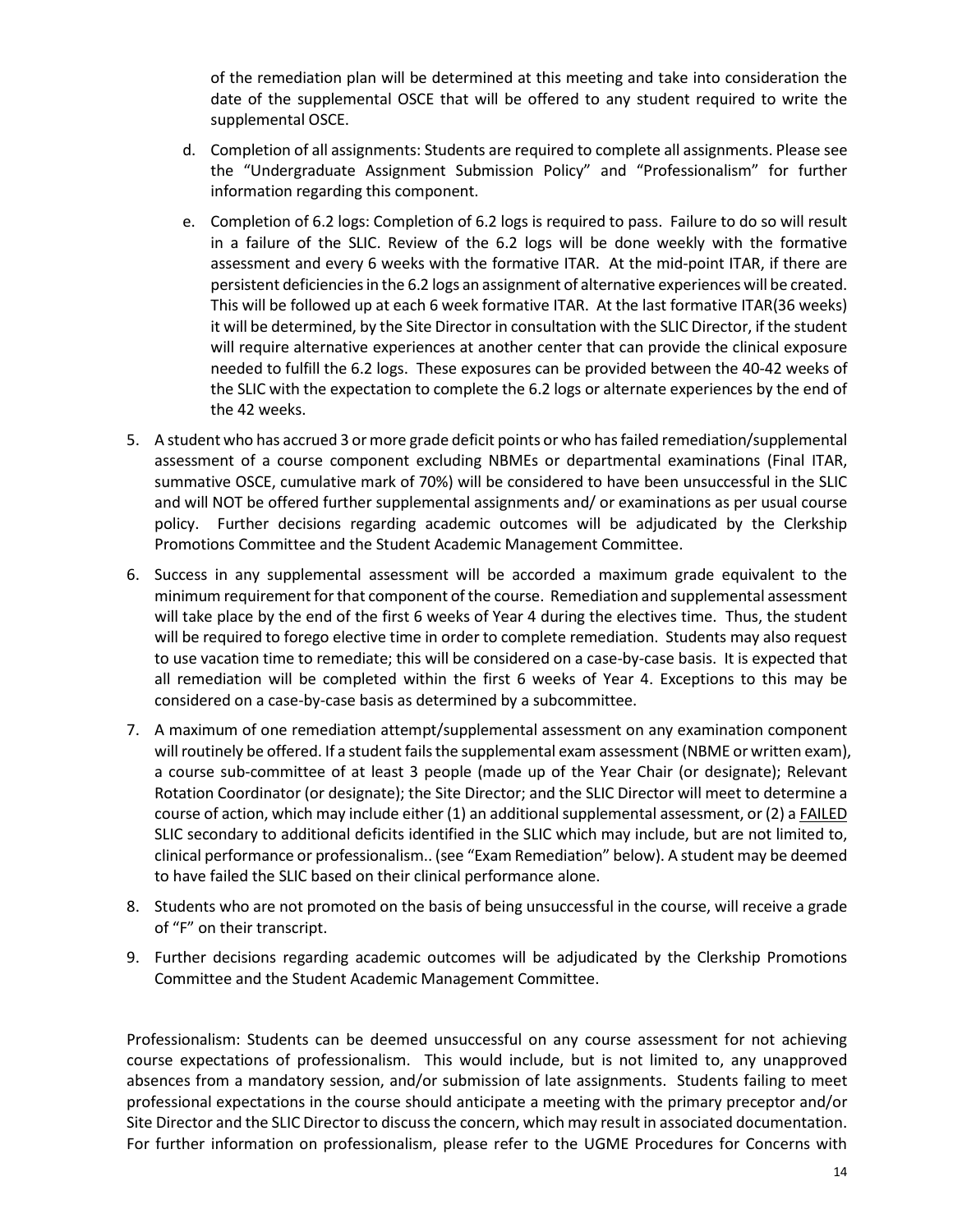Medical Student Professional Behaviour. [http://medicine.usask.ca/policies/professionalism-standard](http://medicine.usask.ca/policies/professionalism-standard-operating-procedure.php)[operating-procedure.php](http://medicine.usask.ca/policies/professionalism-standard-operating-procedure.php)

## **Table I: Grade Deficit Point Allocation**

|                                                                           | Grade                |
|---------------------------------------------------------------------------|----------------------|
|                                                                           | <b>Deficit Point</b> |
|                                                                           | <b>Allocation</b>    |
| <b>Mid-point ITAR</b>                                                     | 1.0                  |
| $(18$ weeks)                                                              |                      |
| Department Written exam (Anesthesia, Emergency Medicine, Family Medicine) |                      |
| (2 <sup>nd</sup> attempt unsuccessful)                                    |                      |
| <b>NBME</b>                                                               | 1.0                  |
| (2 <sup>nd</sup> attempt unsuccessful)                                    |                      |
| <b>Summative OSCE</b>                                                     | 1.0                  |

#### **Written Assessments**:

SLIC students will write knowledge-based examinations in the eight core content areas. Five of these (Internal Medicine, Surgery, Obstetrics and Gynecology, Pediatrics, Psychiatry) will utilize NBME examinations (detailed below), and three (Family Medicine, Anaesthesia, and Emergency Medicine) will utilize examinations specifically developed by the University of Saskatchewan departments. Additional formative examinations will be written upon confirmation with individual rotation coordinators. The exams will be administered by the SLIC administrators in the SLIC community**.** In addition, bathroom/monitoring proctors are required to accompany students one at a time on all personal breaks. Supplemental or deferred examinations (due to failure, illness, personal or family emergencies, etc.) will be scheduled as needed. Students must let their preceptors know that they will be away from clinic if they are writing an exam on the supplemental date.

Students may NOT take vacation when the exam(s) are scheduled. Students may NOT be on call the night before an exam(s) (after 1700).

#### **NBME**

NBME exams are in a web-based format. The pass mark on the NBME is set at a 60%; no exceptions. As all other pass marks within rotations are set at 70%, a student's actual NBME mark will be adjusted upon successful completion of the NBME to reflect the 70% pass condition specified within the rotation. This adjustment will be made in order to allow the NBME to count towards the SLIC final mark.

#### **Written Exams**

The written exams include the Family Medicine, Anesthesia, and Emergency exam. A mark of at least 70% is required to pass. If the initial mark is less than 70%, the student is permitted to re-write. A mark of at least 70% on the supplemental exam is required to pass. In addition, students will be required to write mandatory formative exams as developed by the individual rotations.

The College of Medicine is currently developing rotation-based exams for each of the Core Rotations that currently have a NBME. Please note that for the 2021/2022 academic year, students may be required to write a pilot rotation exam in addition to the NBME. This will provide formative feedback only and will not be be included in the summative assessment of the student, nor will performance on these pilot rotation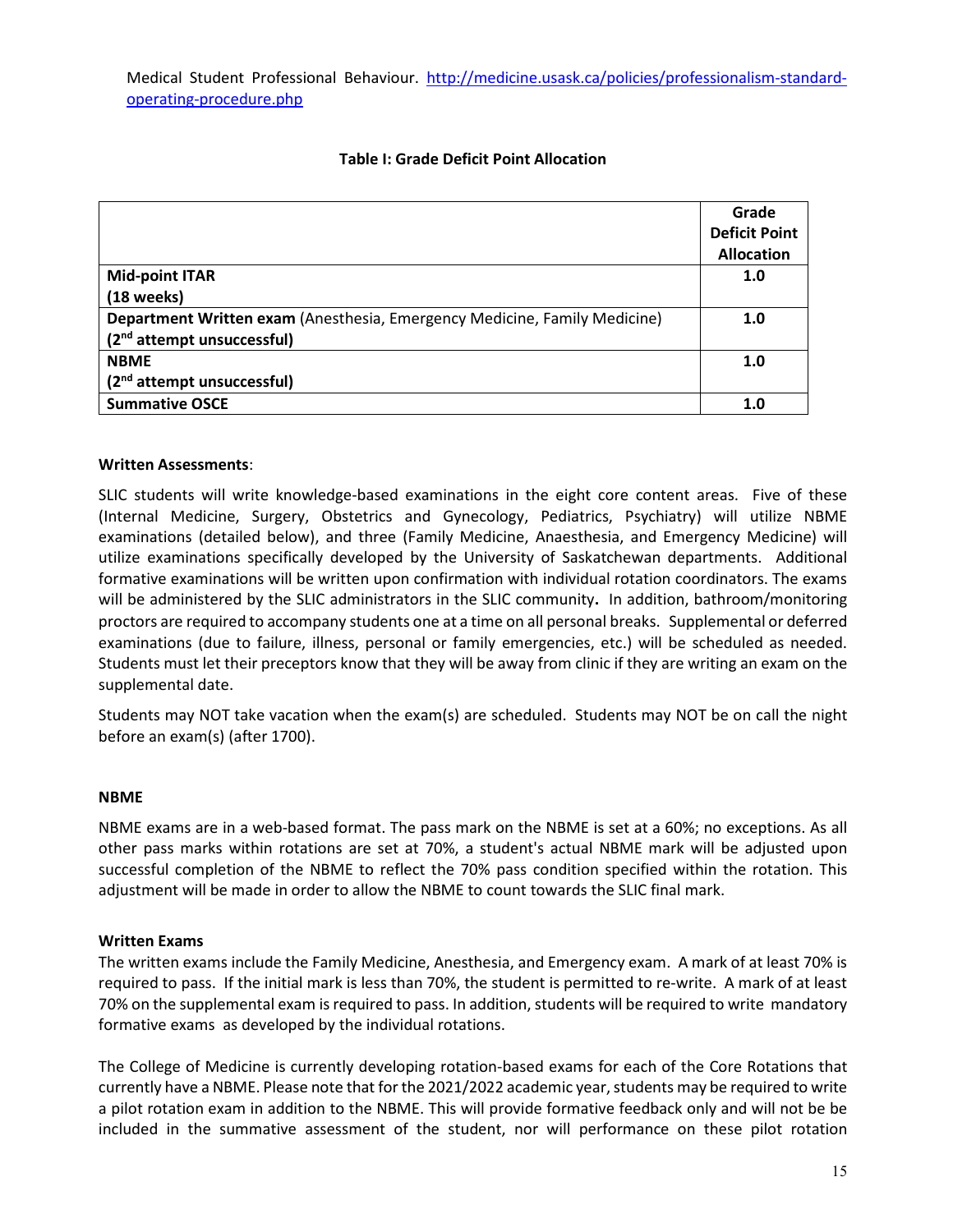examinations contribute to GDP accumulation. Students will receive specific information regarding additional rotation exams during the rotation orientation.

## **Exam Timing**

Students in the SLIC will be given the opportunity to schedule any written exam(s) following each 6 week formative ITAR assessment meeting. At this meeting, the student and preceptor will discuss their readiness to write one or multiple exams and schedule the timing of writing the exam(s). There are predetermined dates to write the department exams with the option of using the set date and the re-write exam date. At the midpoint summative ITAR assessment meeting the student and preceptor will review the number of exams to be written and plan an exam writing schedule to ensure the student prepares and writes the exams in a manner that ensures they are finished at appropriate times in the SLIC. There is an exam writing schedule that the SLIC students will be encouraged to follow. Prior to each sitting, SLIC students will indicate to the SLIC Director and Site Director, in writing, which exams he/she wishes to write. As with rotation-based students, SLIC students will be given two opportunities to write the exams. Should a student be unsuccessful on their first attempt, they will be offered a second attempt three weeks later.

#### **Exam Deferral**

Any request for deferral of an exam write (first attempt or remediation) must go through the appropriate channels in accordance with the College's Deferred Exam Policy[. http://medicine.usask.ca/policies/deferred](http://medicine.usask.ca/policies/deferred-exams.php)[exams.php](http://medicine.usask.ca/policies/deferred-exams.php) 

A written (email) request must be sent to the SLIC Director and/or Site Director with a copy to the Clerkship Administrator at the appropriate site. Any exams not requested in this manner will be held on the usual set date. If a student does not attend on that date, and a request for deferral has not been sent, the student will receive a failing grade and be required to take a rewrite.

#### **Exam Remediation**

A student who fails his or her first attempt on an NBME or Written Exam should meet with the Site Director to discuss what his or her areas of weakness are and how/what the student is studying/preparing.

If a student fails his or her second attempt ("supplemental"), they will accrue a 1.0 grade deficit point. As per Section 6 (above), a course sub-committee of at least 3 people (made up of the Year Chair (or designate); Relevant Rotation Coordinator (or designate); Site Director and SLIC Director) to determine a course of action, which may include either (1) remediation and additional supplemental NBME/written exam, or (2) a FAILED SLIC secondary to additional deficits identified in the SLIC which may include, but are not limited to, clinical performance or professionalism. The student will be invited to attend this meeting and is encouraged to invite a Student Affairs representative to be present, if desired.

#### **ASSESSMENT REVIEW**

Students will not be provided opportunity to view their examination questions/papers as part of a group or individual review process. In the event of specific module or exam failure, a student may contact the appropriate Module Director, Course Director or Course Chair to arrange an opportunity to identify concepts or content areas where difficulty was experienced during the examinations.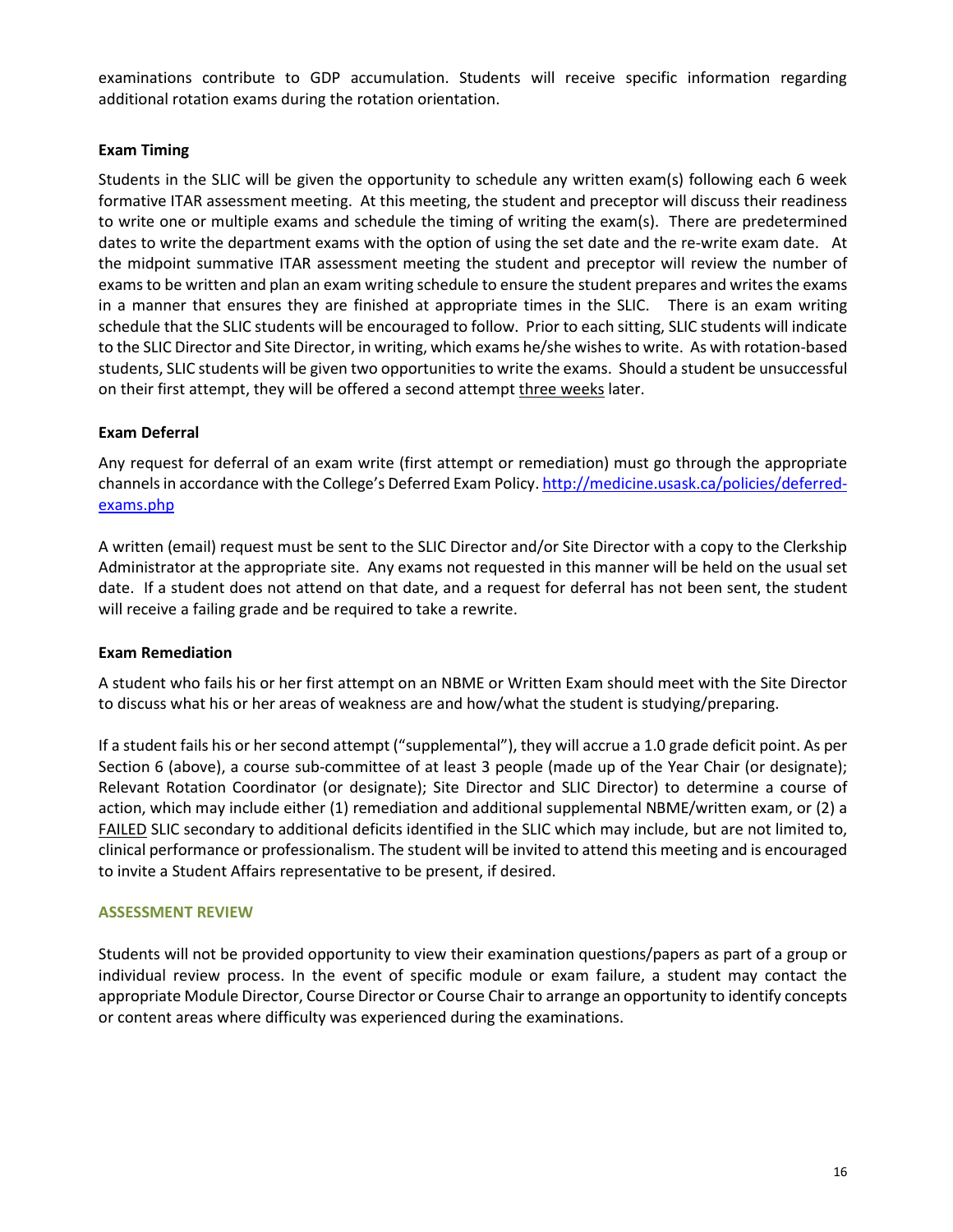#### **ATTENDANCE EXPECTATIONS**

All academic sessions in Clerkship are mandatory.

Unexplained absences will be treated very seriously and considered unprofessional conduct. These absences may be reflected in the final grade and may constitute grounds for failure of the rotation, even if the student has passed other assessments. Students should contact their preceptor and the administrative coordinator as soon as they know they will be absent from their duties, clinical or academic.

Please see the **MD Program Clerkship Attendance and Absence Policy** for allotted time for vacation, education leave and sick leave.

Please note that the maximum time away from clinic duties should not exceed 5 consecutive days at any one time to prevent a gap in continuity . Due to the longitudinal nature of the SLIC and the relationship with the primary preceptors, time away longer than 5 days may be discussed and negotiated.

See [Student Information Guide](http://medicine.usask.ca/students/undergraduate/curriculum-schedules-objectives.php#StudentInformationGuideSyllabi) for MD Program Attendance and Absence policy.

#### **COURSE EVALUATIONS QUALITY IMPROVEMENT**

The following changes reflect course quality review recommendations and student feedback:

Core rotation changes that will affect SLIC students:

o EPAs are now a mandatory element of each rotation.

#### SLIC changes:

- Exam changes
	- o Department exams (Family Medicine, Anesthesia & ER) have set dates
	- o There is an exam schedule that will be suggested but is not mandatory
	- $\circ$  The psychiatry department exam and the surgery pilot exam will be mandatory formative exams and will be written prior to their respective NBME exam.
- Indigenous health curriculum for the La Ronge site. This component will be created in collaboration between the indigenous health committee, an indigenous health coordinator and the Department of Social Accountability and will be a community led initiative.

#### **IMPORTANT GUIDELINES FOR THIS TRANSITION TERM**

During this transition term it is important that we undertake in-person elements of this class safely. In order to do this the university has developed a set of expectations and safety protocols that all students must adhere to if they are to engage in in-person activity.

#### **Throughout the term:**

- **Protect the pack:** Right now, the impact of student choices and activities when not on campus cannot be separated from time spent on campus. In order to "protect the pack", the university is asking all students who are doing in-person work to be mindful and do whatever possible to lower the risk that you will contract COVID-19 and bring it onto campus.
- **Know what is required and expected of you:** One of the critical lessons learned in dealing with COVID-19 is knowing that situations can change and we must be flexible and ready to adjust our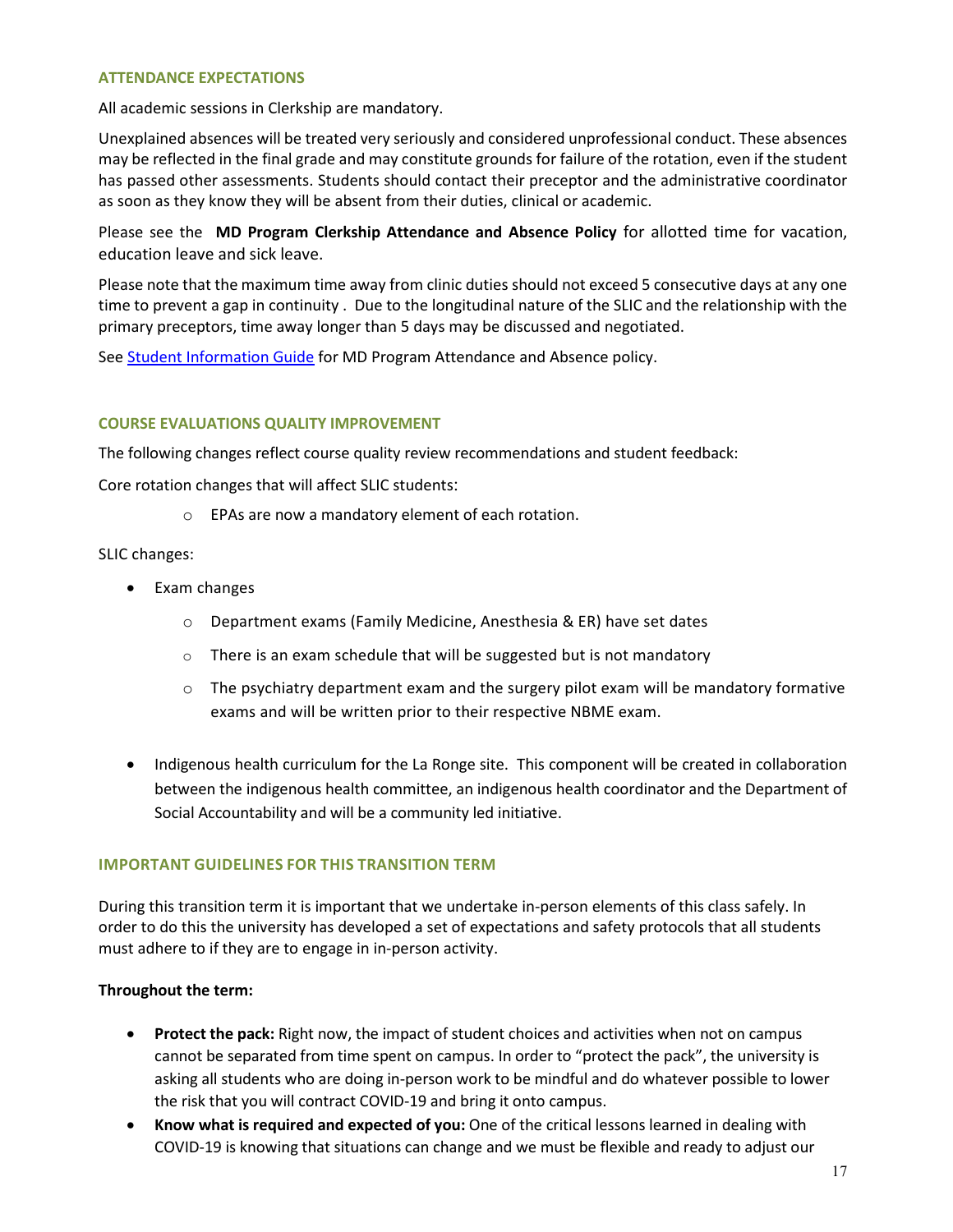safety protocols. Instead of listing all of the relevant information in your course outline, the university has created [a webpage](https://covid19.usask.ca/students.php#Oncampusessentials) where all up-to-date information around returning to campus is listed. **You are responsible** for **regularly** checking the health and safety guidelines <https://covid19.usask.ca/about/safety.php#Expectations>and knowing what is expected of you throughout the fall term.

- **Follow all guidance:** Students are expected to follow all guidance provided by the University's Pandemic Recovery/Response Team (PRT), College/Department, professors, lab instructors, TAs, and any other staff member involved in the in-person academic program activities (e.g., Protective Services, Safety Resources).
- **Key channels of communication**: If there is a need for the class to pause meeting in-person for a period of time you will be notified. If this occurs, you will be provided with detailed information on what you will need to do in place of the in-person class sessions (e.g., read content posted in Canvas, complete learning activities in Canvas).

# **CLERK DUTIES/EXPECTATIONS**

## **Professionalism**

Clerks are expected to act in a professional manner. We encourage the knowledge and use of the UGME Ethics and Professionalism document to guide and evaluate professional behavior in the SLIC.

## **Charting**

Clerks are responsible for timely completion of chart notes from patient encounters. Chart notes should be completed as soon as possible after the encounter and no later than 48 hours after the encounter.

# **Referral letters**

Clerks are responsible for timely completion of referral letters based on urgency of the referral but no later, for a non-urgent referral, than 48 hours. Referral letters should be reviewed by the preceptor prior to being sent to the specialist.

## **Scheduling**

Weekly to monthly scheduling of SLIC students will be done in collaboration with the student and primary preceptor based on personal learning objectives using course objectives and 6.2 logs. SLIC students are expected to review objectives and logs on a regular basis and use this to form daily personal goals and to fulfill clerkship objectives.

## **Call Responsibilities**

SLIC students will do 1 in 4 call in the ER.

If the student on-call has performed assessments in the emergency room or delivery suite after 2300 H, the student is relieved from clinical and educational responsibilities by noon the following day. The student must inform his or her preceptor before departing from any scheduled clinical or educational activities post-call.

## **Teaching sessions:**

Standard discipline specific teaching sessions will be provided to ensure comparable didactic teaching sessions to all Year 3 clerks.

There are standard topics provided by each discipline that will be attended via webex or teleconference by the SLIC students. A teaching sessions schedule will be provided at the beginning of the SLIC. Attendance at these sessions is mandatory.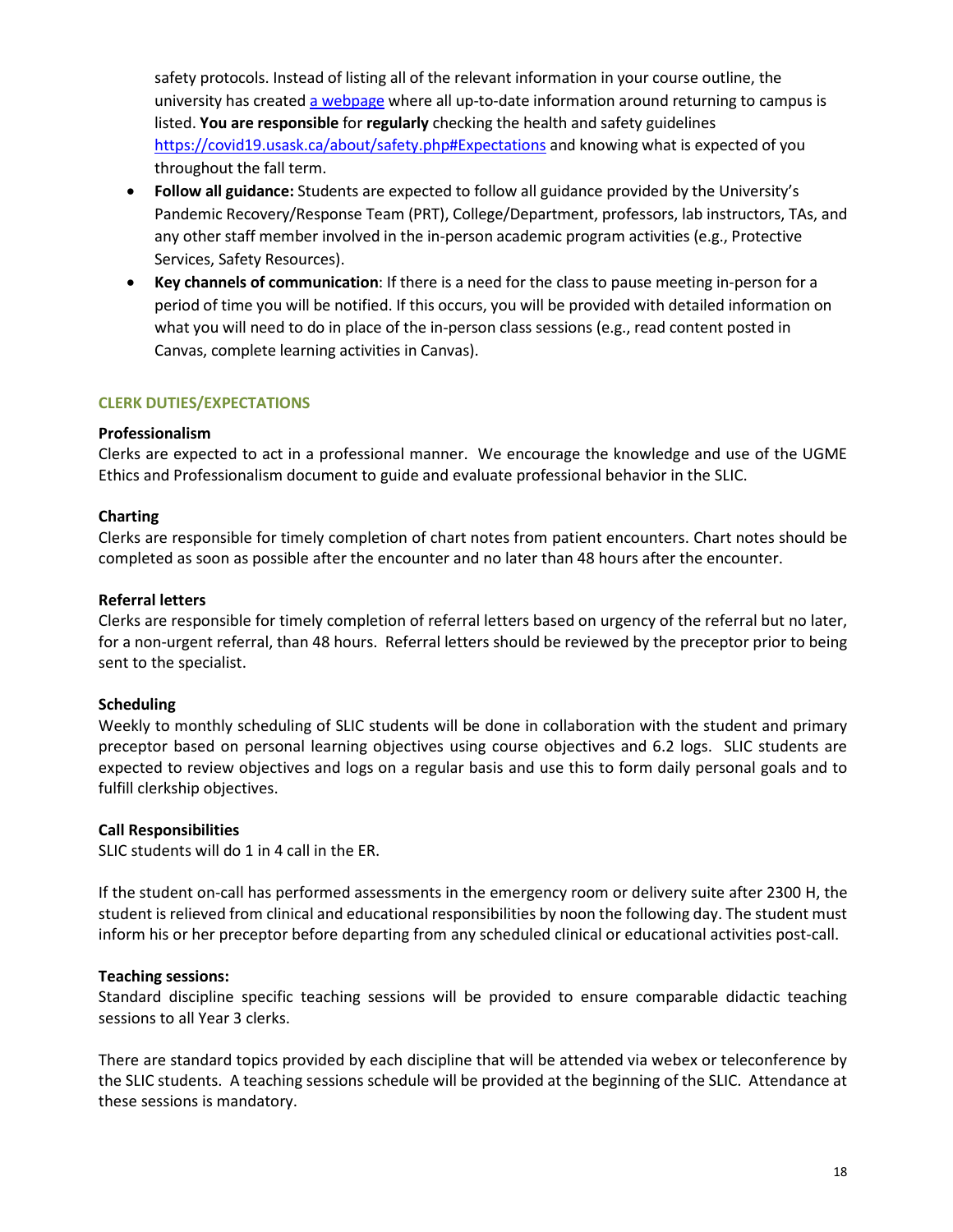The other discipline specific grand rounds will not be mandatory for SLIC students but can be used in the event a topic is required for alternative experiences or to enhance a course objective. Webex or videoconference can be made available for these academic teaching sessions on an as needed basis.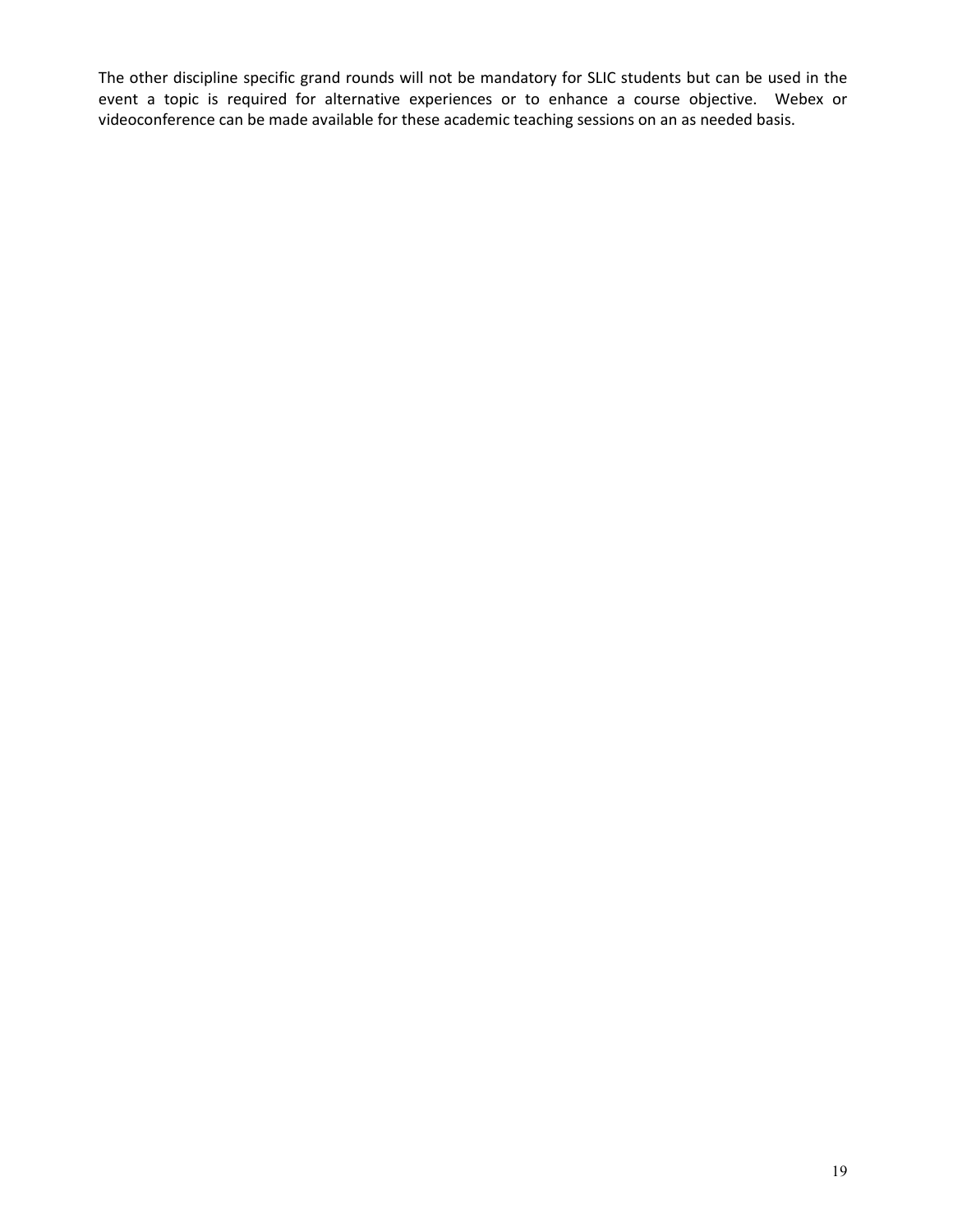## **Discipline Specific Learning Objectives:**

#### **ANESTHESIA**

The terminal objective is that graduating students possess technical experience with vascular access and airway management, including bag-mask ventilation, as well as the knowledge required of a family practitioner to prepare and counsel patients for anesthesia and surgery at a basic level. By the end of the LIC clerks will be expected to demonstrate an understanding of pre-operative evaluation and optimization, intraoperative anesthesia management and monitoring, and post-operative care including recovery room, intensive care and pain management.

#### **ANESTHESIA OBJECTIVES**

By the end of the SLIC clerks will be expected to:

Medical Expert

- 1. Perform an appropriate observed, family and patient-centered history on a patient.
- 2. Perform an appropriate observed and focused physical examination.
- 3. Perform a thorough assessment of the upper and lower airway including, but not limited to, Mallampati Classification and Cormack-Lehane Laryngeal Grade.
- 4. Interpret results of appropriate and evidence-informed diagnostic tests in the evaluation of patients such as: CBC, Electrolytes, Blood Gas, ECG, Chest X-Ray.
- 5. Present a focused problem list and assign an appropriate ASA physical status based on the patient assessment
- 6. Determine which medications to continue or to hold preoperatively (e.g. antihypertensives, antiarrhythmics; anticoagulants, oral antihyperglycemics).
- 7. List the recommended preoperative fasting guidelines and risk factors for perioperative aspiration.
- 8. Counsel a patient regarding smoking cessation and its benefits within the perioperative context.
- 9. Develop an anesthetic plan from suitable options for a given patient (e.g. General anesthetic, neuraxial anesthetic, regional anesthetic, MAC).
- 10. Describe the anatomic and physiologic changes of pregnancy and its impact on anesthetic management.
- 11. Outline the anesthetic considerations in the pediatric patient and describe their impact on anesthetic management.

12. Illustrate the main therapeutic properties and side effects of the following drug classes. Examples in parentheses.

- a. Benzodiazepines (lorazepam, diazepam, midazolam)
- b. Opioids (fentanyl, sufentanyl, morphine, hydromorphone)
- c. Intravenous anesthetic agents (propofol, ketamine, dexmedetomidine)
- d. Inhalational anesthetic agents (sevoflurane, desflurane)
- e. Muscle relaxants (succinylcholine, rocuronium)
- f. Local anesthetic agents (lidocaine, bupivacaine, ropivicaine)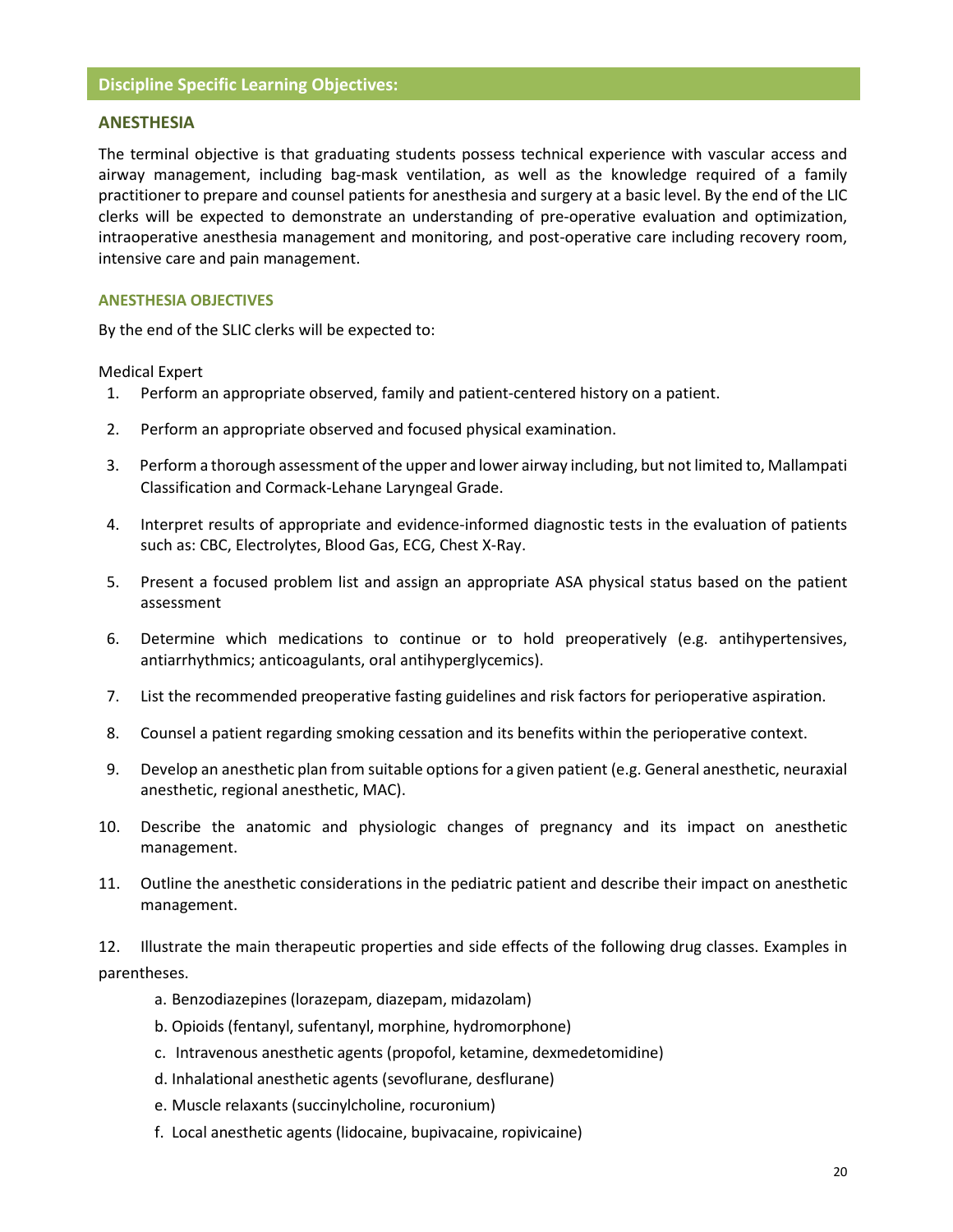- g. NSAIDS (Ibuprofen, celecoxib)
- h. Vasoactive agents (phenylephrine, ephedrine)
- i. Antiemetic agents (dexamethasone, ondansetron, metoclopramide)
- j. Neuromuscular reversal agents (neostigmine, suggamadex)
- 13. Explain equianalgesic dosing of opioids and apply an appropriate dosing strategy of opioids in the perioperative period.
- 14. Demonstrate and interpret twitch monitoring in a patient with neuromuscular blockade.
- 15. Summarize the differences between amide and ester local anesthetics and list the maximum recommended dosages of common local anesthetics (Lidocaine and Bupivicaine).
- 16. Describe the signs and symptoms of local anesthetic toxicity and outline the initial management.
- 17. Demonstrate an appropriate preoperative fluid status assessment based on combined history, physical examination, and laboratory investigations.
- 18. Describe the physiologic and pathophysiologic routes of fluid loss in the perioperative setting.
- 19. Successfully insert a peripheral intravenous catheter.
- 20. List the major components of the commonly-used crystalloid fluid solutions.
- 21. Select an appropriate fluid and electrolyte replacement strategy based on anticipated and realized patient fluid and electrolyte deficits, ongoing losses, and maintenance requirements.
- 22. Define the indications and complications of the various blood products (PRBC's, FFP, Platelets).
- 23. Discuss the considerations when deciding to transfuse a blood product.
- 24. Explain multimodal analgesia.
- 25. Describe the advantages and limitations of commonly used pain modalities: Patient-controlled analgesia (PCA), epidural analgesia, peripheral nerve block.
- 26. Evaluate a patient's pain status using recognized assessment tools.
- 27. Observe the insertion of an epidural.
- 28. Participate in the placement of a spinal block.
- 29. Discuss tailored analgesia strategies in the chronic pain patient presenting for surgery.
- 30. Utilize the predictors of difficulty in execution of each of the following: Bag-mask ventilation, LMA placement, direct laryngoscopy and intubation.
- 31. Successfully bag-mask ventilate an unconscious patient.
- 32. Recognize the signs of upper airway obstruction and demonstrate the appropriate corrective maneuvers: Placement of oral and nasal airways, head repositioning, jaw thrust and chin lift maneuvers.
- 33. Successfully insert and confirm correct placement of an LMA under direct supervision.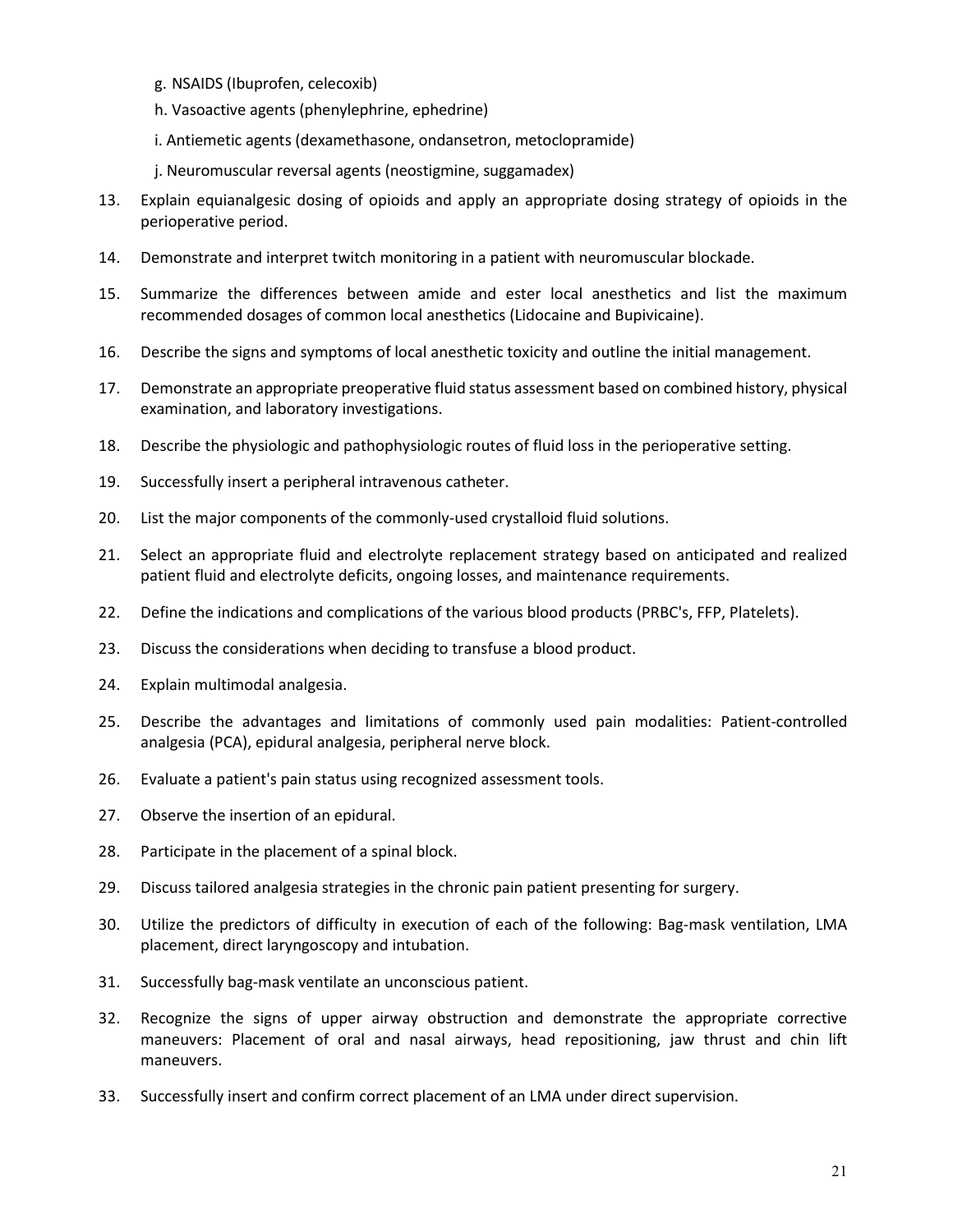- 34. Independently prepare the appropriate equipment for intubation.
- 35. Successfully intubate an anesthetized patient under direct supervision.
- 36. Independently recognize the signs of unsuccessful endotracheal intubation.
- 37. Identify the indications for endotracheal intubation and associated short-term and long-term complications.
- 38. Participate in the resuscitative effort in a supportive role under the direction of the supervising anesthetist.
- 39. Demonstrate knowledge of proper patient assessment during an emergency using an ABC approach.
- 40. Apply ECG leads and BP cuff to the patient with minimal required supervision.
- 41. Describe the risk factors, prevention and management of postoperative nausea and vomiting.

#### Communicator

- 1. Maintain clear, accurate, and appropriate records of clinical encounters.
- 2. Present clinical encounters/patient presentations effectively including differential diagnoses, management plans and disposition.
- 3. Communicate in a language easily understood by patients and family members.
- 4. Communicate in a culturally competent and sensitive manner.
- 5. Participate in obtaining informed consent.

#### Collaborator

- 1. Collaborate with members of the health care team to provide safe, comprehensive care for patients.
- 2. Recognize and respect the diversity of roles of all members of the interdisciplinary team and their respective expertise.

#### Leader

- 1. Manage workload effectively.
- 2. Identify and address potential barriers to efficient and safe workflow.

#### Health advocate

- 1. Recognize cultural and socio-economic issues that impact patient and population health.
- 2. Identify vulnerable individuals/populations and develop plans for care that are sensitive to their needs.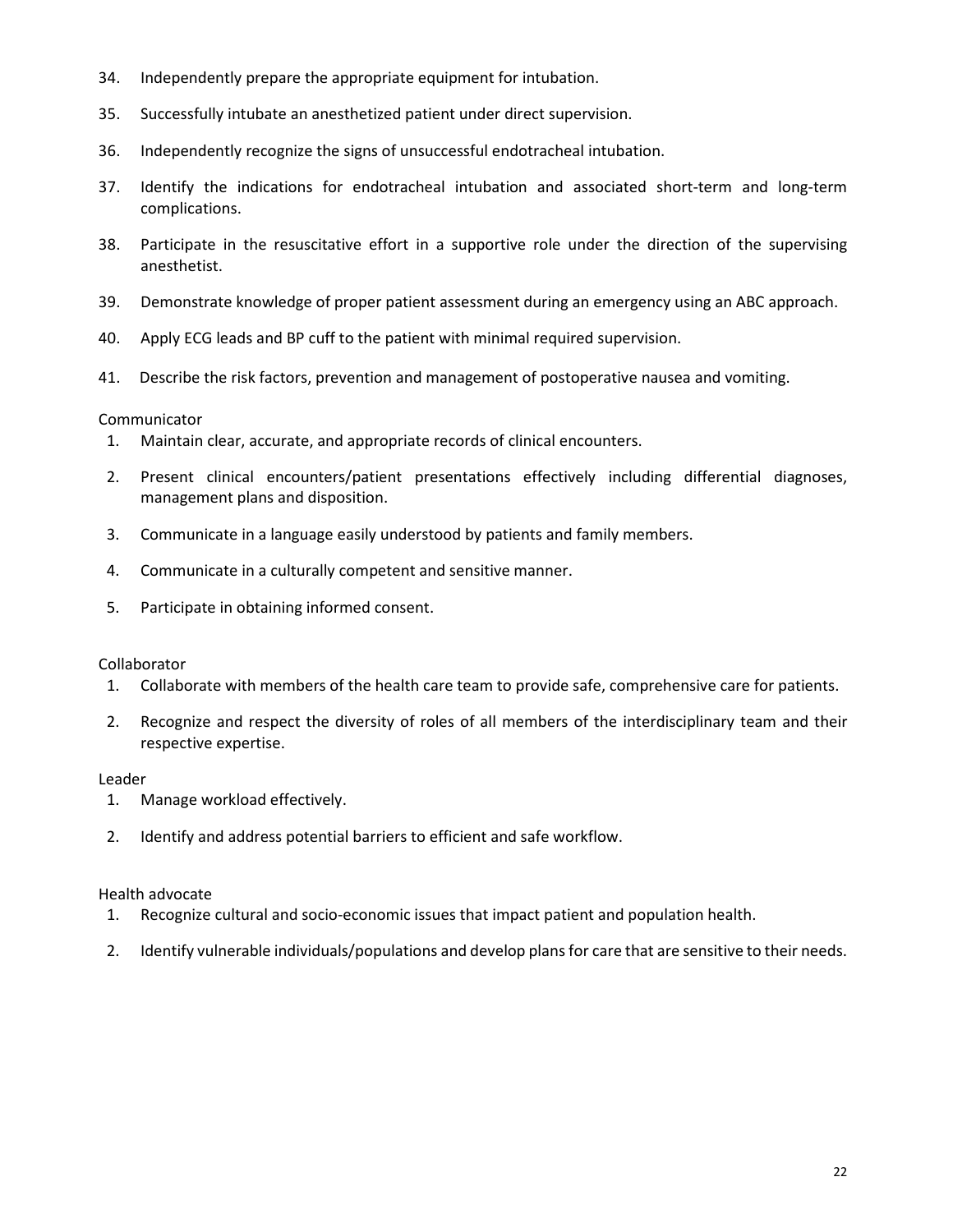# **Scholar**

- 1. Practice evidence informed medicine.
- 2. Identify and utilize appropriate evidenced based resources and critical appraisal strategies in selfdirected learning.
- 3. Participate in the education of patients, family members and other health care team members in a respectful manner.
- 4. Describe the principles of quality improvement and how they relate to patient care and safety.
- 5. Develop specific, appropriate objectives for subsequent shifts based on personal reflection or preceptor feedback.

## Professional

- 1. Demonstrate insight into one's own limitations and identify and access resources to promote ongoing learning and personal wellness.
- 2. Demonstrate application of ethical principles in the clinical decision-making process, including maintaining patient confidentiality, privacy and autonomy.
- 3. Provide culturally safe and respectful care to all patients, including Indigenous populations.
- 4. Demonstrate appropriate professionalism skills such as: respect for patients and health team personnel, honesty, integrity, altruism, appropriate boundaries, responsibility, timeliness, and striving for personal balance.
- 5. Project a professional image in dress, manner, speech and interpersonal relationships that is consistent with the expectations for a physician.
- 6. Recognize and be sensitive to self-limitations and biases; ensure that these do not intrude on patient care.
- 7. Follow up on patients regularly and review investigations in a timely manner to provide safe, competent care.

# **RESOURCES**

Primary Reference Textbook

- **Ottawa Anesthesia Primer, Patrick Sullivan** 
	- This book is available in the Department of Anesthesia Library and may be borrowed while on this rotation. All sites have physical copies of the book for you to borrow. They can be signed out by contacting the rotation administrator. Please consider purchasing the electronic copy which is available for \$10.00-\$15.00 in the Apple store and other electronic book providers.

# Supplemental Reference Textbooks

- **Oxford Handbook of Anaesthesia, Keith Allman** 
	- This book is available online through the University of Saskatchewan library portal.
- **Understanding Anesthesia: A Learner's Guide, Karen Raymer** 
	- This book is available for free in the iTunes bookstore. It is also available for free in PDF format a[t http://www.understandinganesthesiology.com.](http://www.understandinganesthesiology.com/)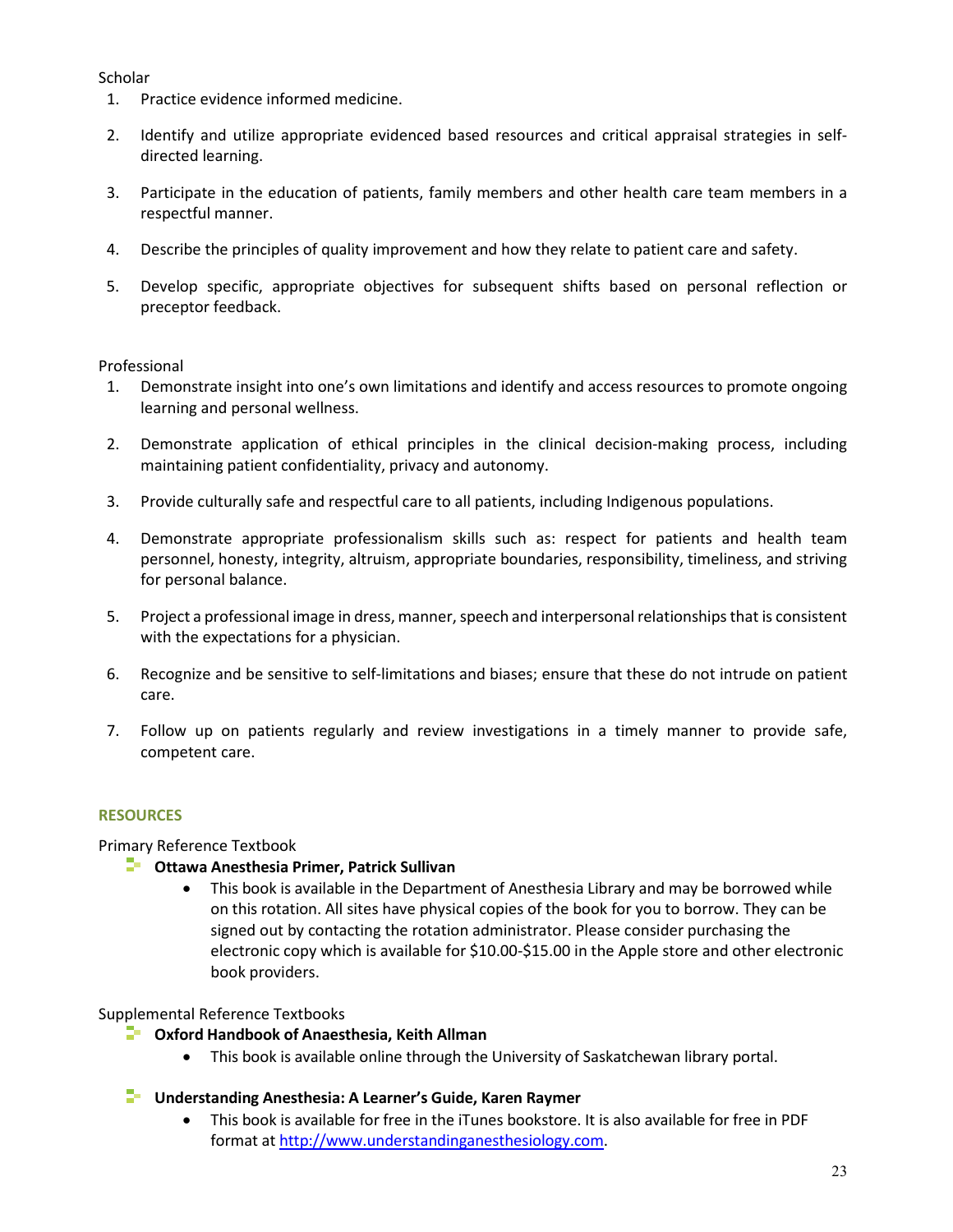**Medical Students (2nd Edition May 2, 2019) (U of T Clerkship Manual), Ahtsham Niazi & Clyde Matava** 

This book is available free in the iTunes bookstore.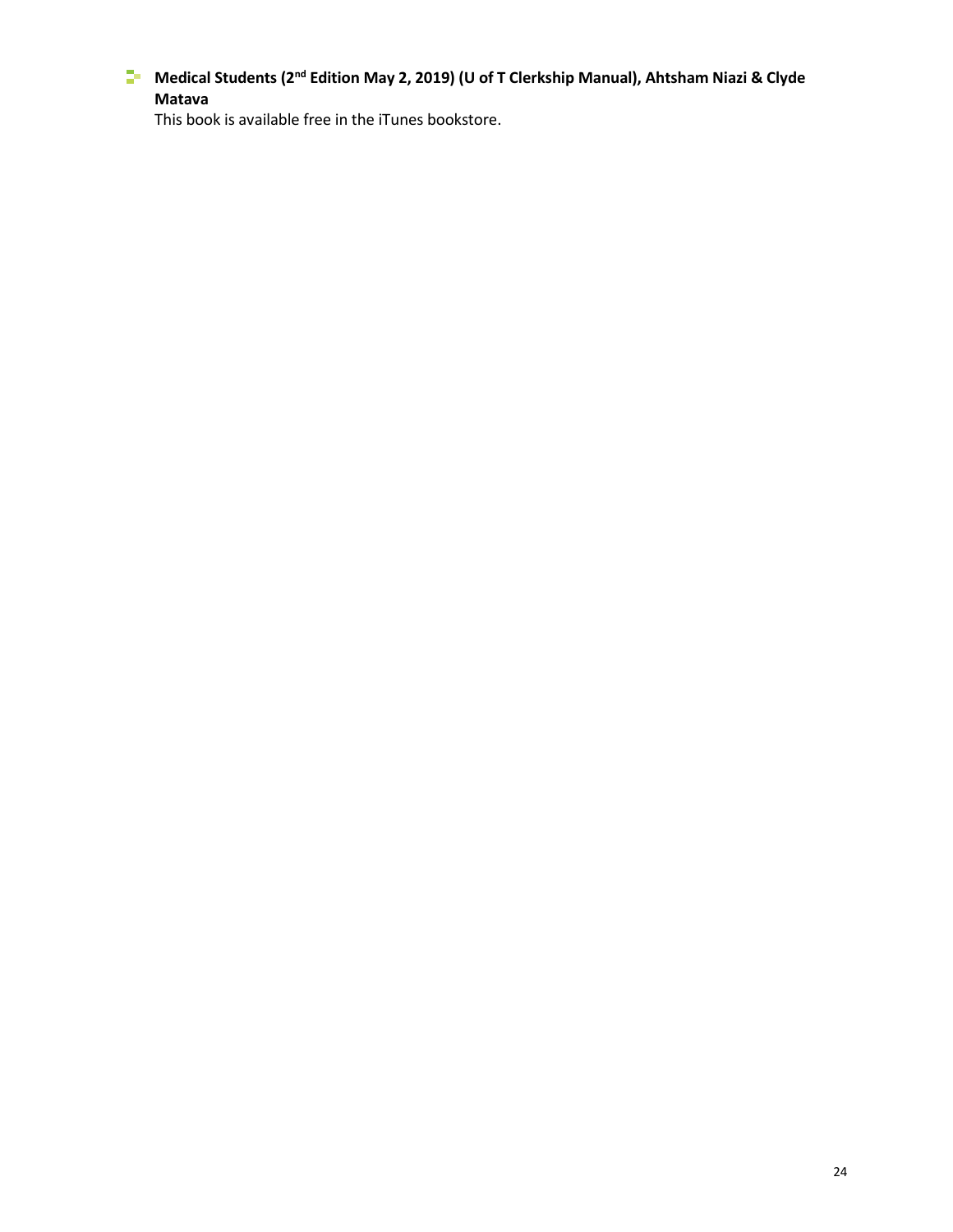#### **EMERGENCY MEDICINE**

#### **Core EM Presentations (List 1)**

Abdominal Pain, Bone/Joint Pain, Chest Pain, Syncope/Vertigo, Fever, Headache, Dyspnea/Cough, Respiratory Distress, Sepsis, Nausea/Vomiting, Intoxication/Agitation, Altered Level of Consciousness/ Seizures, Back/Flank Pain, Poisoning/Overdose, Vaginal Bleeding/Bleeding in Pregnancy, Acute Pain, Skin and Soft Tissue Infections.

#### **Core EM Presentations (List 2)**

Cardiac Arrest, Anaphylaxis/Airway Obstruction, Burns, Injury Related to Temperature Extremes, Trauma, Shock, Stroke, Bites.

#### **EMERGENCY MEDICINE OBJECTIVES**

By the end of the SLIC clerks will be expected to:

#### Medical Expert

- 1. Perform an appropriate and focused observed history for patients with a core EM presentation (see list 1), using a patient and family-centered approach.
- 2. Perform an appropriate and focused observed physical examination for patients with a core EM presentation (see list 1), using a patient and family-centered approach.
- 3. Select and interpret relevant diagnostic tests in the evaluation of patients with a core EM presentation (see list 1).
- 4. Develop and refine a differential diagnosis based on clinical information and results from investigations for the core EM presentations (see list 1).
- 5. Develop and discuss appropriate plans for the management of patients with the core EM conditions (see list 2).
- 6. Develop and apply appropriate triage skills in the identification of patients with life-threatening conditions.
- 7. Develop skills to provide appropriate resuscitation to acutely unwell patients and those with immediately life threatening presentations.
- 8. Determine appropriate disposition for patients (admit versus discharge), and ensure appropriate disposition plans for discharged patients.
- 9. Discuss advantages and disadvantages of pharmacologic and non-pharmacologic treatment modalities based upon the patient's context and issues.
- 10. Interpret each of the following: anion gap, osmolar gap, bone/joint x-ray, Chest x-ray, Abdominal xray, ECG, VBG or ABG.
- 11. Administer appropriate local anaesthetic and perform minor wound closure*.*
- 12. Analyze the process of triage and prioritization of care.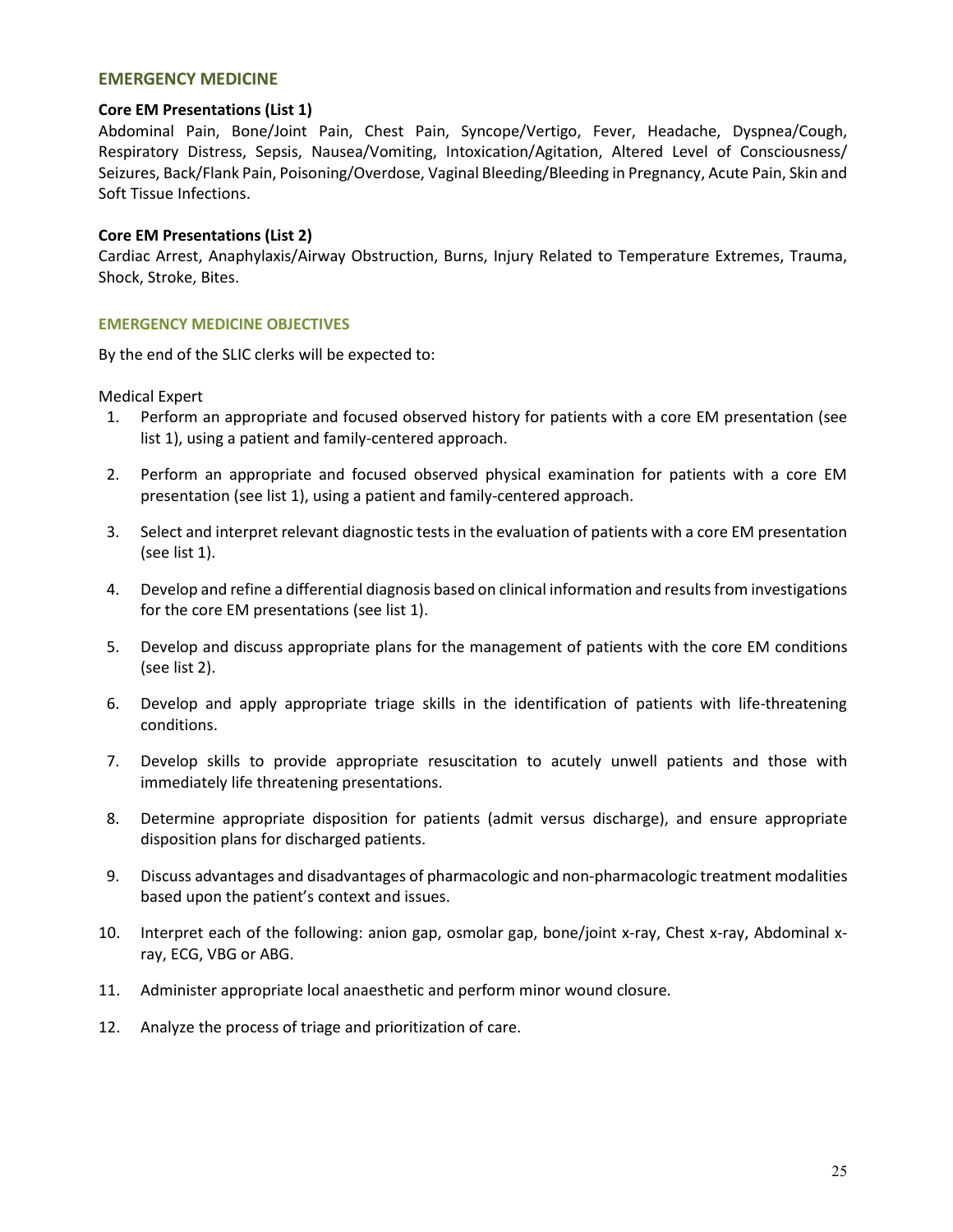#### Communicator

- 1. Maintain clear, accurate, and appropriate records of clinical encounters.
- 2. Present clinical encounters/patient presentations effectively including differential diagnoses, management plans and disposition.
- 3. Communicate in a language easily understood by patients and family members.
- 4. Communicate in a culturally competent and sensitive manner.
- 5. Participate in obtaining informed consent.

#### Collaborator

- 1. Collaborate with members of the health care team to provide safe, comprehensive care for patients.
- 2. Recognize and respect the diversity of roles of all members of the interdisciplinary team and their respective expertise.

#### Leader

- 1. Manage workload effectively.
- 2. Identify and address potential barriers to efficient and safe workflow.

## Health Advocate

- 1. Recognize cultural and socio-economic issues that impact patient and population health.
- 2. Identify vulnerable individuals/populations and develop plans for care that are sensitive to their needs.

## Scholar

- 1. Practice evidence informed medicine.
- 2. Identify and utilize appropriate evidenced based resources and critical appraisal strategies in selfdirected learning.
- 3. Participate in the education of patients, family members and other health care team members in a respectful manner.
- 4. Describe the principles of quality improvement and how they relate to patient care and safety.
- 5. Develop specific, appropriate objectives for subsequent shifts based on personal reflection or preceptor feedback.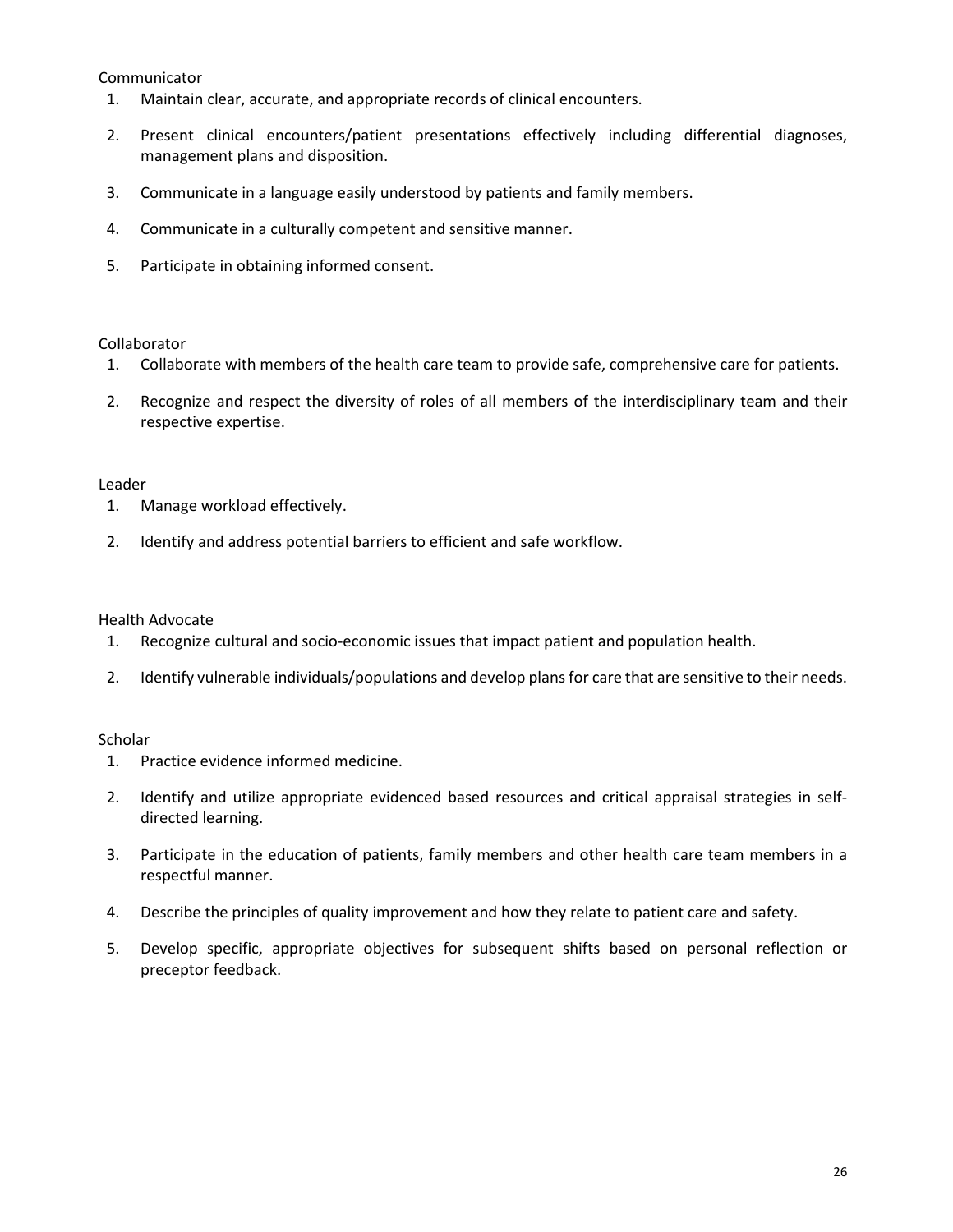## Professional

- 1. Demonstrate insight into one's own limitations and identify and access resources to promote ongoing learning and personal wellness.
- 2. Demonstrate application of ethical principles in the clinical decision-making process, including maintaining patient confidentiality, privacy and autonomy.
- 3. Provide culturally safe and respectful care to all patients, including Indigenous populations.
- 4. Demonstrate appropriate professionalism skills such as: respect for patients and health team personnel, honesty, integrity, altruism, appropriate boundaries, responsibility, timeliness, and striving for personal balance.
- 5. Project a professional image in dress, manner, speech and interpersonal relationships that is consistent with the expectations for a physician.
- 6. Recognize and be sensitive to self-limitations and biases; ensure that these do not intrude on patient care.
- 7. Follow up on patients regularly and review investigations in a timely manner to provide safe, competent care.

#### **Suture Lab (Mandatory)**

**Objective**: To review and perform basic suturing techniques that will be utilized for wound closure in the ED.

Will be done during clerkship orientation.

## **Core Cases (Mandatory)**

**Objective:** To discuss general Emergency Medicine and Pediatric Emergency topics/cases that while essential to the practice of Emergency Medicine, may not present to the ED during ER shifts, given the unpredictability of the Emergency Department.

The purpose of the paper cases is to discuss subject areas that you may not see during your clinical shifts, given the unpredictability of the ED. Theses sessions will usually occur during opportune times while in the ER with your preceptor.

#### **RESOURCES**

**D** Online resources [https://flippedemclassroom.wordpress.com](https://flippedemclassroom.wordpress.com/) [http://lifeinthefastlane.com](http://lifeinthefastlane.com/) (blog + reference library) [https://emottawablog.com](https://emottawablog.com/) (blog + EM handbook) [http://aliem.com \(](http://aliem.com/)blog) [http://canadiem.org](http://canadiem.org/) (blog)

[http://first10em.com](http://first10em.com/) (blog)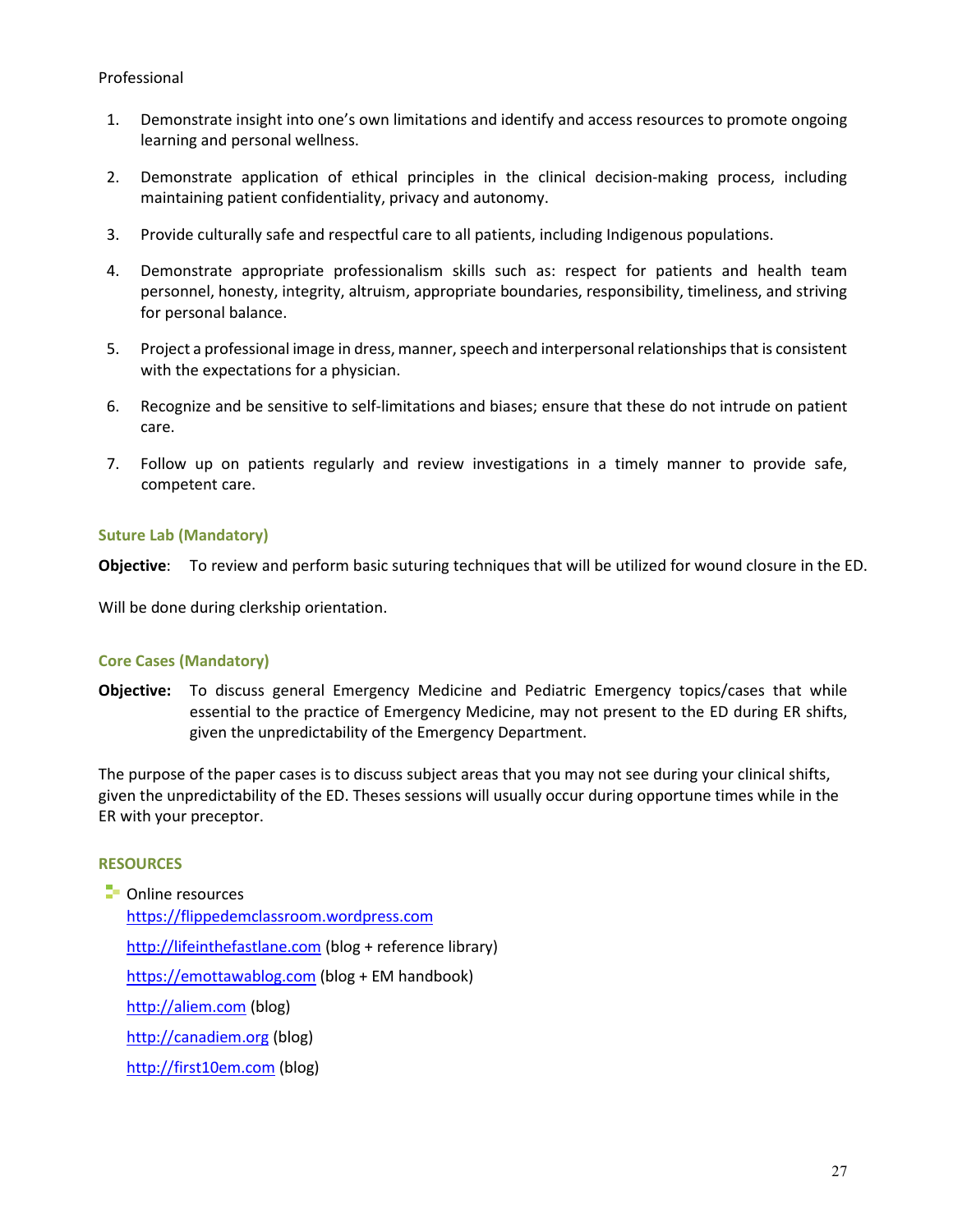[http://emin5.com](http://emin5.com/) (podcast) [http://embasic.org](http://embasic.org/) (podcast) [http://thesgem.com \(](http://thesgem.com/)podcast) <http://www.oxfordmedicaleducation.com/procedures/>

Hans, L., Mawji, Y. (2012). The ABC's of Emergency Medicine. University of Toronto.

# **Available on one45 as a pdf**

Clerkship Directors in Emergency Medicine, Society of Academic Emergency Medicine. *Emergency Medicine Clerkship Primer: A Manual for Medical Students*. Lansing, MI: Clerkship Directors in Emergency Medicine; 2008.

- 100 pages on Emergency Medicine, generating Differentials, Ordering Tests, Presenting patients to your preceptor, etc.
- Available on one45 as a pdf

Emergency Medicine Student Guide to Oral Presentations

- Authors: Davenport C, Honigman B, Druck J, University of Colorado School of Medicine
- A framework on how to present your patients efficiently and effectively during an Emergency Department shift
- Available on one45 as pdf

Tintinalli, J.E., G. D. Kelen, et al. Tintinalli's Emergency Medicine: A Comprehensive Study Guide. New York: McGraw-Hill, Health Professions Division, 2011.

- Covers almost all relevant EM topics in depth
- Available through the U of S library, in print, and on-line
- Access Medicine

<http://www.accessmedicine.com.cyber.usask.ca/resourceTOC.aspx?resourceID=40>

Clerkship Directors in Emergency Medicine Website[: CDEMcurriculum.com.](http://www.cdemcurriculum.com/)

 A synopsis of approaches to common patient complaints and diseases seen in the Emergency Department, as well as on-line, real time integrative cases (DIEM).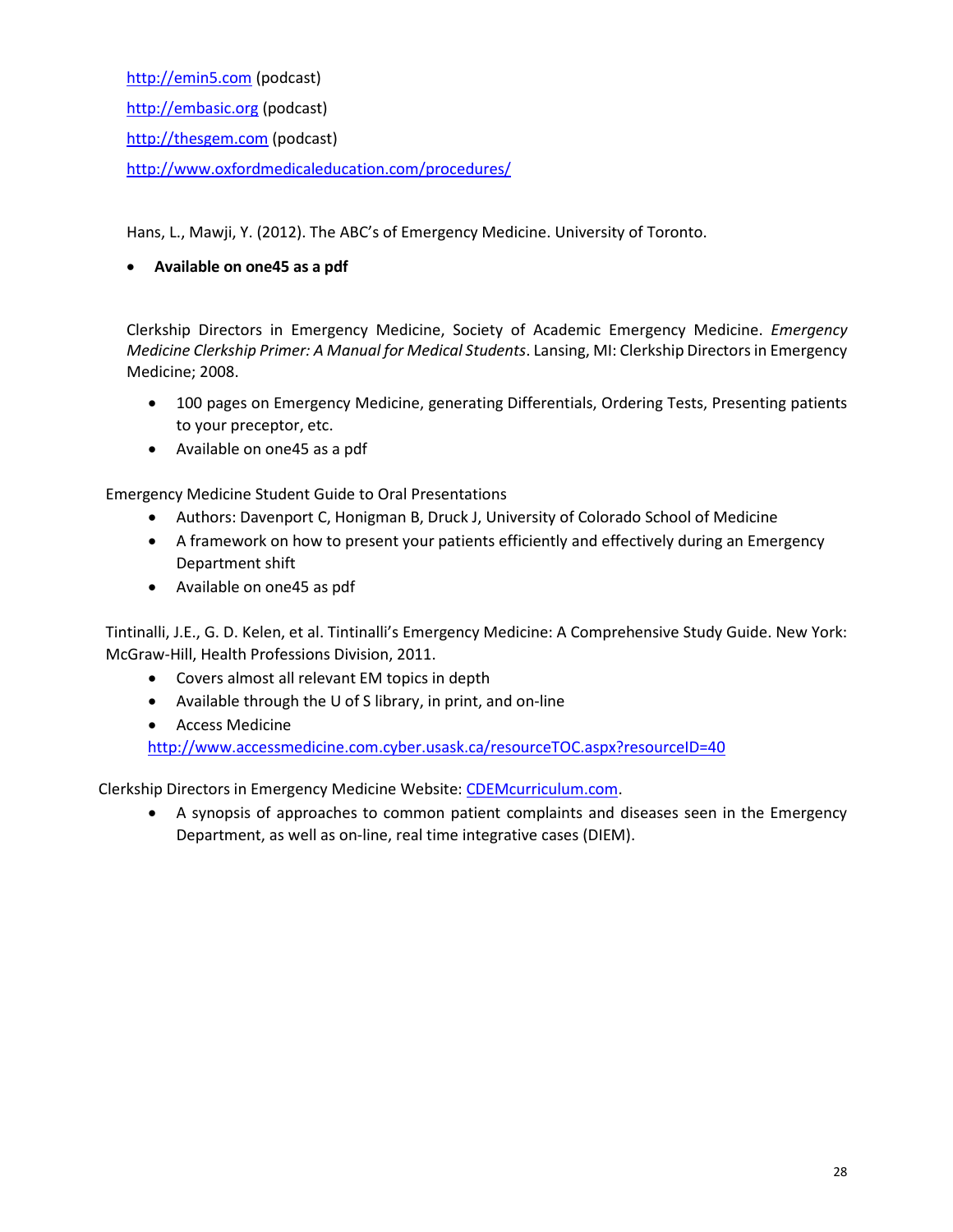#### **FAMILY MEDICINE**

Family Medicine is recognized as a specialty, based on a body of knowledge and an approach to care unique to its discipline. Because family physicians' commitment is to the person and not to a particular organ system, age group, or technique, they must be skilled in accepting responsibility for the **full scope of care of patients in health and illness at all stages of the life cycle**. While facets of its comprehensive patient-centered approach are present in the care provided by other specialists, no other discipline has all of these tenets as its core raison d'être. This approach is described according to the four principles of family medicine:

- $\Box$  The family physician is a skilled clinician.
- $\Box$  The patient-physician relationship is central to the family physician's role.
- $\Box$  The family physician is a resource to a defined population.
- $\blacksquare$  Family medicine is community based.

#### **FAMILY MEDICINE OBJECTIVES**

By the end of the SLIC clerks will be expected to:

Medical Expert

- 1. Perform an appropriate observed history on a patient, using a patient and family-centered approach, presenting with a problem not limited to List 1, 2, and 3\*\*
- 2. Performance of an appropriate observed physical examination on a patient presenting with a problem, using a patient and family-centered approach, not limited to List 1, 2, and 3\*\*
- 3. Develop a relevant, prioritized differential diagnosis through clinical reasoning and integration of clinical information for a problem from List 1\*\*
- 4. Select and interpret results of appropriate and evidence-informed diagnostic tests in the evaluation of patients with a problem from List 1, with consideration of patient context, \*\*
- 5. Develop and apply an appropriate evidence informed treatment or management plan, including where appropriate pharmacologic and/or non-pharmacologic strategies, multidisciplinary care, patient selfmanagement and follow-up plans for patients with conditions from List 2\*\*
- 6. Actively participate in the following patient encounters from List 3\*\*.
- 7. Describe evidence-informed principles of surveillance and screening for the normal/healthy population and for at-risk populations
- 8. Perform each of the following: a pap smear, breast examination, rectal exam, otoscopy, Plot and interpret growth curve, and BMI, Perform and interpret vital signs.
- 9. Identify the four principles of family medicine.
- 10. Describe how the four principles of FM differ from a specialist.
- 11. Differentiate between rural and urban family medicine from the perspective of the physician.
- 12. Differentiate between rural and urban family medicine from the perspective of the patient.
- 13. Discuss reportable illnesses.
- 14. Discuss advantages of pharmacologic and non-pharmacologic treatment based on patient's context and issues.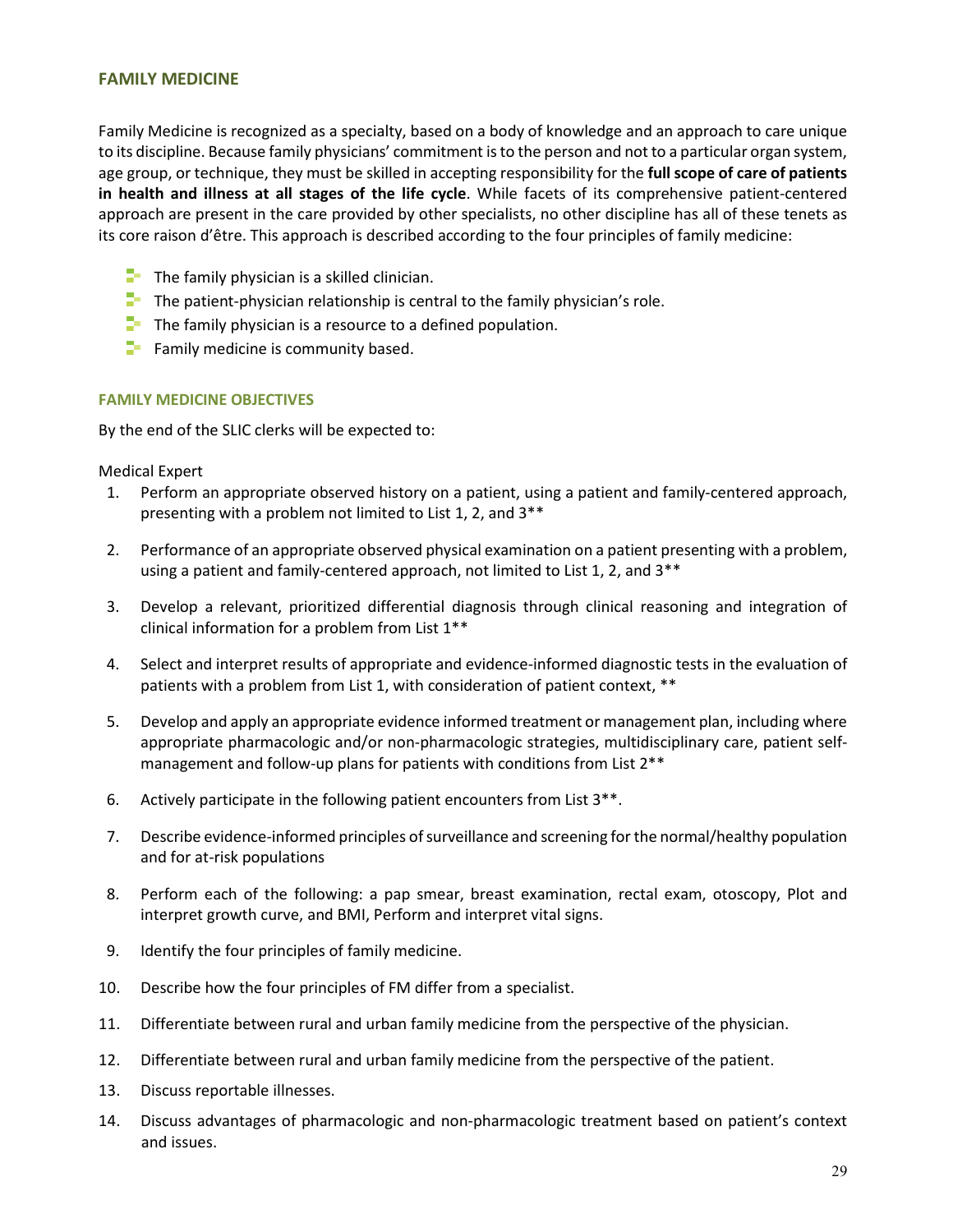## Communicator

- 1. Maintain clear, accurate, and appropriate records of clinical encounters.
- 2. Present clinical encounters/patient presentations effectively including differential diagnoses, management plans and disposition.
- 3. Communicate in a language easily understood by patients and family members.
- 4. Communicate in a culturally competent and sensitive manner.
- 5. Participate in obtaining informed consent.

## Collaborator

- 1. Collaborate with members of the health care team to provide safe, comprehensive care for patients.
- 2. Recognize and respect the diversity of roles of all members of the interdisciplinary team and their respective expertise.
- 3. Collaborate with appropriate community resources and other professional services such as OT, social work, public health nurse, etc.

## Leader

- 1. Manage workload effectively.
- 2. Identify and address potential barriers to efficient and safe workflow.

## Health Advocate

- 1. Recognize cultural and socio-economic issues that impact patient and population health.
- 2. Identify vulnerable individuals/populations and develop plans for care that are sensitive to their needs.

## **Scholar**

- 1. Practice evidence informed medicine.
- 2. Identify and utilize appropriate evidenced based resources and critical appraisal strategies in selfdirected learning.
- 3. Participate in the education of patients, family members and other health care team members in a respectful manner.
- 4. Describe the principles of quality improvement and how they relate to patient care and safety.
- 5. Develop specific, appropriate objectives for subsequent shifts based on personal reflection or preceptor feedback.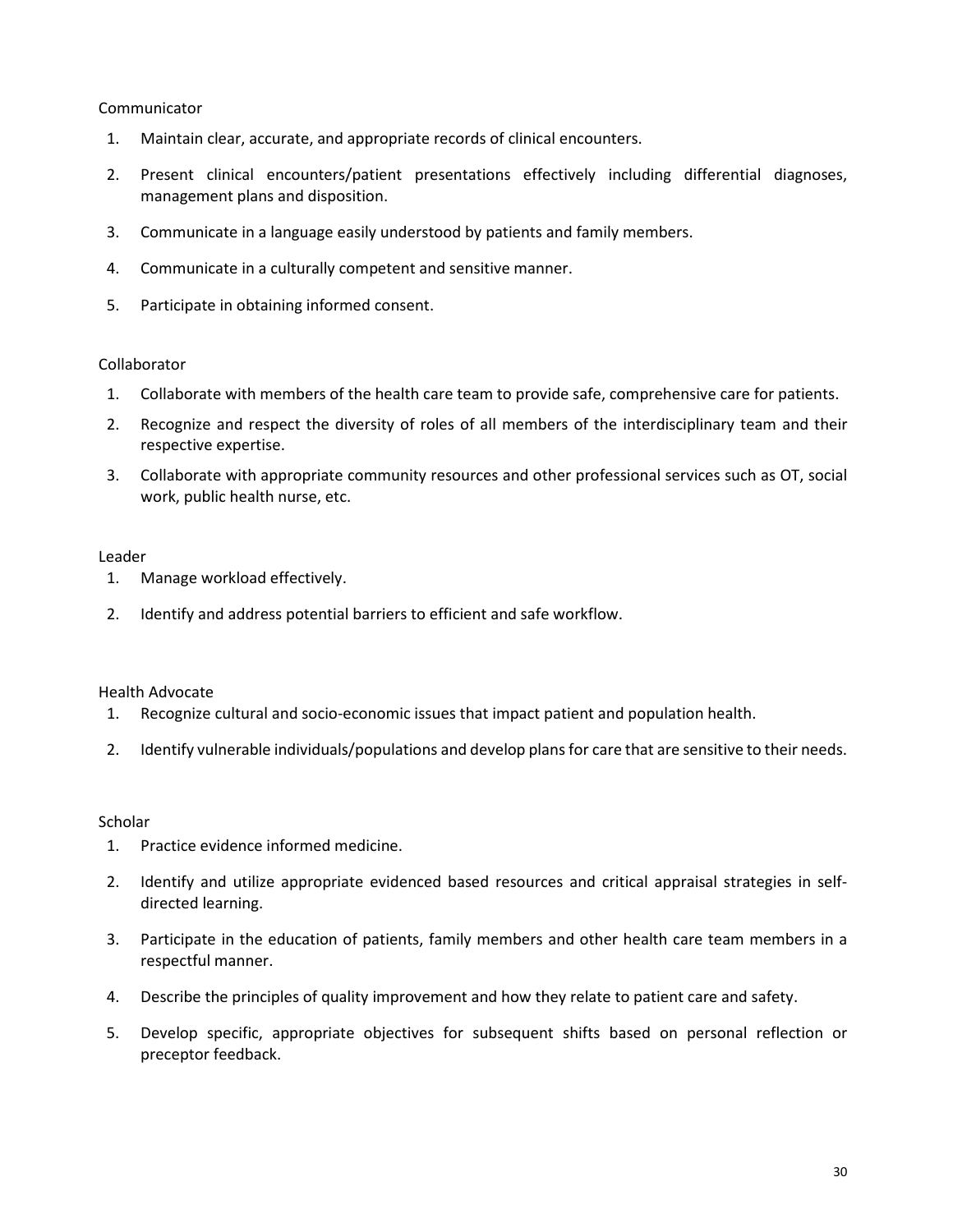Professional

- 1. Demonstrate insight into one's own limitations and identify and access resources to promote ongoing learning and personal wellness.
- 2. Demonstrate application of ethical principles in the clinical decision-making process, including maintaining patient confidentiality, privacy and autonomy.
- 3. Provide culturally safe and respectful care to all patients, including Indigenous populations.
- 4. Demonstrate appropriate professionalism skills such as: respect for patients and health team personnel, honesty, integrity, altruism, appropriate boundaries, responsibility, timeliness, and striving for personal balance.
- 5. Project a professional image in dress, manner, speech and interpersonal relationships that is consistent with the expectations for a physician.
- 6. Recognize and be sensitive to self-limitations and biases; ensure that these do not intrude on patient care.
- 7. Follow up on patients regularly and review investigations in a timely manner to provide safe, competent care.

## **Family Medicine Lists (referenced above)**

## **Core Family Medicine Presentations (List 1)**

Abdominal Pain, Joint Pain, Chest Pain, Syncope/Vertigo, Fever, Fatigue, Dyspnea/Cough, Headache, Low Back Pain

## **Core Family Medicine Conditions (List 2)**

Hypertension, Mental Health (Anxiety, Depression, Addiction), Diabetes, Lung Disease (COPD, Asthma), Coronary Artery Disease, Pregnancy

# **Health Promotion Activities (List 3)**

Sexual Health (contraception, STIs), Smoking Cessation, Prenatal Care, Periodic Health Exams (Adult Male, Adult Female, Well Child/Adolescent, Preventative Health Care).

## **RESOURCES**

Ian R. McWhinney. An Introduction to Family Medicine. New York: Oxford University Press; 2016 (4th) edition.

David B. Shires, Brian K. Hennen, and Donald I. Rice. Family Medicine: A Guidebook for Practitioners of the Art." Columbus, OH: McGraw-Hill, 1986.

M. Stewart et al. Patient-Centered Medicine: Transforming the Clinical Method (3<sup>rd</sup> Ed). London: Radcliffe Medical Press, 2014.

Wolpaw TM, Wolpaw DR, Papp KK. "SNAPPS: a learner-centered model for outpatient education." Acad Med 2003; 78(9): 893-898.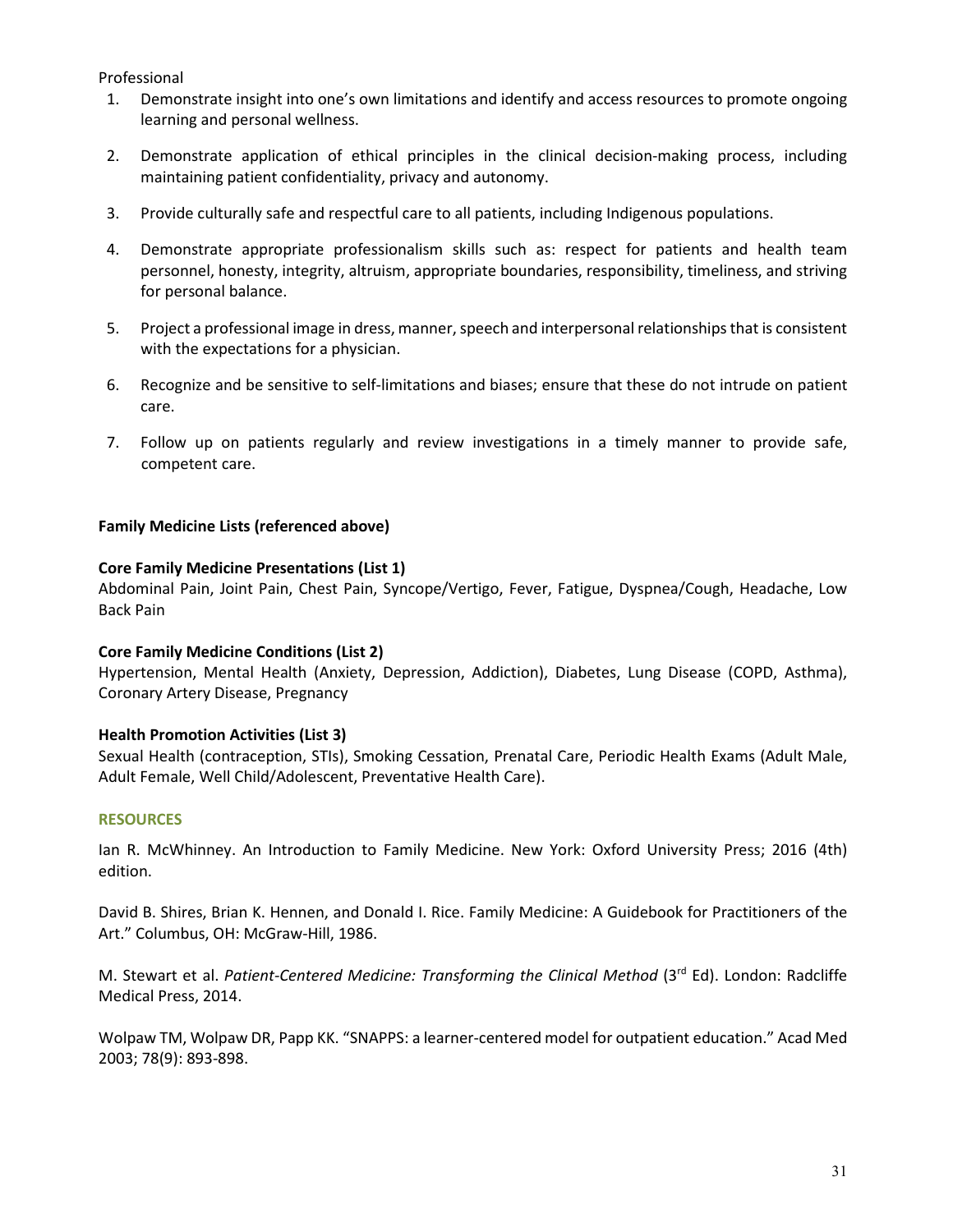#### **INTERNAL MEDICINE**

#### **Core IM Conditions/Diseases (List 1)**

Cardiac: Hypertension, Primary; Arrhythmias; Valvular Heart Disease; Coronary Artery disease; Heart Failure

Respiratory: Thromboembolic Disease; COPD; Asthma; Pneumonia; Pleural Effusion; Tuberculosis

Gastrointestinal: Irritable Bowel Syndrome; Inflammatory Bowel Disease; Gastroesophageal Reflux Disease; Gastrointestinal Bleeding; Hepatitis; Cirrhosis; Peptic Ulcer Disease; Pancreatitis; Biliary Tract Disease

Renal: Acute Kidney Injury; Chronic Kidney Disease; Acid Base Abnormalities; Electrolyte Abnormalities; Glomerulonephritis

Hematology/Oncology: Coagulation Disorders (Platelets, Hypercoagulable State); Anemias; Hematological Malignancies (Leukemia, Myeloma); Breast Cancer; Colon Cancer; Lung Cancer

Endocrinology: Diabetes Mellitus; Adrenal Insufficiency; Hypertension, Secondary; Thyroid Disorders

Neurology: Stroke; Seizure; Delirium; Movement Disorders; Alzheimer's Disease

Rheumatology: Rheumatoid Arthritis; Osteoporosis; Osteoarthritis; Crystal Induced Arthritis; Seronegative Arthritis; Connective Tissue Disorders (Lupus, Vasculitis, Scleroderma)

Infectious Disease: Infections of Bodily Systems; HIV

Miscellaneous: The Dying Patient; Skin Rash/Ulcer

#### **Core Internal Medicine Problems/Symptoms (List 2)**

Cardiac: Cardiac arrest; Chest Pain; Syncope, Pre-Syncope; Hypotension, Shock; Murmurs; Palpitations

Respiratory: Hemoptysis; Cough; Hypoxia; Dyspnea; Respiratory Arrest; Wheezing

Gastrointestinal: Abdominal Pain/Distension; Ascites; Abnormal Liver Enzymes/Function; Hematemesis, Melena, Hematochezia; Organomegaly (Kidney, Spleen, Liver); Constipation; Diarrhea; Dysphagia; Jaundice; Nausea/Vomiting; Weight Gain/Loss

Renal: Hematuria; Proteinuria; Metabolic Acidosis and Alkalosis; Respiratory Acidosis and Alkalosis; Hypoand Hypernatremia; Hypo- and Hyperkalemia; Urinary Abnormalities (Oliguria, Polyuria, Pyuria, Dysuria, Frequency); Edema

Hematology/Oncology: Bleeding Tendencies; Polycythemia; Anemia; Leukocytosis/Leukopenia; Lymphadenopathy

Endocrinology: Hypo- and Hypercalcemia; Hypo- and Hyperphosphatemia; Hypo- and Hyperglycemia

Neurology: Diplopia/Visual Abnormalities; Dizziness/Vertigo; Ataxia; Headache; Weakness/Paralysis; Sensory Abnormalities (Numbness/Tingling); Aphasia and Speech Disorders; Altered Mental State/Coma; Seizure; Delirium/Dementia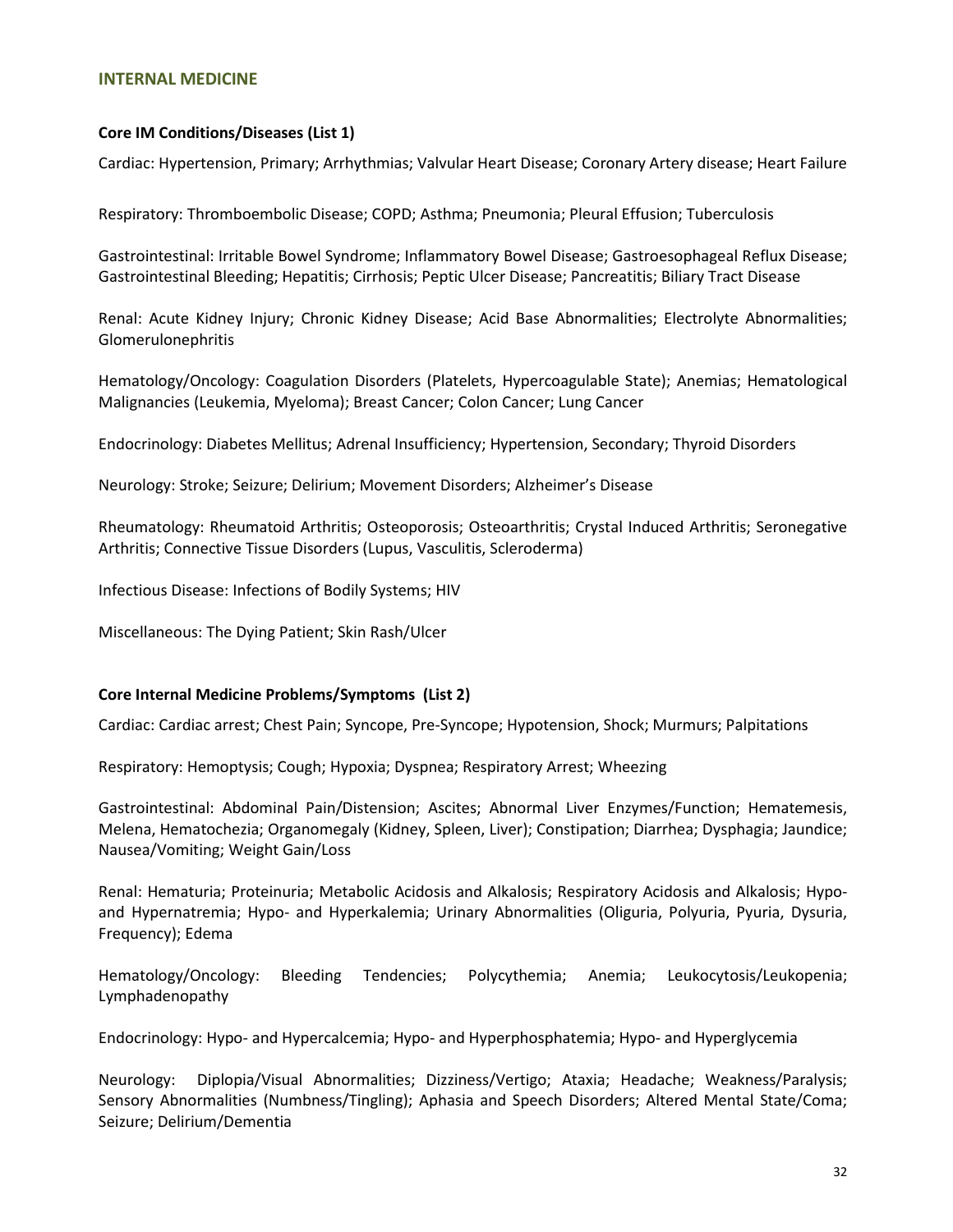Rheumatology: Musculoskeletal Pain; Back Pain; Joint Pain (Oligo-, Polyarthralgia)

Geriatrics: Frailty; Falls; Urinary Incontinence; Failure to Thrive

Miscellaneous: Overdose/Poisoning; Allergic Reactions/Anaphylaxis; Fever; Pruritis

## **INTERNAL MEDICINE OBJECTIVES**

# Medical Expert

- 1. Perform an appropriate observed history on a patient, using a patient and family-centered approach, presenting with a problem not limited to List 1, and 2\*\*
- 2. Performance of an appropriate observed physical examination on a patient presenting with a problem, using a patient and family-centered approach, not limited to List 1 and 2\*\*
- 3. Define accurately common and life threatening Internal Medicine conditions and their associated epidemiology. (List 1)
- 4. Describe the pathophysiology and clinical features of common and life threatening Internal Medicine conditions. (List 1)
- 5. Select and interpret necessary investigations required to confirm the diagnosis of common and life threatening Internal Medicine conditions (List 1) and consider their costs, contraindications and characteristics (sensitivity and specificity). (List 2)
- 6. List the common complications of common and life threatening Internal Medicine conditions. (List 1)
- 7. Develop a management plan for common and life threatening Internal Medicine conditions based on evidenced informed medicine. (List 1)
- 8. Develop and apply appropriate skills for triage and immediate intervention in acute, life-threatening situations (safety first).
- 9. Develop and apply appropriate skills to prevent harm in patients (correct ID, allergies, drug interactions, etc) (harm prevention).

## Communicator

- 1. Maintain clear, accurate, and appropriate records of all aspects of the clinical encounters.
- 2. Present clinical encounters/patient presentations effectively including differential diagnosis, management plans and disposition.
- 3. Communicate in a language easily understood by patients and family members.
- 4. Communicate in a culturally competent and sensitive manner.
- 5. Participate in obtaining informed consent.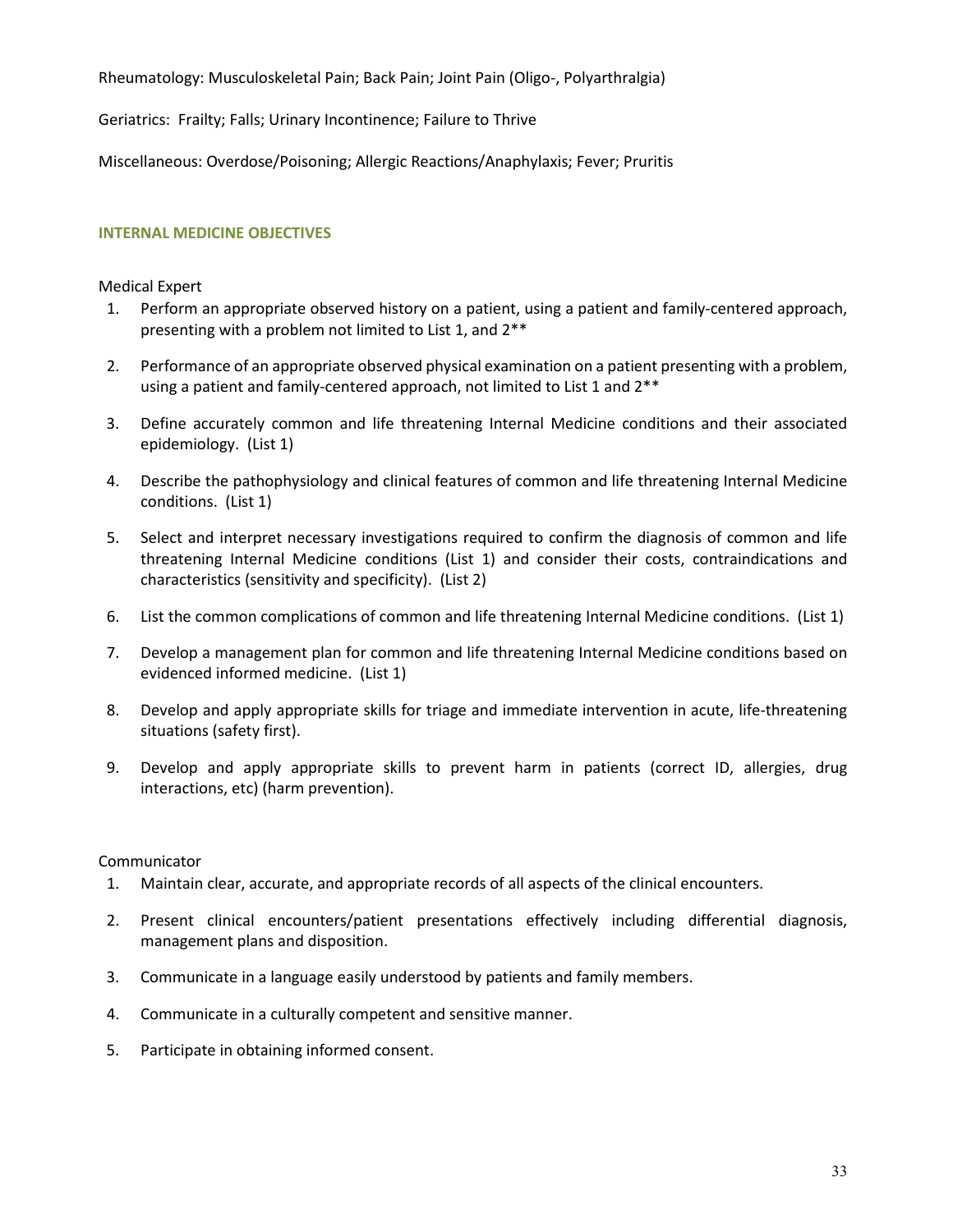# Collaborator

- 1. Collaborate with members of the health care team to provide safe, comprehensive care for patients.
- 2. Recognize and respect the diversity of roles of all members of the interdisciplinary team and their respective expertise.

# Leader

- 1. Manage workload effectively.
- 2. Identify and address potential barriers to efficient and safe workflow.

## Health Advocate

- 1. Recognize cultural and socio-economic issues that impact patient and population health.
- 2. Identify vulnerable individuals/populations and develop plans for care that are sensitive to their needs.

## **Scholar**

- 1. Practice evidence informed medicine.
- 2. Identify and utilize appropriate evidence based resources and critical appraisal strategies in selfdirected learning.
- 3. Participate in the education of patients, family members and other health care team members in a respectful manner.
- 4. Describe principles of quality improvement and how they relate to patient care and safety.
- 5. Develop specific, appropriate objectives for subsequent shifts based on personal reflection or preceptor feedback.

## Professional

- 1. Demonstrate insight into one's own limitations and identify and access resources to promote ongoing learning and personal wellness.
- 2. Demonstrate application of ethical principles in the clinical decision-making process, such as: maintaining patient confidentiality, privacy and autonomy.
- 3. Provide culturally safe and respectful care to all patients, including Indigenous populations.
- 4. Demonstrate appropriate professionalism skills such as: respect for patients and health team personnel, honesty, integrity, altruism, appropriate boundaries, responsibility, timeliness, and striving for personal balance.
- 5. Project a professional image in dress, manner, speech and interpersonal relationships that is consistent with the expectations for a physician.
- 6. Recognize and be sensitive to self-limitations and biases and ensure that these do not intrude on patient care.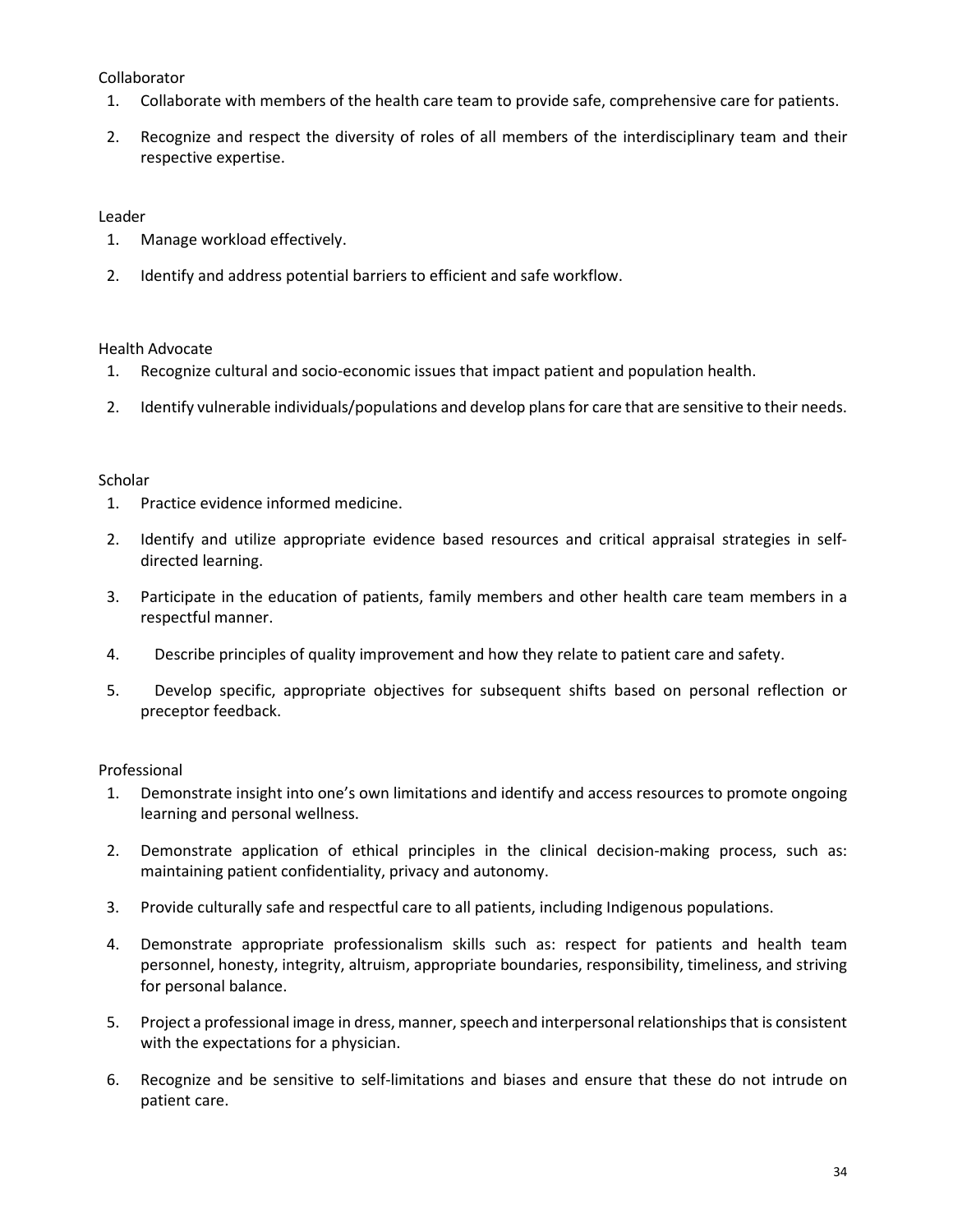7. Follow up on patients regularly and review investigations in a timely manner to provide safe, competent care.

#### **RESOURCES**

A stethoscope is required. The hospitals provide examining kits consisting of ophthalmoscope/otoscope and reflex hammer on most wards (the quality and availability of these is variable).

A general medical text should be consulted for reference in reading around patient problems, such as:

Longo, Dan et al. *Harrison's Principles of Internal Medicine*. 18<sup>th</sup> ed. New York: McGraw-Hill Education, 2011.

Lee Goldman and Andrew I. Schafer. *Goldman-Cecil Medicine*. 25th ed. Philadelphia: Saunders, 2015.

Davidson's Essentials of Internal Medicine

Useful handbooks to keep in the pocket of your White Coat:

Essentials of Internal Medicine. Talley, Frankum & Currow

The Washington Manual of Outpatient Internal Medicine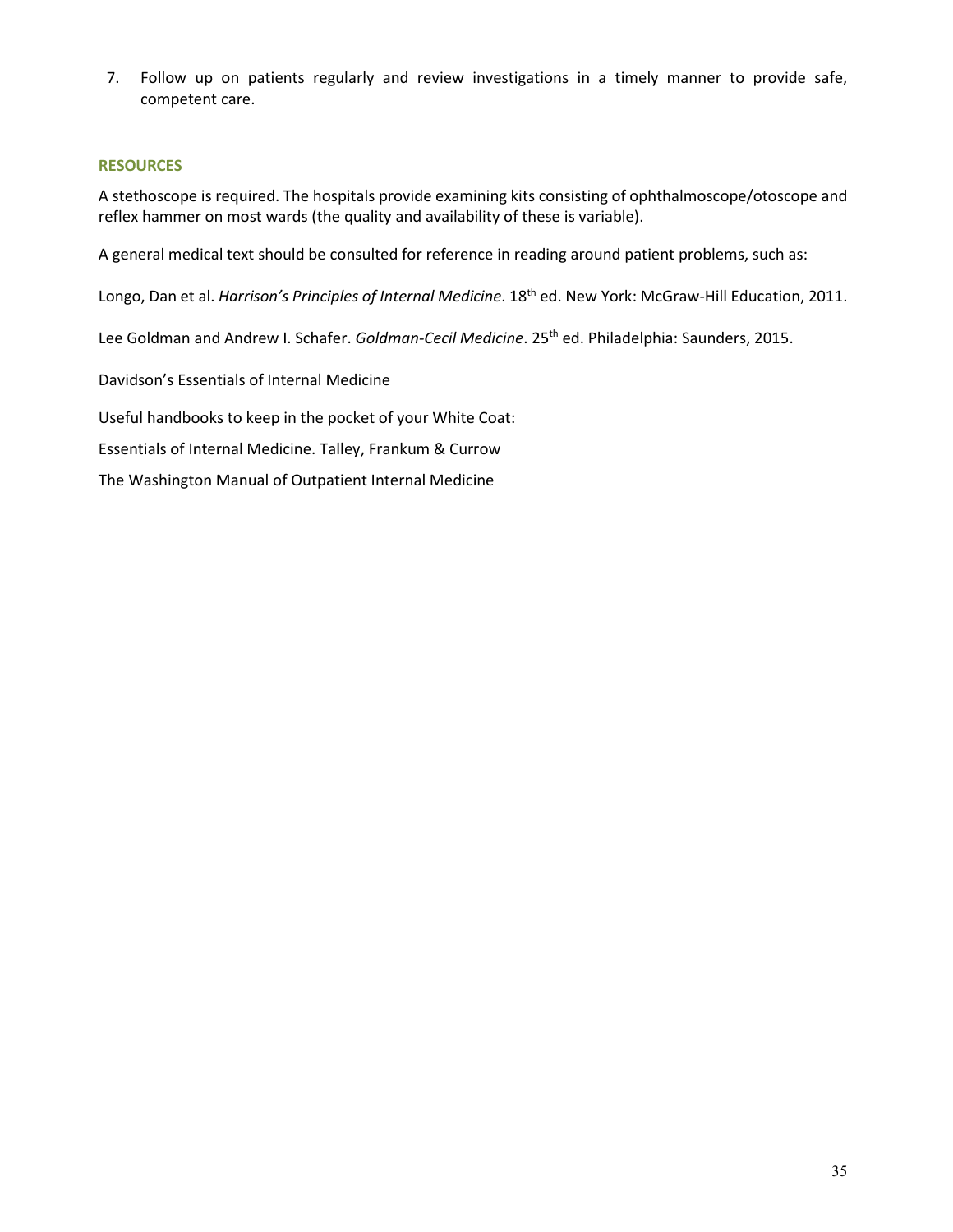## **OBSTETRICS AND GYNECOLOGY**

The Obstetrics and Gynecology objective is to provide basic experiences that will enable SLIC students to understand and apply the knowledge and skills in women's healthcare to provide excellent reproductive care for women throughout his or her career. Expectations of learning and evaluation are the same regardless of where the rotation is completed.

## **Core Obstetrical Presentations (List 1)**

Uncomplicated pregnancy including prenatal screening.

Medical Diseases Complicating Pregnancy – Hypertension, Diabetes, Heart Disease, Renal Disease

Other Pregnancy Complications – Multiple Gestation, Ectopic Pregnancy, Spontaneous Abortion, Ante-Partum Hemorrhage, Isoimmunization including Rh Disease, Pre- Term/Post-Term Labour, Pre-Labour Rupture of Membranes, Chorioamnionitis, Polyhydramnios/Oligohydramnios, Intrauterine Growth Restriction, Intrauterine Fetal Death

#### Uncomplicated Delivery

Complicated Delivery - Prolonged Labour, Breech, Malpresentation, Forceps and/or Vacuum Assisted, Caesarian, Abnormal Fetal Heart Rate tracings

Uncomplicated Post-Partum Care

#### **Core Gynecological Presentations (List 2)**

Abdominal Pain

Hirsutism and Virilization

Endometriosis, Infertility

Abnormal Bleeding – Dysmenorrhea, Dysfunctional Uterine Bleeding

Urinary Incontinence

Vaginal Discharge

Amenorrhea, Delayed Menarche, Premenstrual Syndrome, Menopause

Contraception

Ovarian Tumors – Benign and Malignant

Uterine Cancer, Cervical Cancer**,** Vulvar Conditions – Benign, Pre-Malignant, Malignant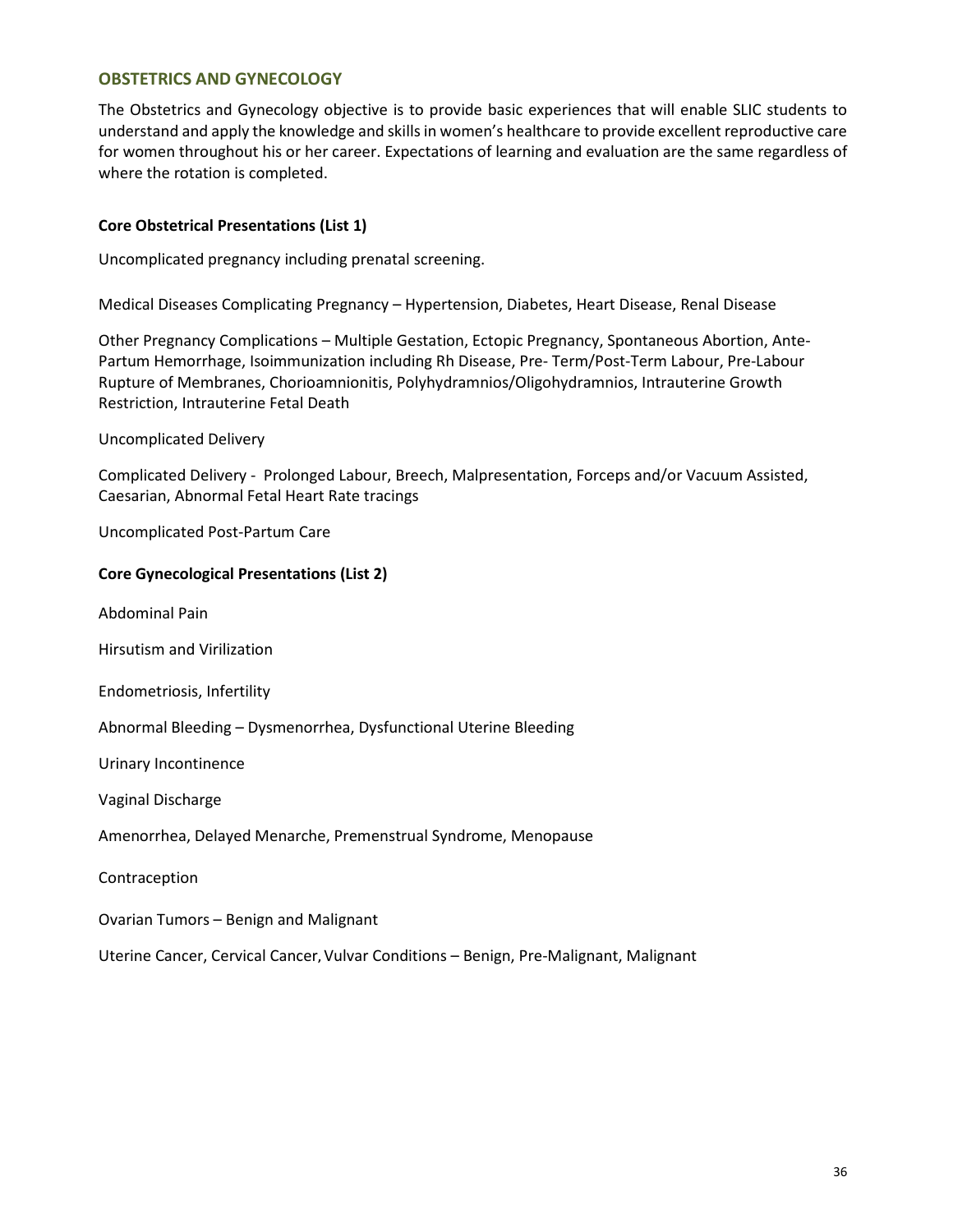#### **OBSTETRICS AND GYNECOLOGY OBJECTIVES**

By the end of the SLIC the clerk will:

#### Medical Expert

- 1. Perform an appropriate and focused observed history for patients with a Core Obstetrical or Gynecologic presentations (see list 1 and 2), using a patient and family-centered approach.
- 2. Perform an appropriate and focused observed physical examination for patients with a Core Obstetrical or Gynecologic presentations (see list 1 and 2), using a patient and family-centered approach.
- 3. Provide a diagnostic work-up of patients with a Core Obstetrical and Gynecologic presentations (see list 1 and 2).
- 4. Interpret relevant diagnostic tests in the evaluation of patients with a Core Obstetrical and Gynecologic presentations (see list 1 and 2).
- 5. Develop a relevant, prioritized differential diagnosis through clinical reasoning and integration of clinical information for a problem of a core Obstetrical and Gynecologic presentations (see list 1 and 2).
- 6. Discuss the pathophysiology, epidemiology, natural history and prognosis of the Core Obstetrical and Gynecological presentations (see list 1 and 2).
- 7. Select and defend the choice of contraception (reversible and irreversible) for a patient including application, contraindications, and adverse effects.
- 8. Assess fetal health by examination, prenatal screening, ultrasound, and non-stress testing*.*
- 9. Assign gestational age by menstrual history and/or ultrasound.
- 10. Manage a patient with an uncomplicated pregnancy in the inpatient/outpatient setting.
- 11. Manage (with assistance) a patient with a complicated pregnancy (other than a medical disease).
- 12. Manage (with assistance) a patient with a medical disease complicating the pregnancy in the inpatient/outpatient setting.
- 13. Manage an uncomplicated delivery in the inpatient setting.
- 14. Observe the management of a patient with a complicated delivery, e.g vacuum, forceps.
- 15. Assist in a Caesarean delivery of a patient.
- 16. Participate in the induction of labour of a patient.
- 17. Interpret a fetal heart tracing.
- 18. Perform artificial rupture of membranes or fetal scalp electrode placement.
- 19. Perform, with assistance, a repair of a vaginal laceration.
- 20. Manage a patient with an uncomplicated postpartum course.
- 21. Perform a Pap smear.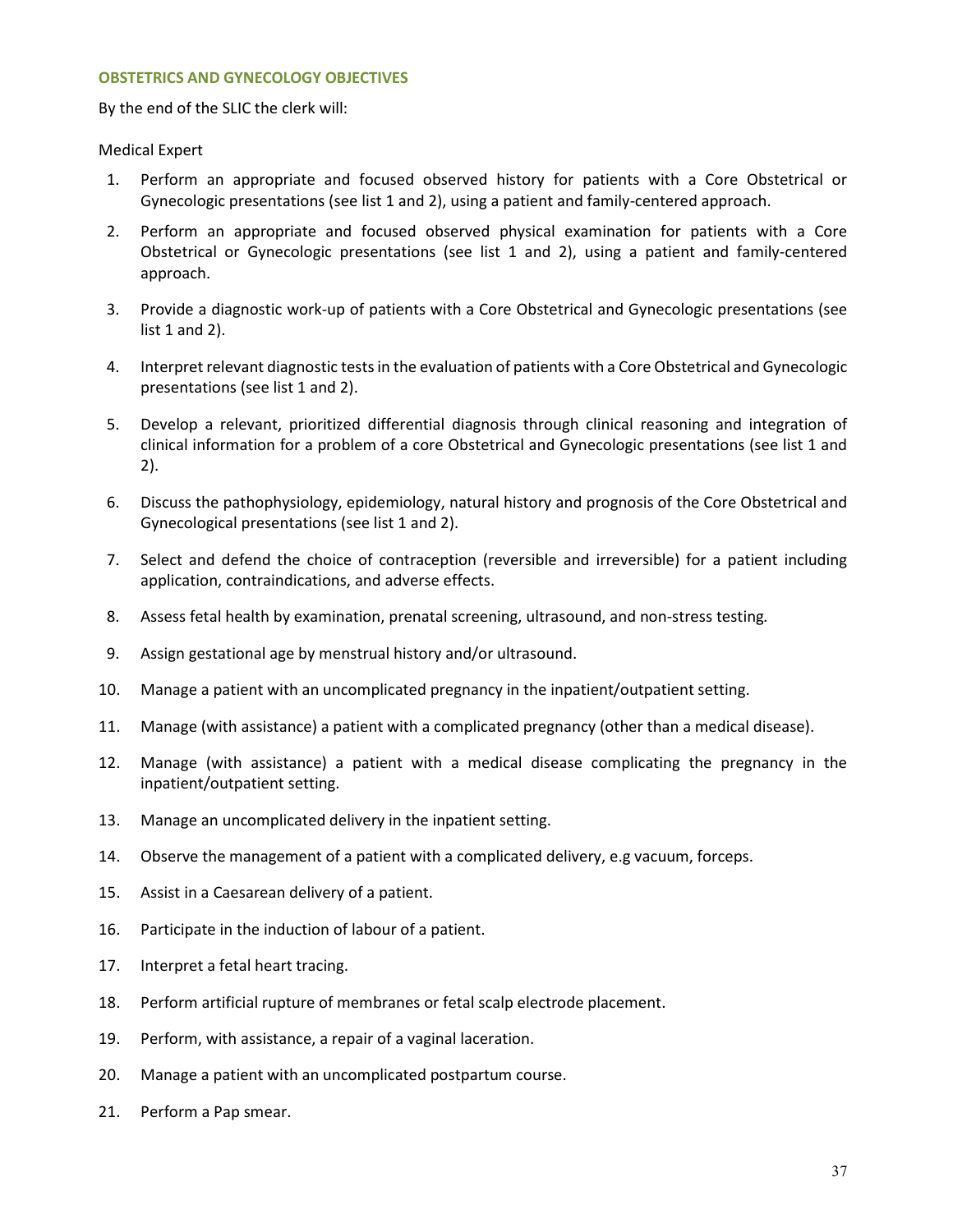- 22. Perform a pelvic examination (speculum, bimanual, inspection of vulva).
- 23. Participate in the management of early pregnancy loss
- 24. Assist in a vaginal or bladder surgery.
- 25. Assist on a laparotomy/laparoscopic/endoscopic procedure.
- 26. Manage, with assistance, a patient with abnormal bleeding.

## Communicator

- 1. Maintain clear, accurate, and appropriate records of clinical encounters.
- 2. Present clinical encounters/patient presentations effectively including differential diagnoses, management plans and disposition.
- 3. Communicate in a language easily understood by patients and family members.
- 4. Communicate in a culturally competent and sensitive manner.
- 5. Participate in obtaining informed consent.

#### Collaborator

- 1. Collaborate with members of the health care team to provide safe, comprehensive care for patients.
- 2. Recognize and respect the diversity of roles of all members of the interdisciplinary team and their respective expertise.

## Leader

- 1. Manage workload effectively.
- 2. Identify and address potential barriers to efficient and safe workflow.

## Health advocate

- 1. Recognize cultural and socio-economic issues that impact patient and population health.
- 2. Identify vulnerable individuals/populations and develop plans for care that are sensitive to their needs.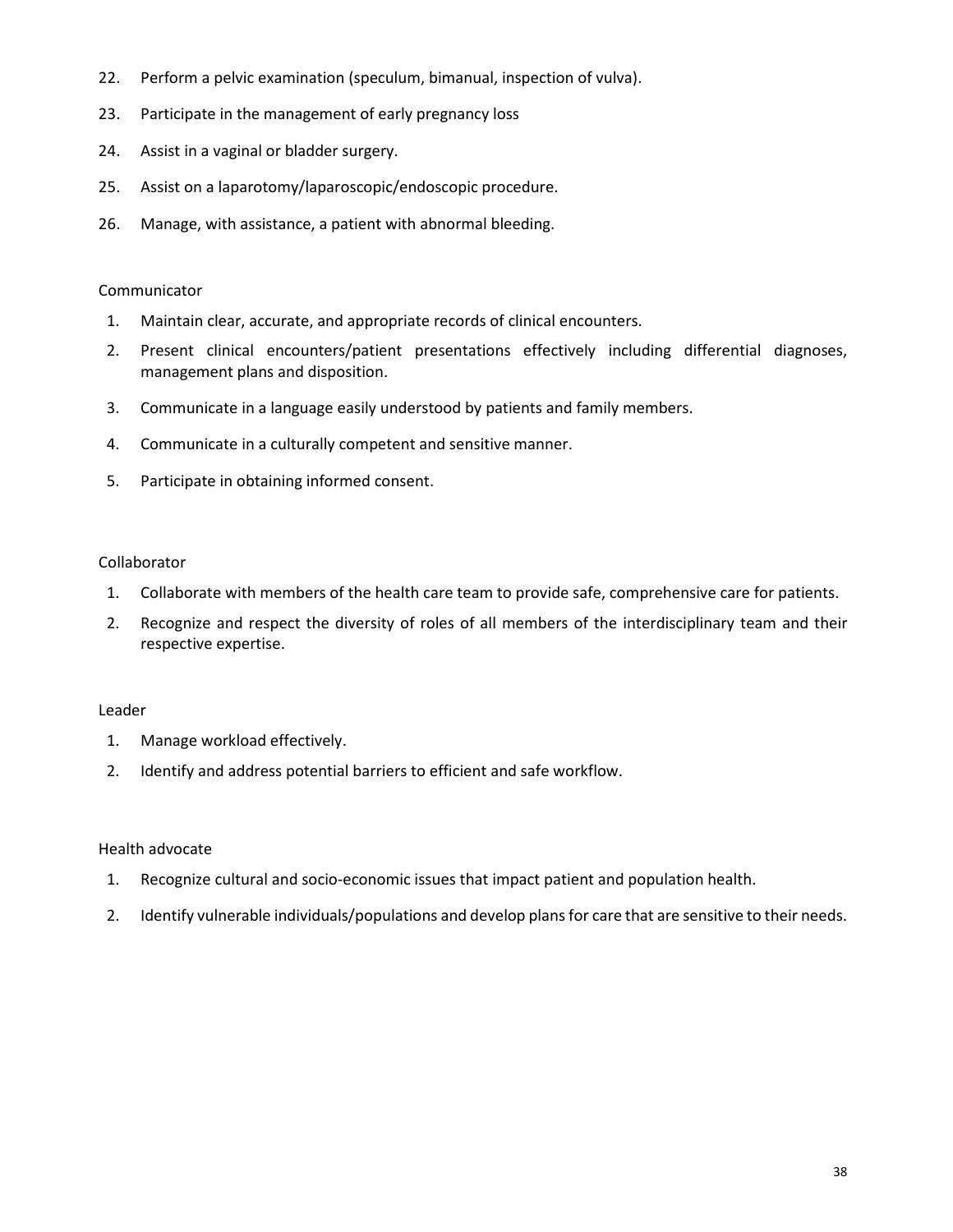## **Scholar**

- 1. Practice evidence informed medicine.
- 2. Identify and utilize appropriate evidenced based resources and critical appraisal strategies in selfdirected learning.
- 3. Participate in the education of patients, family members and other health care team members in a respectful manner.
- 4. Describe the principles of quality improvement and how they relate to patient care and safety.
- 5. Develop specific, appropriate objectives for subsequent shifts based on personal reflection or preceptor feedback.

## Professional

- 1. Demonstrate insight into one's own limitations and identify and access resources to promote ongoing learning and personal wellness.
- 2. Demonstrate application of ethical principles in the clinical decision-making process, including maintaining patient confidentiality, privacy and autonomy.
- 3. Provide culturally safe and respectful care to all patients, including Indigenous populations.
- 4. Demonstrate appropriate professionalism skills such as: respect for patients and health team personnel, honesty, integrity, altruism, appropriate boundaries, responsibility, timeliness, and striving for personal balance.
- 5. Project a professional image in dress, manner, speech and interpersonal relationships that is consistent with the expectations for a physician.
- 6. Recognize and be sensitive to self-limitations and biases; ensure that these do not intrude on patient care.
- 7. Follow up on patients regularly and review investigations in a timely manner to provide safe, competent care.

## **RESOURCES**

## **Textbooks**

- $\blacksquare$  Hacker and Moore's Essentials in Obstetrics and Gynecology, Neville F. Hacker et al.
- ÷. Beckmann and Ling's Obstetrics and Gynecology- Eighth Edition

## **Websites**

- SOGC (Society of Ob/Gyne of Canada) www.sogc.org
- P. ACOG (American College of Ob/Gyne) [www.acog.org](http://www.acog.org/)
- ÷. WHO (World Health Organization) www.who.int/en
- Health Canada www.hc-sc.gc.ca
- Þ. CDC (Center for Disease Control[\) www.cdc.gov](http://www.cdc.gov/)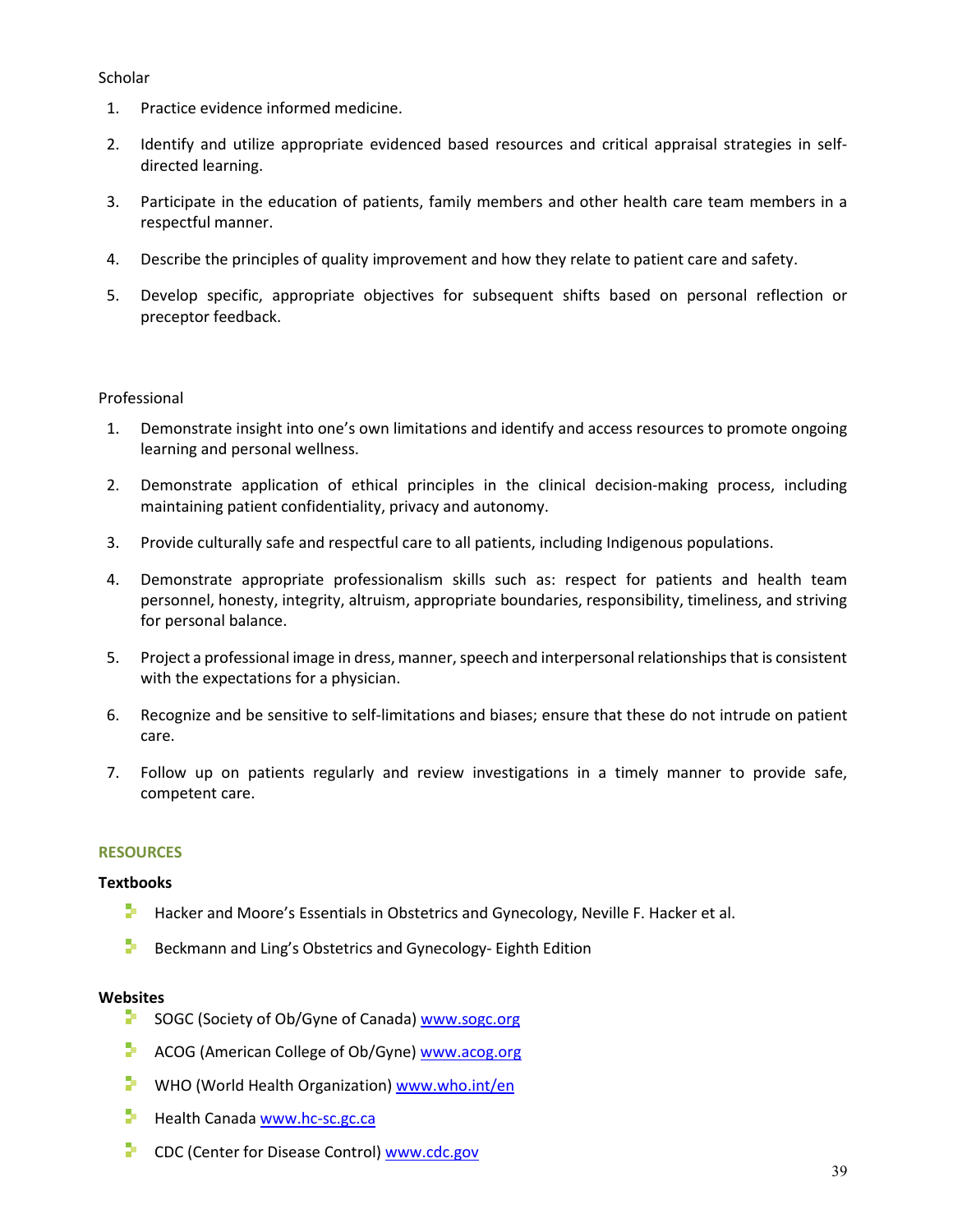### **PEDIATRICS**

The pediatrics objective is to give the third year students instruction in providing care for the pediatric and adolescent patient and to enable the student to recognize the need for referral, when necessary.

# **Core Pediatrics Presentations**

- 1. Pallor (Anemia)
- 2. Bruising and Bleeding
- 3. Lymphadenopathy
- 4. Respiratory Symptoms Cough, Wheeze, Stridor, Acute Respiratory Distress
- 5. GI Symptoms Vomiting, Diarrhea, Constipation, dysphagia and appetite loss
- 6. Abdominal pain and abdominal mass
- 7. Edema
- 8. GU Symptoms Polyuria/Nocturia, Dysuria, Hematuria, Frequency/Urgency
- 9. Limp with/without extremity pain
- 10. Rash
- 11. Fever
- 12. Heart Murmur
- 13. Headache
- 14. Head and Neck Symptoms Otalgia, Pharyngitis, sinusitis, mouth pain, red eye, vision changes, strabismus, and amblyopia
- 15. Dehydration
- 16. Acute CNS Symptoms Altered Level of Consciousness, Seizures, paroxysmal events (BRUE)
- 17. Acutely ill neonate and child
- 18. Inadequately explained pediatric injuries
- 19. Disorders of growth
- 20. Care of a Child with a chronic Illness/complex care
- 21. Development, behavioral and learning problems.
- 22. Care of the well child
- 23. Specific issues pertaining to the care of the adolescent patient
- 24. Common clinical disorders in newborns
- 25. Jaundice in neonates
- 26. Dysmorphic facial features and congenital anomalies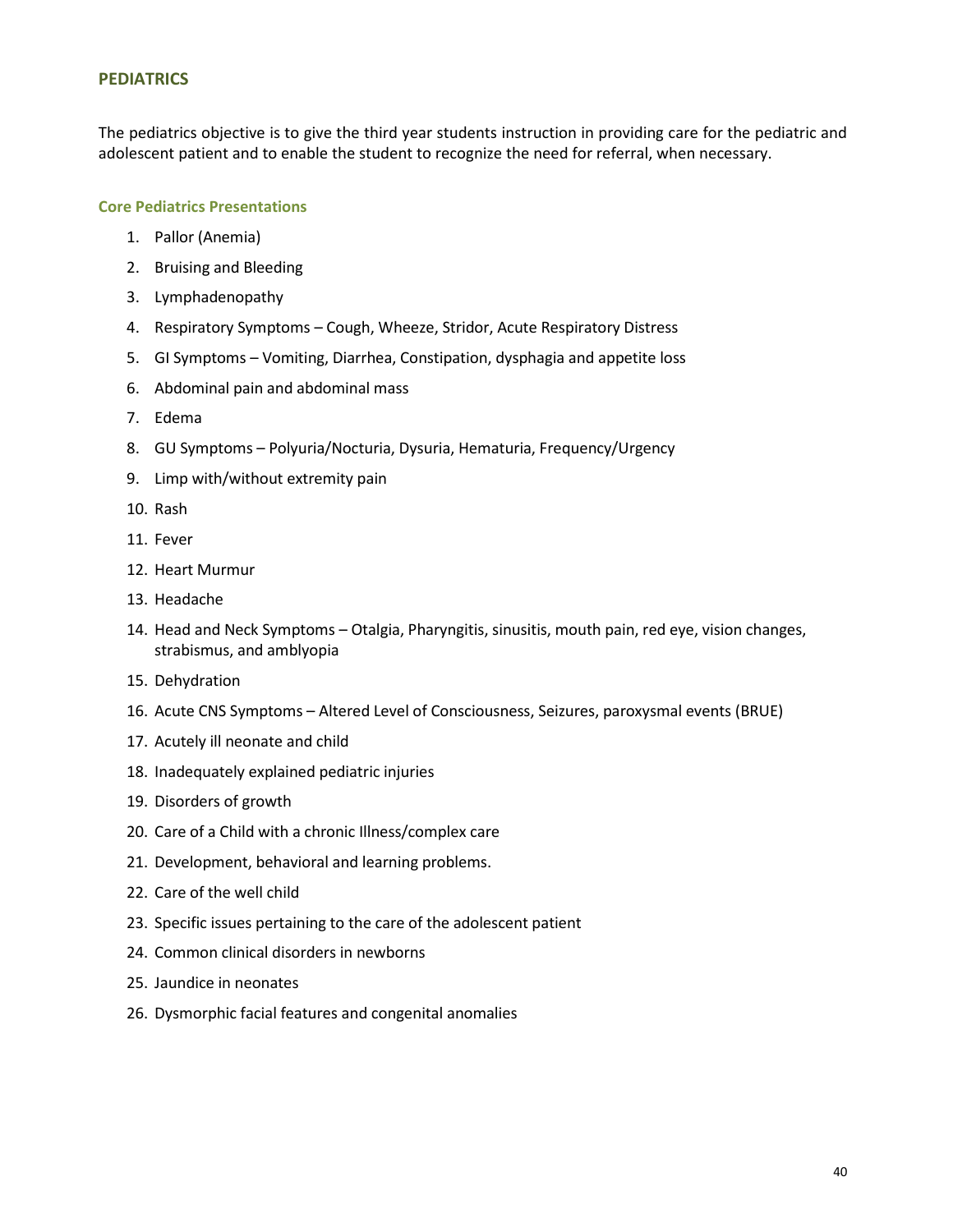#### **PEDIATRICS OBJECTIVES**

By the end of the SLIC the Clerk will:

## Medical Expert

- 1. Perform a complete observed, patient and family-centered history from the pediatric patient and/or their caregiver(s) of a Core Pediatric Presentation to elicit information effectively.
- 2. Perform an appropriate observed patient and family-centered physical examination of newborns, infants, children and adolescents with Core Pediatric Presentations paying particular attention to the following skills:

Positioning and immobilizing the pediatric patient Optimization of patient comfort Measuring height, weight and head circumference Taking a complete set of vital signs Assessing hydration status Examining for dysmorphic features Tanner staging Identification and interpretation of both positive and negative findings on physical examination

- 3. Develop an initial working diagnostic hypotheses based upon history and physical examination findings.
- 4. Provide a diagnostic work-up of patients with a core Pediatric presentation.
- 5. Select and interpret appropriate diagnostic tests using evidence informed decision making*.*
- 6. Determine the relative appropriateness and necessity of such tests based upon the working diagnostic hypotheses, considering the patient and family preferences and risk tolerance.
- 7. Develop a reasoned and reliable approach to a differential diagnosis of Core Pediatric Presentations.
- 8. Integrate relevant elements of clinical information and diagnostic tests in the evaluation of patients with a core Pediatric presentation to arrive at the final presumptive diagnosis.
- 9. Develop appropriate plans for the management of patients with the Core Pediatric Presentations listed above, while also considering the patient's background and family context.
- 10. Discuss the pathophysiology, epidemiology, natural history, clinical presentation and prognosis of common Core Pediatric Presentations.
- 11. Develop appropriate therapeutic intervention plans, using both pharmacological and nonpharmacological techniques as appropriate to the diagnosis, within the context of the patient and family-centered approach to care.
- 12. Revise and re-evaluate the presumptive diagnosis and/or treatment plan based on new information and/or response to treatment.
- 13. Demonstrate the ability to perform 'Well Child Care' for a newborn, infant, toddler, school age child and adolescent.
- 14. Demonstrate anticipatory guidance for pediatric patients and tailor it according to specific age categories in the following areas.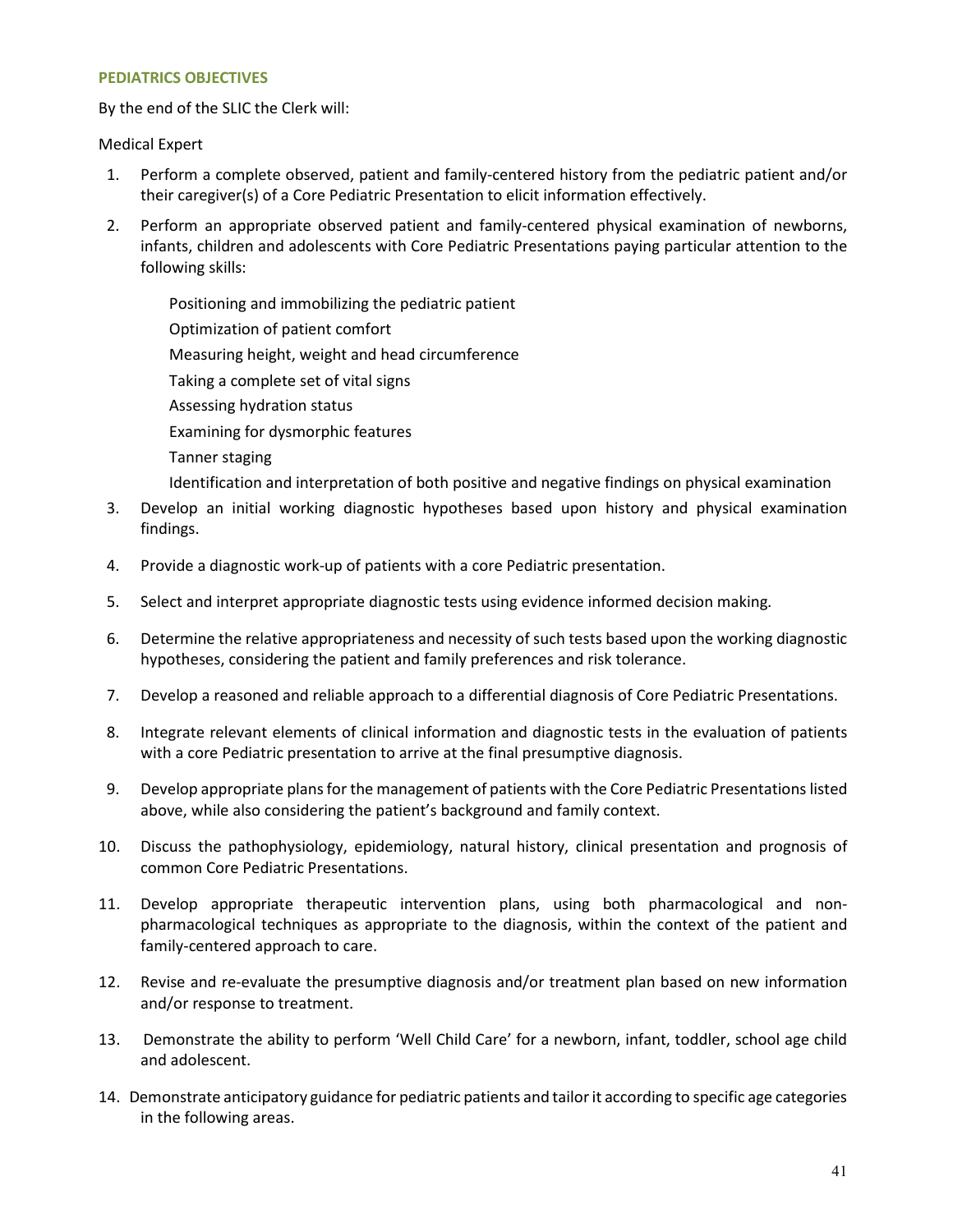- **•** Immunizations
- Safety
- Growth
- Nutrition [appropriate diet and sequencing of feeding advancements in infants]
- Development
- Mental Health and behavior
- Literacy/Digital health
- 15. Describe and when appropriate apply how health promotion and public health principles apply to clinical care in pediatrics.
- 16. Develop and apply appropriate skills to prevent harm in patients both in the medical and non-medical settings.
- 17. Demonstrate proficiency in basic procedural skills relevant to pediatric clinical care as documented in the 6.2 Pediatric Clinical Learning Experiences logs.\*\*

# Communicator

- 1.Maintain clear, accurate, and appropriate records of clinical encounters.
- 2.Present clinical encounters/patient presentations effectively including differential diagnoses, management plans and disposition.
- 3.Communicate in a language easily understood by patients and family members.
	- a) Communicate with pediatric patients at a level appropriate for age and development.
- 4. Communicate in a culturally competent and sensitive manner.

5. Identify clinical situations where assistance from appropriate health care services (e.g.; Language translation, Child Life and Social Work services) is required for appropriate communication with the patient and/or family.

- 6. Participate in obtaining informed consent.
- 7. Communicate care plan effectively to third parties, pediatric patients, and care givers.
- 8. Recognize issues pertaining to disclosure of pediatric patient health information

## Collaborator

1.Collaborate with members of the health care team to provide safe, comprehensive care for patients.

- 2.Recognize and respect the diversity of roles of all members of the interdisciplinary team and their respective expertise.
- 3. Identify the role of healthcare services specific to pediatrics (e.g., Child Life Services) in the provision of care to pediatric patients.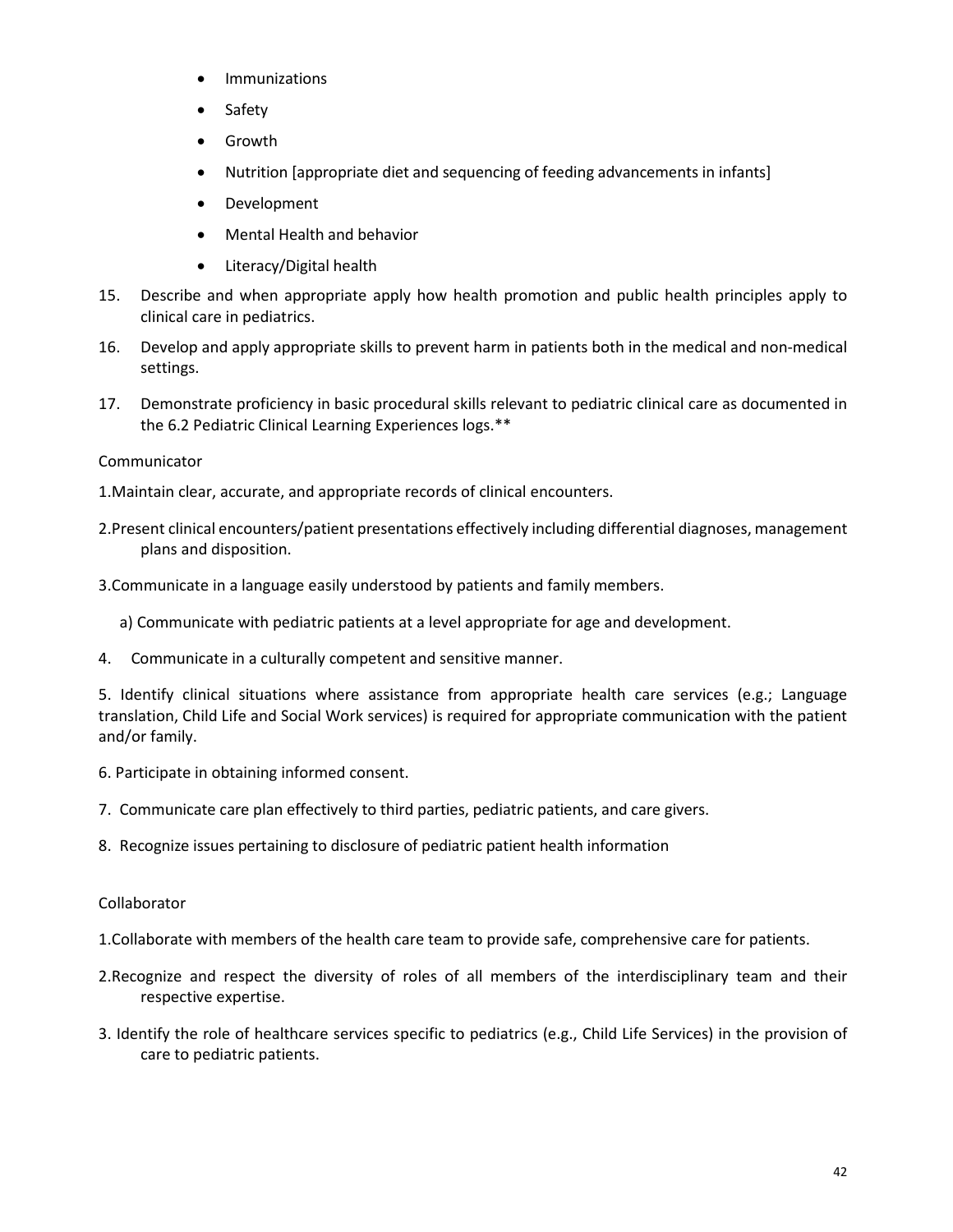#### Leader

- 1. Manage workload effectively.
- 2. Identify and address potential barriers to efficient and safe workflow.

# Health Advocate

- 1. Recognize cultural and socio-economic issues that impact patient and population health.
- 2. Identify vulnerable individuals/populations and develop plans for care that are sensitive to their needs.

## **Scholar**

- 1. Practice evidence informed medicine.
- 2. Identify and utilize appropriate evidenced based resources and critical appraisal strategies in selfdirected learning.
- 3. Participate in the education of patients, family members and other health care team members in a respectful manner.
- 4. Describe the principles of quality improvement and how they relate to patient care and safety.
- 5. Develop specific, appropriate objectives for subsequent shifts based n personal reflection or preceptor feedback.

## Professional

- 1. Demonstrate insight into one's own limitations and identify and access resources to promote ongoing learning and personal wellness.
- 2. Demonstrate application of ethical principles in the clinical decision-making process, including maintaining patient confidentiality, privacy and autonomy.
- 3. Provide culturally safe and respectful care to all patients, including Indigenous populations.
- 4. Demonstrate appropriate professionalism skills such as: respect for patients and health team personnel, honesty, integrity, altruism, appropriate boundaries, responsibility, timeliness, and striving for personal balance.
- 5. Project a professional image in dress, manner, speech and interpersonal relationships that is consistent with the expectations for a physician.
- 6. Recognize and be sensitive to self-limitations and biases; ensure that these do not intrude on patient care.
- 7. Follow up on patients regularly and review investigations in a timely manner to provide safe, competent care.

# **RESOURCES**

Pedscases [\(www.pedscases.com\)](http://www.pedscases.com/)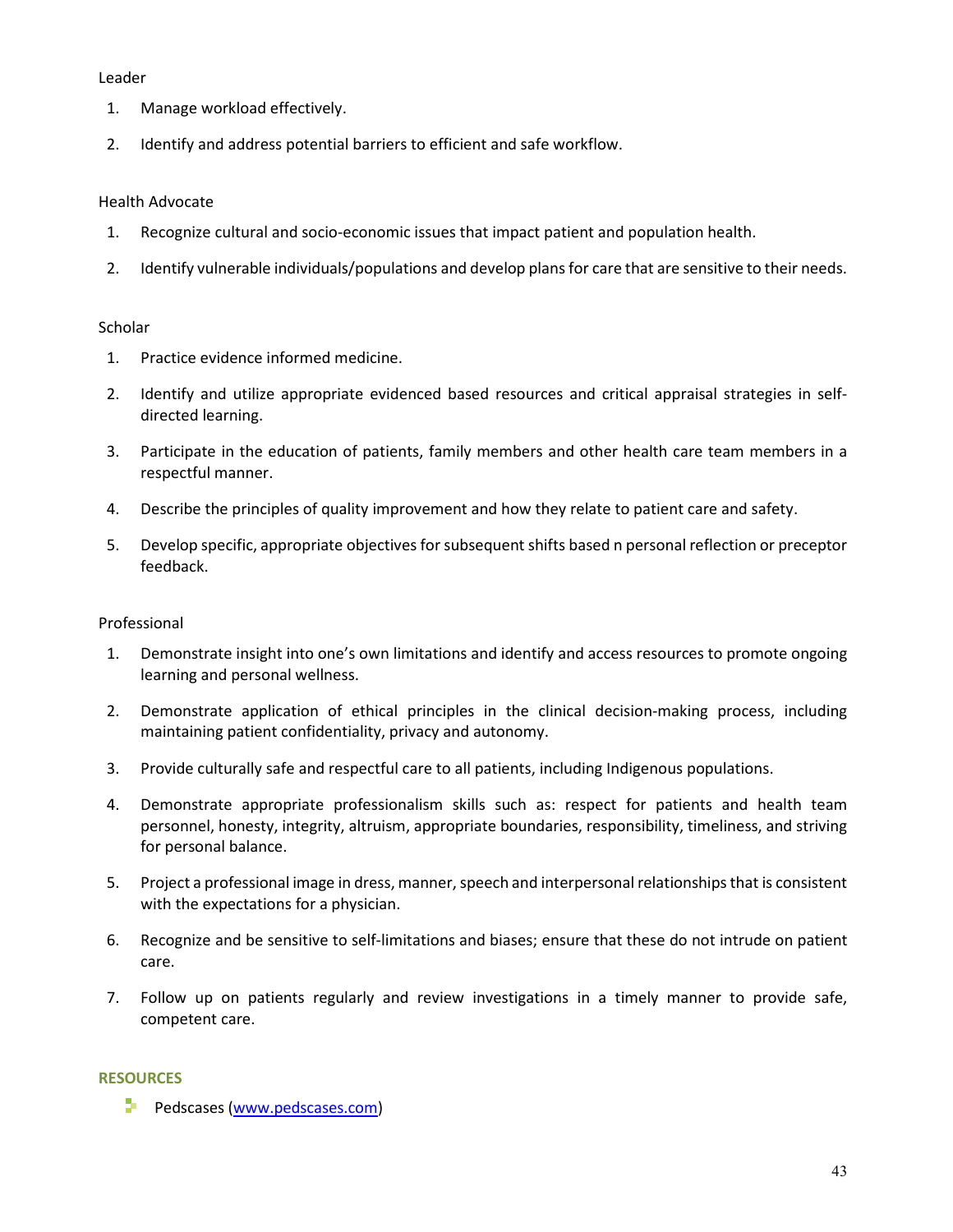An internet-based learning program authored by University of Alberta medical students and pediatric attending physicians. It is designed for use by trainees at all levels of training to supplement other instructional methods. It consists of podcasts as well as interactive web-based activities. Pedscases are optional.

**[http://cards.ucalgary.ca.](http://cards.ucalgary.ca/)** Cards are free, open-access clinical pediatric cases based on current MCC objectives and developed by pediatricians involved in under graduate pediatric education. Hosted by University of Calgary Website

# **Textbooks**

Nelson Essential of Pediatrics (KJ Marcdante and RM Kliegman 2015 7<sup>th</sup> Edition, Elsevier)\*

Nelson Textbook of Pediatrics (Kliegman et al 2015 2 volumes, 20<sup>th</sup> Edition, Elsevier)

Rudolph's Pediatrics (Rudolph et al 2011 22<sup>nd</sup> Edition, McGraw-Hill)\*

The Hospital For Sick Children Manual of Pediatrics (A. Dipchard and J. Friedman 2009 11<sup>th</sup> Edition, Elsevier Canada)

Pediatric Clinical Skills (R. Goldbloom 2010 4<sup>th</sup> Edition, Saunders)

Berman's Pediatric Decision Making (L. Bajaj and S. Hambidge 2011 5<sup>th</sup> Edition, Mosby)

Pediatric Secrets (RA Polin and MF Ditmar 2015 6<sup>th</sup> Edition, Elsevier)

\* Available as an e-book at:<http://libguides.usask.ca/c.php?g=16462&p=91000>

#### **Journals**

Pediatrics Journal of Pediatrics Pediatrics in Review

## **Additional Resource Material**

As referenced in handouts for Clerkship seminars.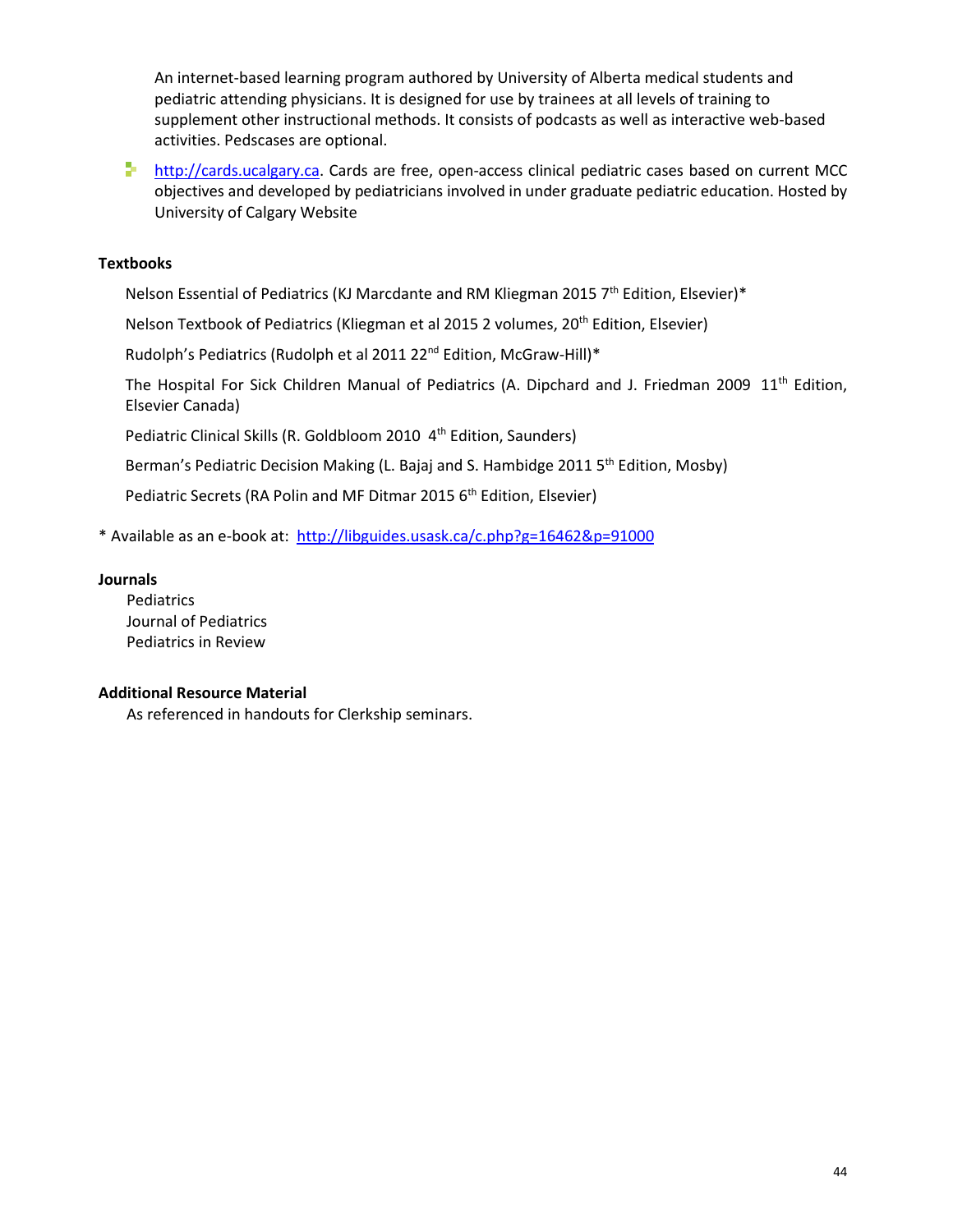#### **PSYCHIATRY**

#### **PSYCHIATRY OBJECTIVES**

#### **Core Psychiatric Presentations (List 1)**

Alcohol/Substance Use Disorders, Anxiety Disorders (including OCD and PTSD), Bipolar Disorders, Schizophrenia and/or other Psychotic Disorders, Depressive Disorders, Disorders usually Diagnosed in Childhood/Adolescence, Personality Disorders, Somatoform Disorders, Neurocognitive Disorders (Delirium, Major Neurocognitive Disorder/Dementia)

By the end of the SLIC the clerk will:

Medical Expert

- 1. Perform an appropriate observed patient and family-centered history of a patient with a core psychiatric condition\* (see List 1).
- 2. Select and interpret investigations with respect to a patient with a core psychiatric condition\* (see List 1).
- 3. Demonstrate the ability to develop a basic treatment plan for a patient with a core psychiatric condition\* (see List 1).
- 4. Demonstrate competency in performing a suicide risk assessment on a patient*.*
- 5. Participate in the care of a patient with a core psychiatric condition\* (see List 1).
- 6. Demonstrate awareness of the diagnostic groups related to the core psychiatric disorders\* (see List 1).
- 7. Demonstrate awareness of the etiology of the core psychiatric conditions\* (see List 1).
- 8. Describe the rationale, principles, indications, contra-indications, and complications related to pharmacotherapy (such as: antidepressants, antipsychotics, anxiolytics, mood stabilizers, hypnotics, stimulants).
- 9. Describe the rationale, principles, indications, contra-indications, and complications related to ECT.
- 10. Describe the rationale, principles, indications, contra-indications, and complications related to psychotherapy.
- 11. Recognize non-psychiatric health conditions in a patient and derive a differential diagnosis.
- 12. Identify initial management plan of a non-psychiatric health condition in a patient.
- 13. Perform an accurate mental status examination.
- 14. Participate in providing psychoeducation/counselling to patients/family members.
- 15. Participate in obtaining informed consent (under supervision).
- 16. Identify the elements of capacity.
- 17. Promptly identify emergency situations and respond appropriately.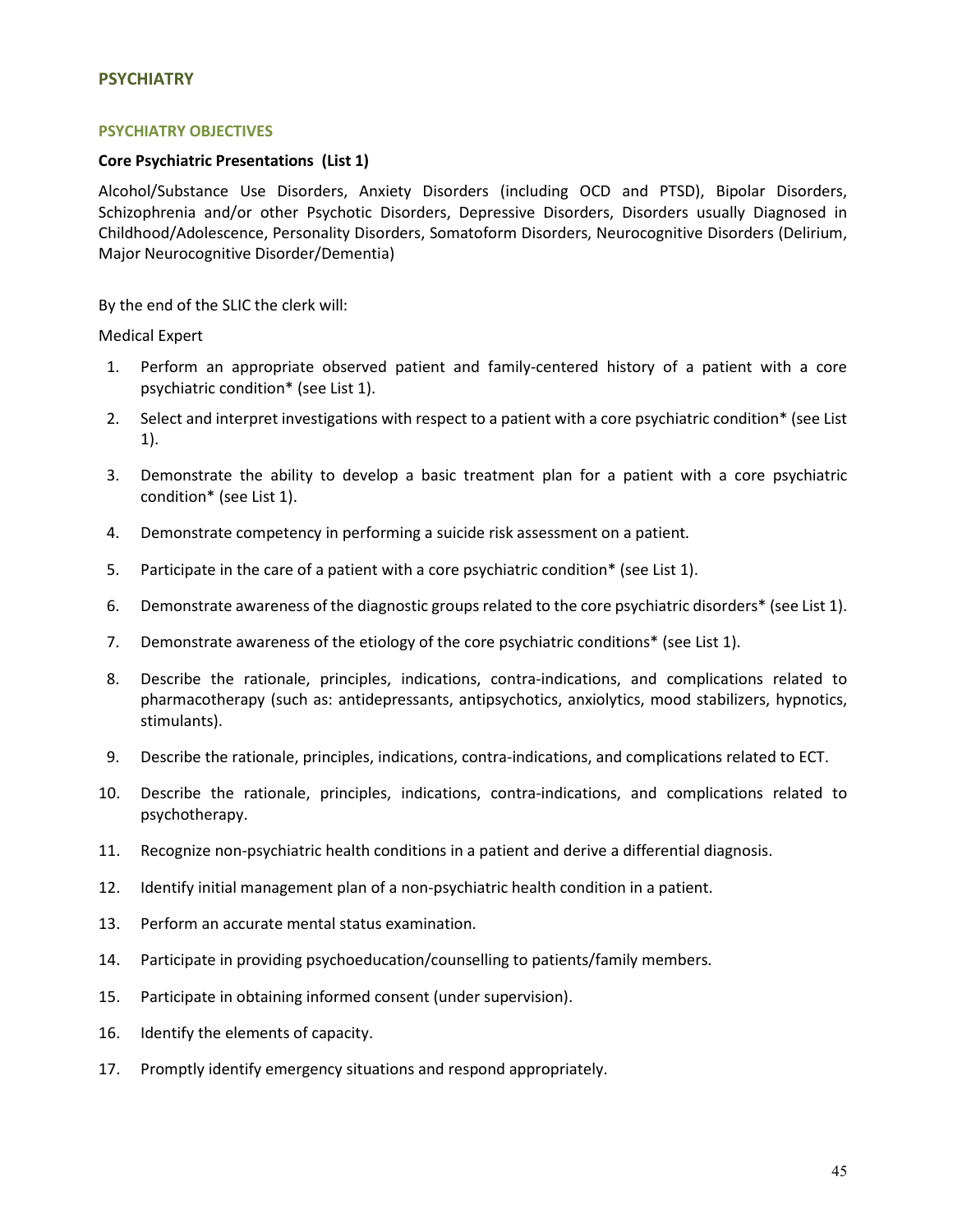#### Communicator

- 1. Maintain clear, accurate, and appropriate records of clinical encounters.
- 2. Present clinical encounters/patient presentations effectively including differential diagnoses, management plans and disposition.
- 3. Communicate in a language easily understood by patients and family members.
- 4. Communicate in a culturally competent and sensitive manner.
- 5. Participate in obtaining informed consent.

## Collaborator

- 1. Collaborate with members of the health care team to provide safe, comprehensive care for patients.
- 2. Recognize and respect the diversity of roles of all members of the interdisciplinary team and their respective expertise.

#### Leader

- 1. Manage workload effectively.
- 2. Identify and address potential barriers to efficient and safe workflow.

## Health advocate

- 1. Recognize cultural and socio-economic issues that impact patient and population health.
- 2. Identify vulnerable individuals/populations and develop plans for care that are sensitive to their needs.

#### Scholar

- 1. Practice evidence informed medicine.
- 2. Identify and utilize appropriate evidenced based resources and critical appraisal strategies in selfdirected learning.
- 3. Participate in the education of patients, family members and other health care team members in a respectful manner.
- 4. Describe the principles of quality improvement and how they relate to patient care and safety.
- 5. Develop specific, appropriate objectives for subsequent shifts based on personal reflection or preceptor feedback.

## Professional

 1. Demonstrate insight into one's own limitations and identify and access resources to promote ongoing learning and personal wellness.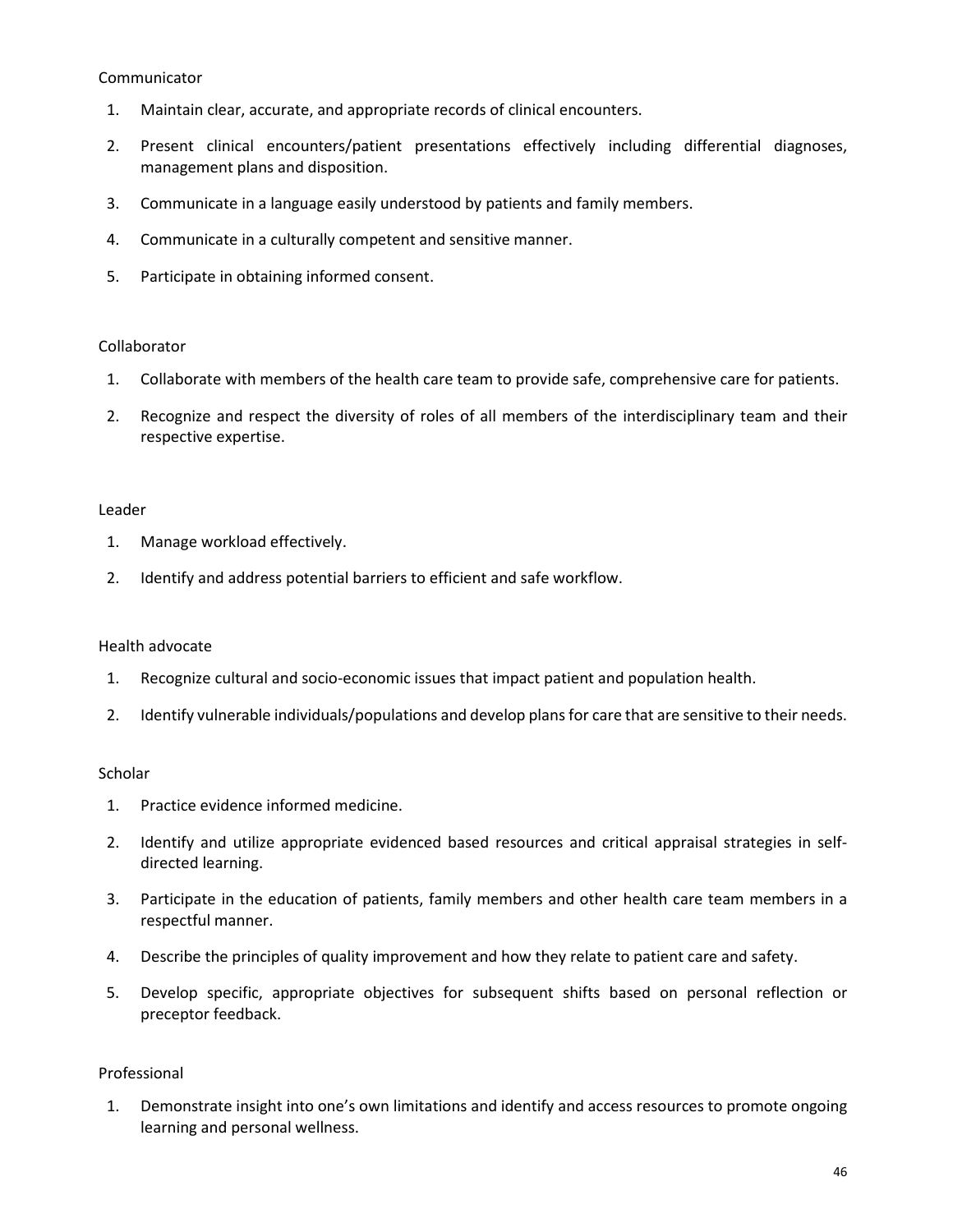- 2. Demonstrate application of ethical principles in the clinical decision-making process, including maintaining patient confidentiality, privacy and autonomy.
- 3. Provide culturally safe and respectful care to all patients, including Indigenous populations.
- 4. Demonstrate appropriate professionalism skills such as: respect for patients and health team personnel, honesty, integrity, altruism, appropriate boundaries, responsibility, timeliness, and striving for personal balance.
- 5. Project a professional image in dress, manner, speech and interpersonal relationships that is consistent with the expectations for a physician.
- 6. Recognize and be sensitive to self-limitations and biases; ensure that these do not intrude on patient care.
- 7. Follow up on patients regularly and review investigations in a timely manner to provide safe, competent care.

#### **Goals for Students**

- $\Box$  To develop skills and knowledge in the recognition, diagnosis, and management of psychiatric disorders.
- T To develop an understanding of the relationship of the psychological state to disease in whatever specialty the student enters.
- $\Box$  To develop insight towards their own feelings toward patients and manage their responses in the best interest of the patient.
- $\Box$  To understand the community resources that are available to assist in the treatment of the patient's psychiatric illness.

## **RESOURCES**

Diagnostic and Statistical Manual of Mental Disorders, Fifth Edition, American Psychiatric Association

Kaplan and Sadock's Concise Textbook of Clinical Psychiatry, Benjamin J and Virginia A Sadock

The Psychiatric Interview: A Practical Guide, Daniel J. Carlat

Lange Q&A Psychiatry, Sean Biltzstein, 10<sup>th</sup> Ed.

Student Resource Handbook, College of Medicine Psych. Library/Reference

McMaster University Psychotherapy e-Resource (PTeR)

Clerk Manual (created by Regina Psychiatry)

Videos for Psychiatric Interview and Mental Status Exam:

[https://www.youtube.com/results?search\\_query=university+of+nottingham+psychiatric+interviews+for+te](https://www.youtube.com/results?search_query=university+of+nottingham+psychiatric+interviews+for+teaching) [aching](https://www.youtube.com/results?search_query=university+of+nottingham+psychiatric+interviews+for+teaching)

<http://aitlvideo.uc.edu/aitl/MSE/MSEkm.swf>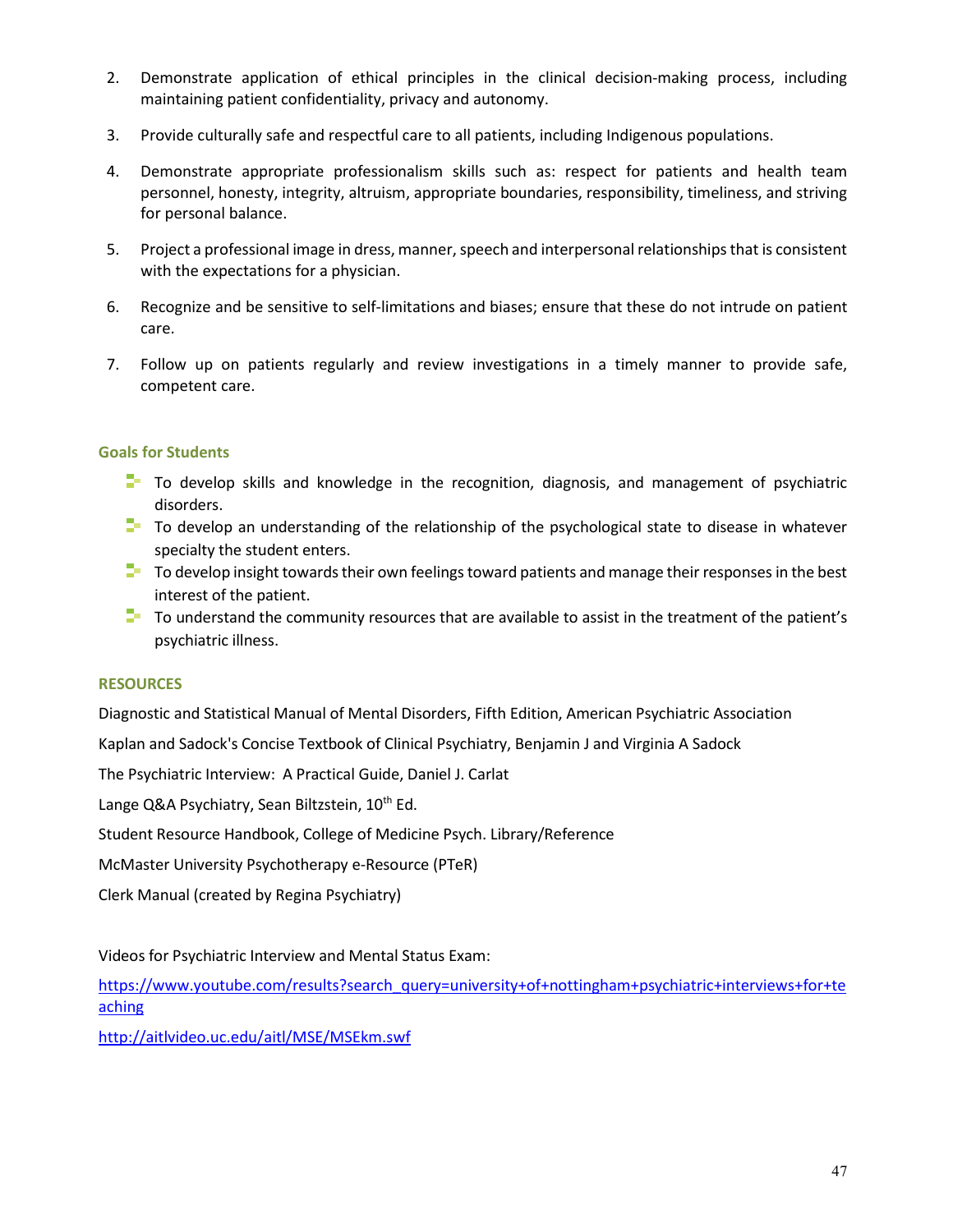#### **SURGERY**

#### **CORE PRESENTATIONS AND CONDITIONS**

#### **Core Surgical Presentations (List 1)**

Mass: Neck/Thyroid Mass, Breast Lump (including Nipple Discharge), Abdominal Mass (Intra-Abdominal and Abdominal Wall, including Groin), Scrotal Mass, Rectal/Prostatic Mass, Lymphadenopathy

Pain (Acute and Chronic): Abdominal pain and/or distension, scrotal pain, joint pain, upper and lower limb pain

Blood: Epistaxis, Hemoptysis, Upper and/or Lower Gastrointestinal Bleed, Hematuria

Trauma: Head, Chest, Abdominal, Pelvic (including Genitourinary), and Limb Injury, Burns

Other: Dysphagia/Odynophagia, Jaundice, Urinary Obstruction, Shock

## **Core Surgical Conditions (List 2)**

ENT: Foreign Body of Nose or Ear, Tonsillitis, Epistaxis, Serous Otitis, Thyroid Cancer/Mass

Breast: Benign Masses (Fibroadenoma, Fibrocystic Changes, Abscess), Malignant Masses

Respiratory: Solitary Pulmonary Nodule, Pleural Effusion (Malignant and Empyema), Pneumothorax (Spontaneous, Traumatic, Iatrogenic)

Vascular: Aortic Dissection, Aortic Aneurysm, Varicose Veins, Occlusive Peripheral Vascular Disease

Gastrointestinal: Acute Abdomen (including Appendicitis/Diverticulitis/GI Tract Perforation), Bowel Obstruction, Esophageal Obstruction, GERD/Gastritis/Peptic Ulcer Disease, Duodenal Ulcer, Mesenteric Ischemia, Biliary Colic/Cholelithiasis/Cholecystitis/Cholangitis, Liver Masses (Benign vs. Malignant), Pancreatitis, Colorectal Carcinoma, Colitis (including Toxic Megacolon), Inflammatory Bowel Disease, Anorectal Diseases (Anal Fissure, Anorectal Abscess/Fistula, Hemorrhoids), Pilonidal Disease, Hernias (Inguinal, Femoral, Umbilical, Incisional)

Skin/Soft Tissue: Necrotizing Soft Tissue Infections, Skin Cancer, Benign Skin Lesions (Nevus, Verrucae, Epidermal Inclusion Cysts, Lipoma)

Genitourinary: Hematuria (Benign and Malignant Causes), BPH, Renal Colic, Prostate Cancer, UTI, Scrotal Masses (Hydrocele, Spermatocele, Varicocele), Scrotal Pain (Torsion, Epididymitis/Orchitis)

Musculoskeletal: Fractures (open and closed), Dislocations, Subluxations, Compartment Syndrome, Septic Joint, Osteoarthritis, Sport-Related Injuries

Neurological:Cerebral Neoplasms, CNS Infections (Meningitis and Abscess), Primary Impact Injury (concussion to profound coma), Epidural Hematoma, Subdural Hematoma, Subarachnoid Hemorrhage, Spinal Cord Injury, Peripheral Nerve Injury/Entrapment (Carpal Tunnel Syndrome)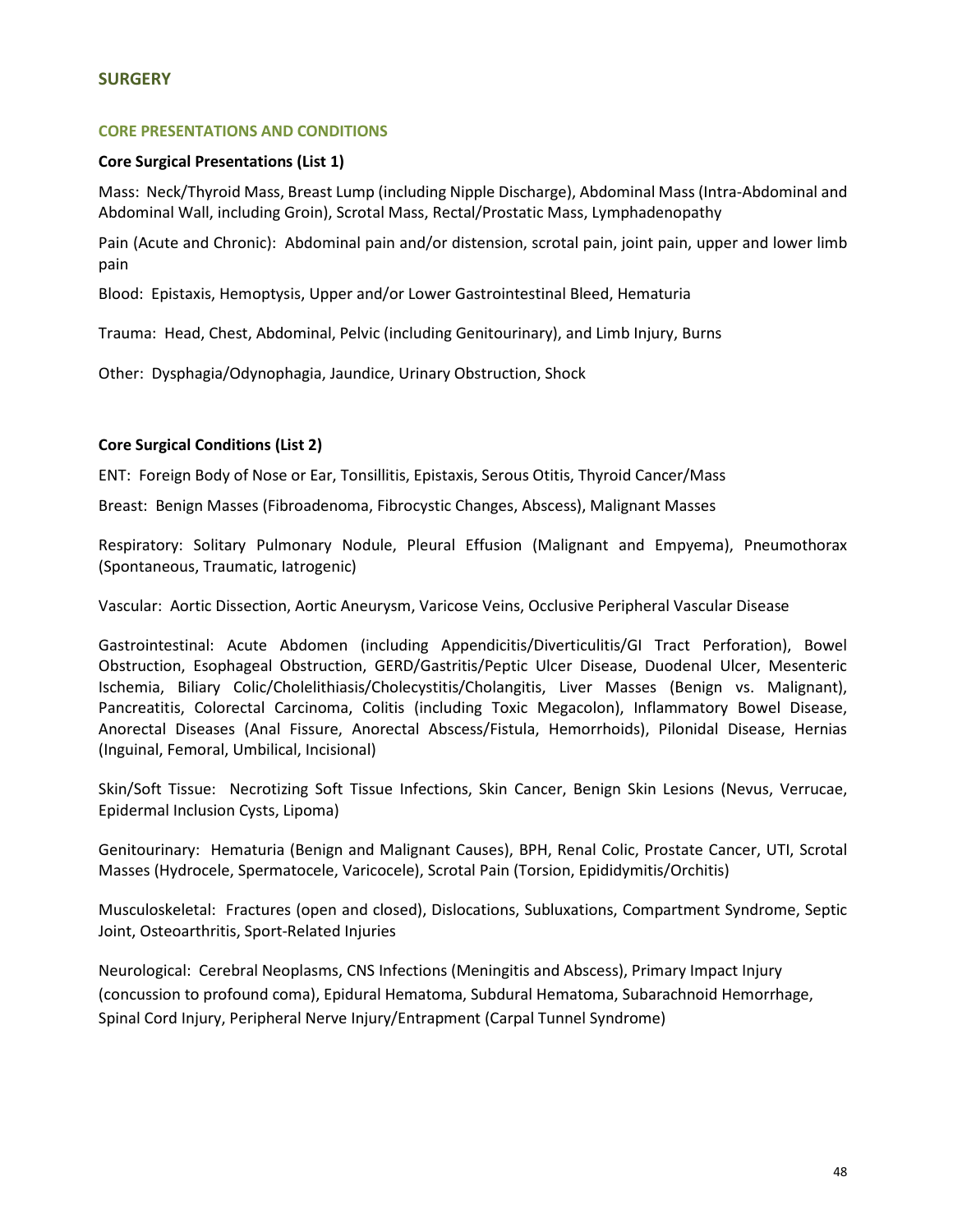#### **SURGERY OBJECTIVES**

By the end of the SLIC the clerk will:

Medical Expert

- 1. Perform an appropriate and focused observed patient and family-centered history for patients with a core surgical presentation (see list 1).
- 2. Perform an appropriate and focused observed patient-centered physical examination for patients with a core surgical presentation (see list 1).
- 3. Provide a diagnostic work-up for patients with a core surgical presentation (see list 1).
- 4. Interpret relevant diagnostic tests in the evaluation of patients with a core surgical presentation (see list 1).
- 5. Synthesize clinical and laboratory/diagnostic data to arrive at a differential diagnosis for all the core surgical presentation (see list 1).
- 6. Develop appropriate plans for the management of patients with the core surgical conditions (see list 2).
- 7. List the indications for referral for surgical conditions (see List 2).
- 8. Discuss the pathophysiology, epidemiology, natural history and prognosis of the core surgical conditions (see list 2).
- 9. Identify patients with life-threatening conditions.
- 10. Manage the results of common pre-operative laboratory investigations prior to surgery.
- 11. Demonstrate and apply knowledge of the significance and need for venous thromboembolism prophylaxis, antibiotic prophylaxis, fasting guidelines.
- 12. Manage the fluid and electrolyte needs of surgical patients with the following conditions such as: dehydration, fluid overload, hyperkalemia, hypokalemia, hypercalcemia, hyperglycemia and hypoglycemia.
- 13. Perform the diagnostic work-up for common post-operative conditions/complications, such as: fever, wound infections/problems, delirium, shortness of breath, chest pain and venothromboembolism.
- 14. Perform the initial management for common post-operative conditions/complications, such as: fever, wound infections/problems, delirium, shortness of breath, chest pain and venothromboembolism.
- 15. Perform proper scrubbing, gowning and gloving.
- 16. Perform aseptic technique and maintain sterility during the performance or assistance of surgical procedures.
- 17. Demonstrate a basic facility in the use of common surgical instruments (forceps, scissors, scalpel, retractor, needle driver, electrocautery).
- 18. Administer appropriate local anaesthetic for procedures (when appropriate).
- 19. List the contraindications and toxicities of local anaesthetics.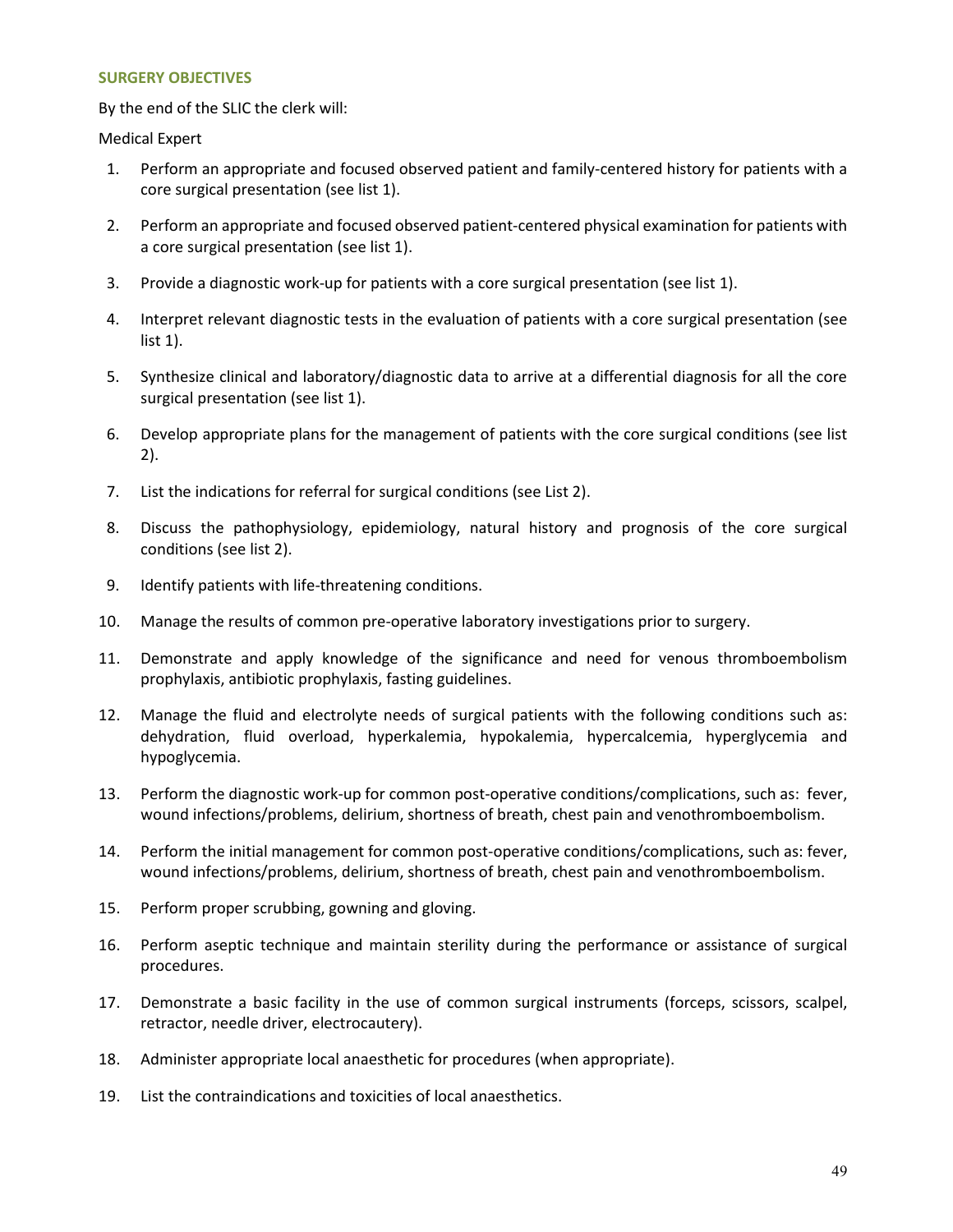- 20. Perform (under supervision) the following procedures:
	- I. Foley Catheter Insertion (male and female)
	- II. Nasogastric Tube Insertion
	- III. Suture a Simple Wound
	- IV. Removal of Sutures or Staples in Skin
	- V. Safe Application and Removal of a Splint or Cast

## Communicator

- 1. Maintain clear, accurate, and appropriate records of clinical encounters.
- 2. Present clinical encounters/patient presentations effectively including differential diagnoses, management plans and disposition.
- 3. Communicate in a language easily understood by patients and family members.
- 4. Communicate in a culturally competent and sensitive manner.
- 5. Participate in obtaining informed consent.

#### Collaborator

- 1. Collaborate with members of the health care team to provide safe, comprehensive care for patients.
- 2. Recognize and respect the diversity of roles of all members of the interdisciplinary team and their respective expertise.

#### Leader

- 1. Manage workload effectively.
- 2. Identify and address potential barriers to efficient and safe workflow.

#### Health Advocate

- 1. Recognize cultural and socio-economic issues that impact patient and population health.
- 2. Identify vulnerable individuals/populations and develop plans for care that are sensitive to their needs.

#### **Scholar**

- 1. Practice evidence informed medicine.
- 2. Identify and utilize appropriate evidenced based resources and critical appraisal strategies in selfdirected learning.
- 3. Participate in the education of patients, family members and other health care team members in a respectful manner.
- 4. Describe the principles of quality improvement and how they relate to patient care and safety.
- 5. Develop specific, appropriate objectives for subsequent shifts based on personal reflection or preceptor feedback.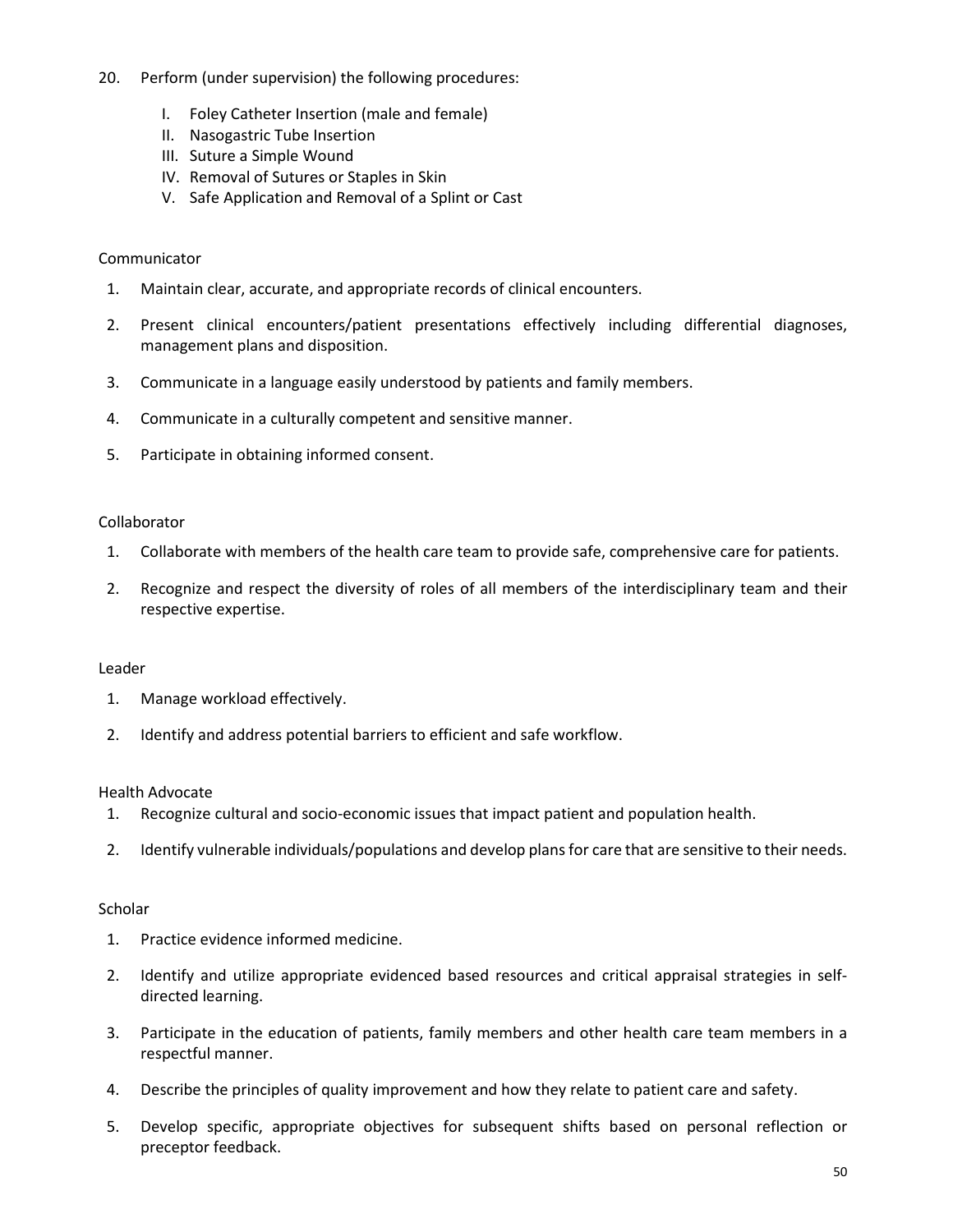## Professional

- 1. Demonstrate insight into one's own limitations and identify and access resources to promote ongoing learning and personal wellness.
- 2. Demonstrate application of ethical principles in the clinical decision-making process, including maintaining patient confidentiality, privacy and autonomy.
- 3. Provide culturally safe and respectful care to all patients, including Indigenous populations.
- 4. Demonstrate appropriate professionalism skills such as: respect for patients and health team personnel, honesty, integrity, altruism, appropriate boundaries, responsibility, timeliness, and striving for personal balance.
- 5. Project a professional image in dress, manner, speech and interpersonal relationships that is consistent with the expectations for a physician.
- 6. Recognize and be sensitive to self-limitations and biases; ensure that these do not intrude on patient care.
- 7. Follow up on patients regularly and review investigations in a timely manner to provide safe, competent care.

The focus of surgical exposure in the SLIC is to provide hands-on experience but not at the cost of patient safety. Students **should not** individually perform procedures that they are not comfortable performing and **should** be supervised while performing procedures that they are learning. If a student has concerns regarding the learning environment pertaining to the acquisition of safe procedural skills, they should contact their primary preceptor or site co-ordinator.

## **RESOURCES**

The following four textbooks are recommended as primary resources:

Klingensmith ME, Vemuri C, Oluwadamilola MF, Robertson JO et al.: *The Washington Manual of Surgery* (7th Ed.). Philadelphia, PA, Wolters Kluwer, 2016.

Lawrence PF: *Essentials of General Surgery* (5th Ed.). Baltimore, MD: Lippincott Williams & Wilkins, 2012.

Townsend CM, Beauchamp RD, Evers BM, Mattox KL: *Sabiston Textbook of Surgery: The Biological Basis of Modern Surgical Practice* (19th Ed.). Philadelphia, PA, Elsevier, 2012.

 Sheth, Neil and J Lonner. *Gowned and Gloved Orthopedics: Introduction to Common*  Procedures. Philadelphia, PA, Saunders Elsevier (1<sup>st</sup> Ed), 2009

The following musculoskeletal physical examination videos will serve as resources for the Orthopedic Surgery component of your rotation. These should be watched prior to, or at the beginning of, your Orthopedic Surgery rotation. They are posted to Canvas.

Hip examination with Dr. Lutz

Knee examination with Dr. Buchko

Shoulder examination with Dr. Sauder

Spine examination with Dr. Spiess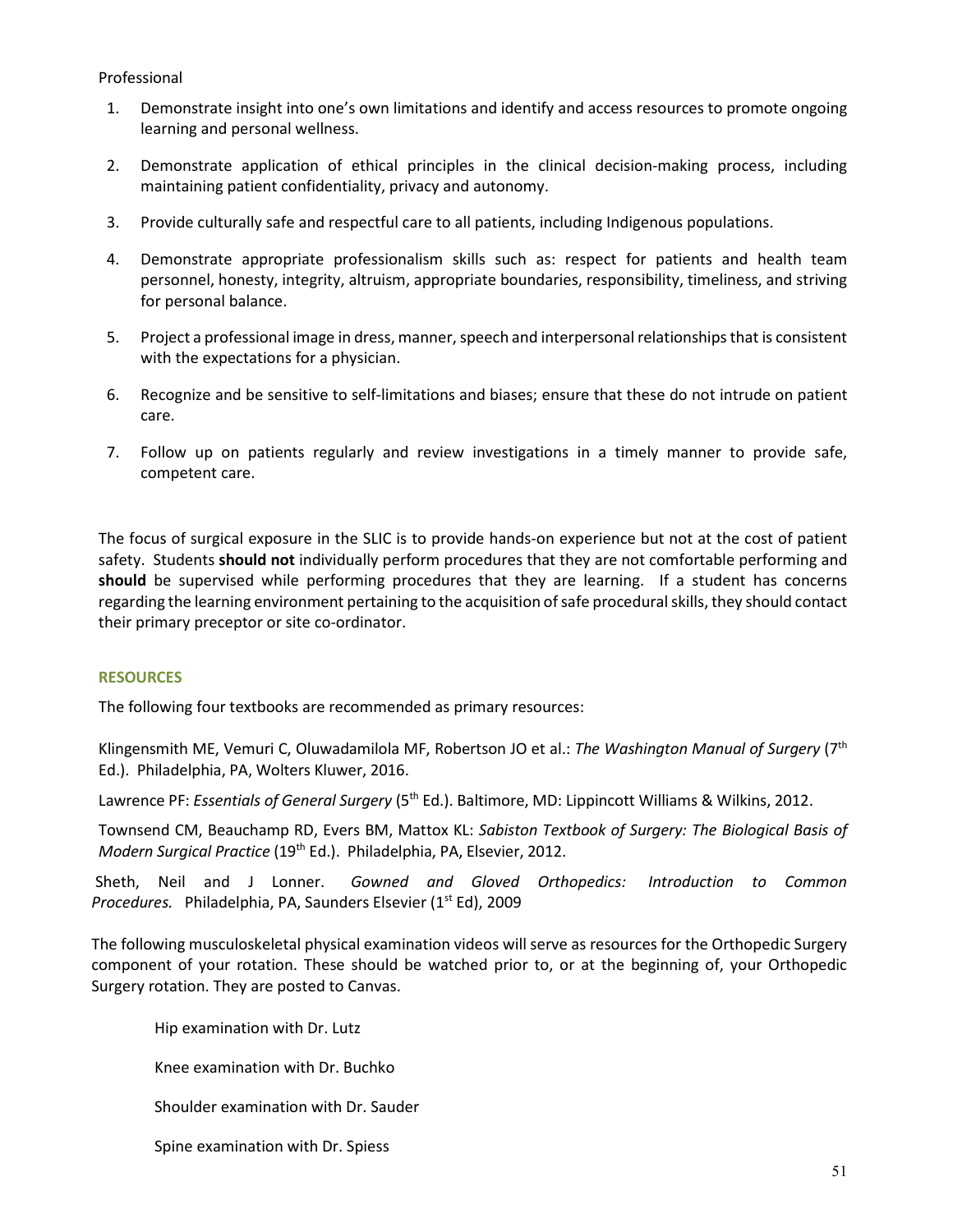Pediatric MSK examination with Drs. Dzus and Mortimer

Basic hand examination with Dr. Thomson

Many students have found the following resources useful when studying for the National Board of Medical Examiner's Surgery Examination:

C. Pestana. *Dr. Pestana's Notes Surgery Notes* (2nd Ed.). New York, NY: Kaplan Medical, 2013.

E. Toy, T. Liu, and A. Campbell. *Case Files Surgery* (4th Ed.). Chicago, IL: McGraw Hill, 2012.

L.S. Kao and T. Lee. Pre-test Surgery (13<sup>th</sup> Ed.). Chicago, IL: McGraw Hill, 2012.

L.H. Blackbourne. *Surgical Recall* (6<sup>th</sup> Ed.). Philadelphia, PA: Lippincott Williams & Wilkins, 2012.

B.E. Jarrell BE and S.M. Kavic. *NMS Surgery* (6th Ed.). Philadelphia, PA: Wolters Kluwer, 2015.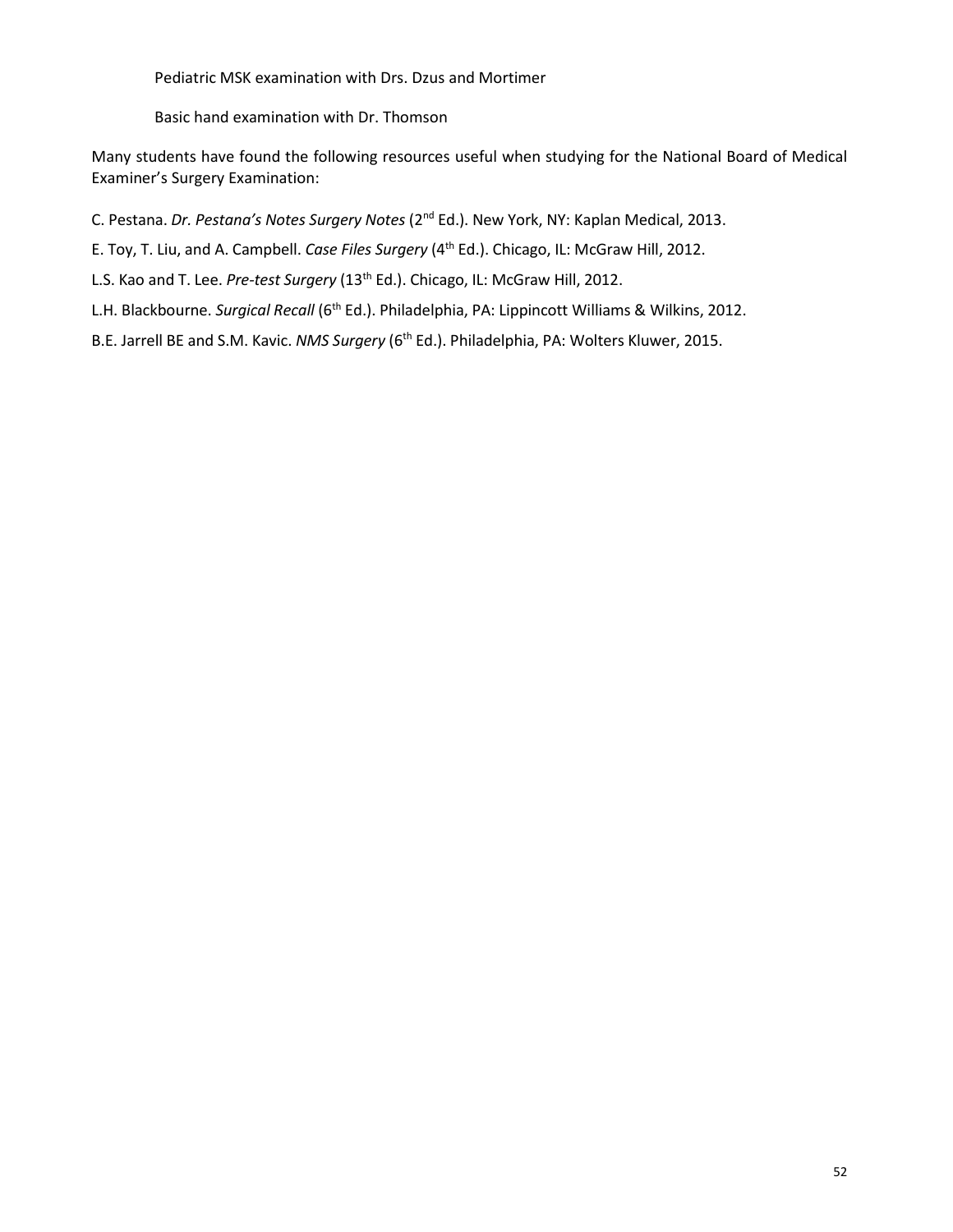## **IMPORTANT AND RELEVANT STUDENT INFORMATION**

**UGME CONTACT INFORMATION EMAIL COMMUNICATIONS ETHICS AND PROFESSIONALISM PROGRAM EVALUATION GUIDELINES FOR PROVIDING FEEDBACK\ EMERGENCY PROCEDURES MD PROGRAM ATTENDANCE POLICY ASSESSMENT POLICY PROMOTION STANDARDS CONFLICT OF INTEREST NON-INVOLVEMENT OF HEALTH CARE PROVIDERS IN STUDENT ASSESSMENT APPEALS PROCEDURES STUDENT DISCRIMINATION, HARRASSMENT, AND MISTREATMENT PROCEDURE ACCOMMODATION OF STUDENTS WITH DISABILITIES TECHNICAL STANDARDS – ESSENTIAL SKILLS AND ABILITIES REQUIRED FOR THE STUDY OF MEDICINE** <https://medicine.usask.ca/policies/com-technical-standards.php#relatedForms>

#### **OFFICE OF STUDENT AFFAIRS**

1

Where a specific College of Medicine policy or procedure does not exist, the College refers to the U of S Academic Courses Policy at<http://policies.usask.ca/policies/academic-affairs/academic-courses.php>

#### **UNDERGRADUATE MEDICAL EDUCATION ASSIGNMENT SUBMISSION POLICY**

Any assignment submitted after 23:59 SK time on the specified date is deemed late (unless otherwise specified).

All due dates or timelines for assignment submission are published in the student course syllabus<sup>1</sup>.

A late assignment may still be submitted up to three consecutive calendar days (72 hours) from the original deadline for that assessment. The assignment must be submitted to the appropriate year Administrative Coordinator in Saskatoon, or the Pre-Clerkship Coordinator in Regina for years 1-2. Years 3-4 must submit to the Rotation Coordinator. The student, if submitting a late assignment that is deemed to be at or above the pass mark for that assignment will receive the pass mark for the assignment. If it is assessed as below the pass mark, the student will receive the actual grade assigned for the assignment.

Any late assignments not submitted by 23:59 on the third day will receive a mark of 0%. After this period, all mandatory assignments must still be submitted, or the student will be deemed to be missing a course

<sup>&</sup>lt;sup>1</sup> Canvas routinely updates their systems on certain Wednesday evenings. In the event that Canvas is down for scheduled maintenance or due to technical difficulties, assignments are to be submitted by 0900 the following morning.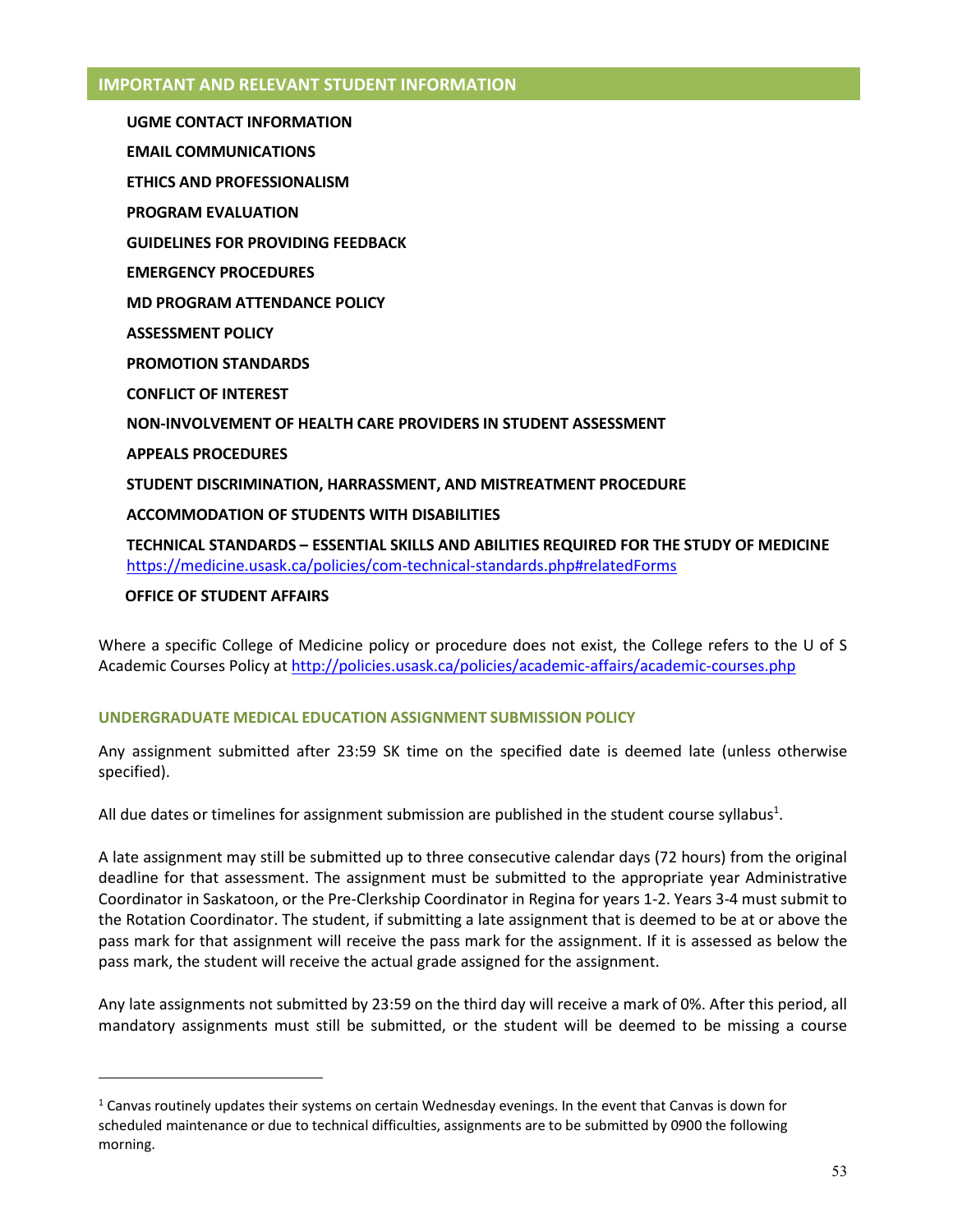component, which will result in an incomplete course. Subsequent academic consequences will be determined at the promotions committee meetings.

In addition to the consequences specified herein, students submitting mandatory assignments late should anticipate a meeting to discuss professionalism, which may result in associated documentation.

**All requests for a deferral of an assignment due date must be received a minimum of 72 hours prior to the deadline.** All such requests must be sent to the Course Director or Rotation Coordinator and copied to the relevant Administrative Coordinator. The course director, in consultation with the year chair and appropriate course/module/rotation director will make a final decision and notify the student of the outcome. Exceptional, unforeseen circumstances will be considered on an individual basis as above.

#### **CITATION FORMAT**

Unless otherwise specified by the course or module director, the expected citation format is that of the International Committee of Medical Journal Editors (ICMJE). Examples of this citation format are available at [www.nlm.nih.gov/bsd/uniform\\_requirements.html](http://www.nlm.nih.gov/bsd/uniform_requirements.html)

#### **PROFESSIONALISM**

Students can be deemed unsuccessful on any course assessment for not achieving course expectations of professionalism. This would include, but is not limited to, any unapproved absences from a mandatory session, and/or submission of late assignments. Students failing to meet professional expectations in the course should anticipate a meeting with the module/course directors and/or year chair to discuss the concern, which may result in associated documentation. For further information on professionalism, please refer to the UGME procedures for concerns with medical student professional behavior.

<http://medicine.usask.ca/policies/professionalism-standard-operating-procedure.php>

#### **RECORDING OF THE LECTURES**

Most lectures will be recorded and posted to the course Canvas site under Course Materials. However, each lecturer reserves the right to choose whether or not their lectures will be recorded. Lecture recordings are not intended to be a replacement for attending the session but rather to enhance understanding of the concepts.

Please remember that course recordings belong to your instructor, the University, and/or others (like a guest lecturer) depending on the circumstance of each session, and are protected by copyright. Do not download, copy, or share recordings without the explicit permission of the instructor.

For questions about recording and use of sessions in which you have participated, including any concerns related to your privacy, please contact the UGME administrative coordinator for this course. More information on class recordings can be found in the Academic Courses Polic[y https://policies.usask.ca/policies/academic-affairs/academic-courses.php#5ClassRecordings.](https://policies.usask.ca/policies/academic-affairs/academic-courses.php#5ClassRecordings)

#### **REQUIRED VIDEO USE:**

At times in this course you may be required to have your video on during video conferencing sessions, in order to support observation of skills, to support group learning activities, or for exam invigilation. It will be necessary for you to use of a webcam built into or connected to your computer.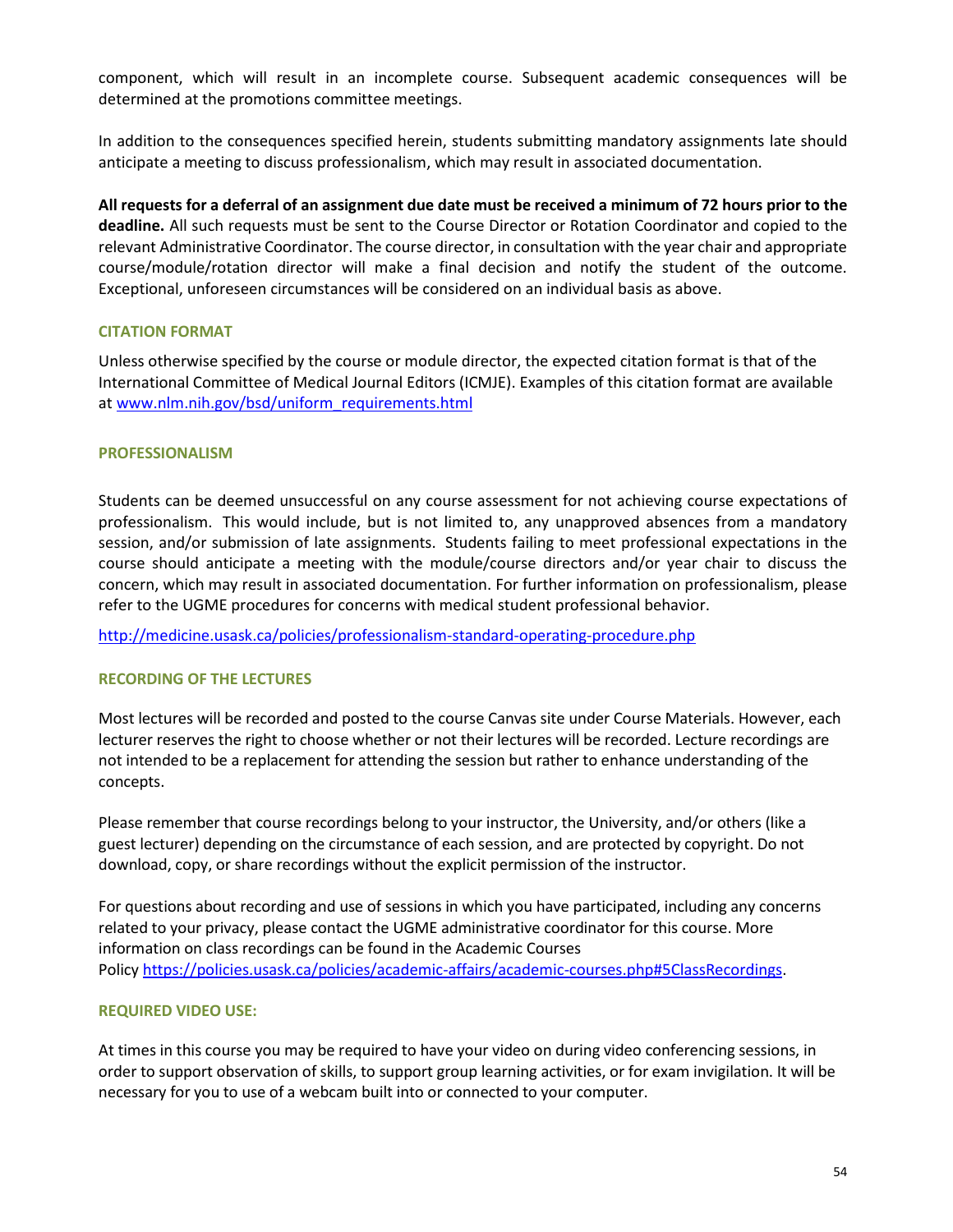For questions about use of video in your sessions, including those related to your privacy, contact your instructor.

# **COPYRIGHT**

Course materials are provided to you based on your registration in a class, and anything created by your professors and instructors is their intellectual property and cannot be shared without written permission. If materials are designated as open education resources (with a creative commons license) you can share and/or use in alignment with th[e CC license.](https://openpress.usask.ca/authoring/chapter/creative-commons-licenses/) This includes exams, PowerPoint/PDF slides and other course notes. Additionally, other copyright-protected materials created by textbook publishers and authors may be provided to you based on license terms and educational exceptions in the Canadian Copyright Act (se[e http://laws-lois.justice.gc.ca/eng/acts/C-42/index.html\).](http://laws-lois.justice.gc.ca/eng/acts/C-42/index.html)

**Before you copy or distribute others' copyright-protected materials, please ensure that your use of the materials is covered under the University's Fair Dealing Copyright Guidelines available** 

**at** [https://library.usask.ca/copyright/general-information/fair-dealing-guidelines.php.](https://library.usask.ca/copyright/general-information/fair-dealing-guidelines.php) For example, posting others' copyright-protected materials on the open web is not covered under the University's Fair Dealing Copyright Guidelines, and doing so requires permission from the copyright holder.

For more information about copyright, please visi[t https://library.usask.ca/copyright/index.phpw](https://library.usask.ca/copyright/index.php)here there is information for students available a[t https://library.usask.ca/copyright/students/rights.php,](https://library.usask.ca/copyright/students/rights.php) or contact the University's Copyright Coordinator at<mailto:copyright.coordinator@usask.ca>or 306-966-8817.

# **INTEGRITY DEFINED (FROM THE OFFICE OF THE UNIVERSITY SECRETARY)**

Although learning in a remote context is different, the rules and principles governing academic integrity remain the same. If you ever have questions about what may or may not be permitted, ask your instructor. Students have found it especially important to clarify rules related to exams administered remotely and to follow these carefully and completely.

The University of Saskatchewan is committed to the highest standards of academic integrity (<https://academic-integrity.usask.ca/>). Academic misconduct is a serious matter and can result in grade penalties, suspension, and expulsion.

## **Prepare for Integrity**

Students are expected to act with academic integrity.

- Students are encouraged to complete the Academic Integrity Tutorial to understand the fundamental values of academic integrity and how to be a responsible scholar and member of the USask community (tutorial link: [https://libguides.usask.ca/AcademicIntegrityTutorial\)](https://libguides.usask.ca/AcademicIntegrityTutorial) .
- Students can access campus resources that support development of study skills, time and stress management, and ethical writing practices important for maintaining academic integrity and avoiding academic misconduct.

## **Responses to Misconduct**

Students are expected to be familiar with the academic misconduct regulations [\(https://governance.usask.ca/student-conduct-appeals/academic-misconduct.php#About\)](https://governance.usask.ca/student-conduct-appeals/academic-misconduct.php#About).

- Definitions appear in Section II of the academic misconduct regulations.
- The academic misconduct regulations apply regardless of type of assessment or presence of supervision during assessment completion.
- Students are advised to ask for clarification as to the specific expectations and rules for assessments in all of their courses.
- Students are urged to avoid any behaviour that could result in suspicions of cheating, plagiarism, misrepresentation of facts. Students should note that posting copyrighted course materials (e.g.,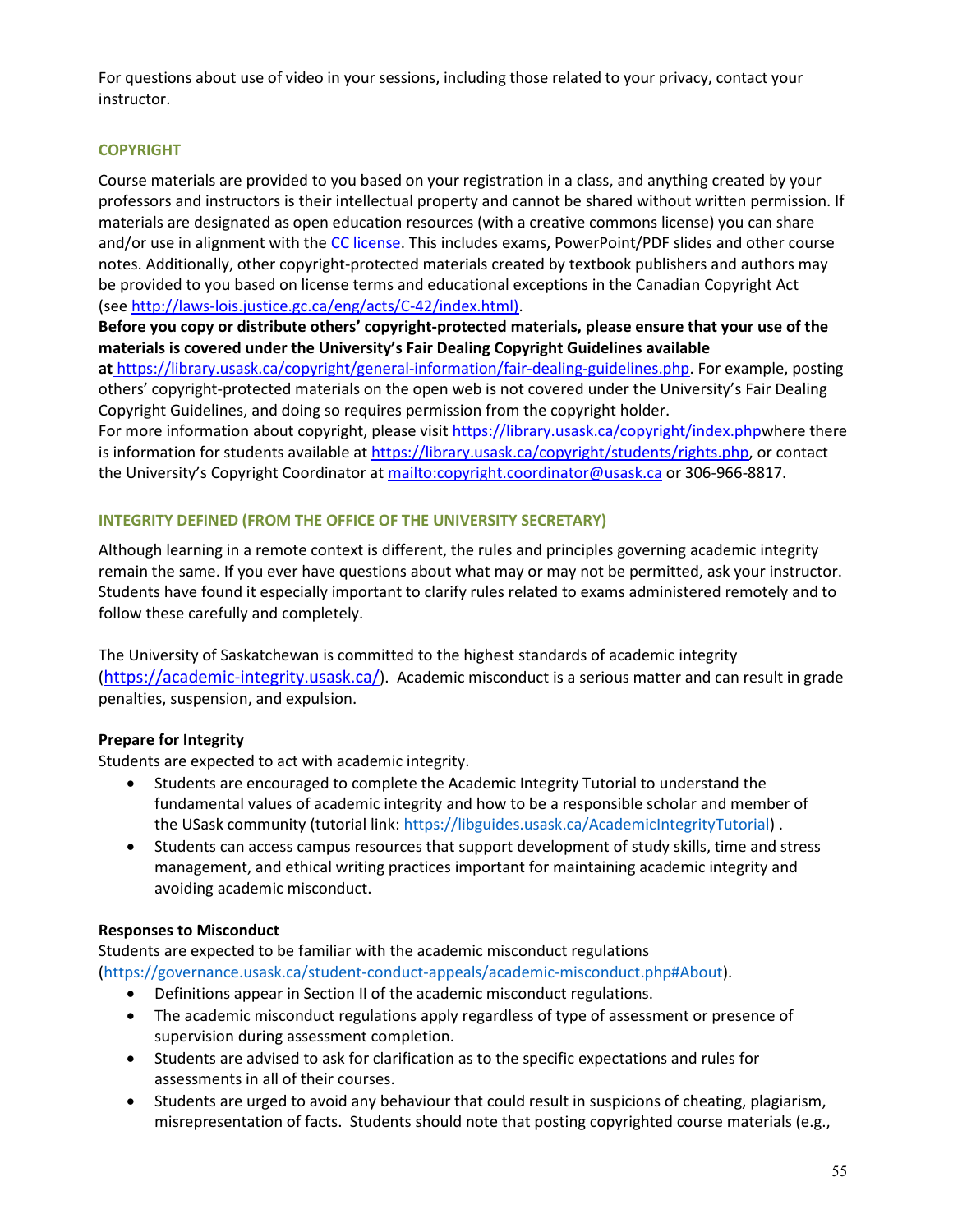notes, questions, assignments or exams) to third party websites or services or other forum or media without permission is an academic or non-academic misconduct offense.

Non-academic offenses are dealt with under the [Standard of Student Conduct in NonAcademic Matters and](https://governance.usask.ca/student-conduct-appeals/non-academic-misconduct.php)  [Regulations and Procedures for Resolution of Complaints and Appeals.](https://governance.usask.ca/student-conduct-appeals/non-academic-misconduct.php)

## **EXAMINATIONS WITH ACCESS AND EQUITY SERVICES (AES)**

Students who have disabilities (learning, medical, physical, or mental health) are strongly encouraged to register with Access and Equity Services (AES) if they have not already done so. Students who suspect they may have disabilities should contact the Student Affairs Coordinator at the Office of Student Affairs (OSA) for advice and referrals. In order to access AES programs and supports, students must follow AES policy and procedures. For more information, check

<https://students.usask.ca/health/centres/access-equity-services.php>or contact AES at 306-966-7273 or aes@usask.ca.

Students registered with AES may request alternative arrangements for mid-term and final examinations.

Students must arrange such accommodations through the Office of Student Affairs (OSA) by the stated deadlines. Instructors shall provide the examinations for students who are being accommodated by the deadlines established by OSA.

## **STUDENT SUPPORTS**

## **COLLEGE OF MEDICINE, OFFICE OF STUDENT AFFAIRS**

Student Affairs offers confidential support and advocacy at arm's length from the academic offices.

For more information please contact:

COM Student Affairs Coordinator (Saskatoon), Edith Conacher at [edith.conacher@usask.ca o](mailto:edith.conacher@usask.ca)r (306) 966-4751

COM and the School of Rehabilitation Science Coordinator (Saskatoon), Bev Digout at [bev.digout@usask.ca](mailto:bev.digout@usask.ca) or (306) 966-8224

Adminsitrative Assistant, Kacia Whilby (Saskatoon) at [kacia.whilby@usask.ca](mailto:chelsea.malkowich@usask.ca) or (306) 966-7331

COM Student Affairs Coordinator (Regina), Lisa Persaud at [lisa.persaud@saskhealthauthority,ca o](mailto:lisa.persaud@saskhealthauthority,ca)r (306) 766-0620

Student Affairs Director, Dr. Nicole Fahlman (Regina) a[r nicole.fahlman@usask.ca](mailto:nicole.fahlman@usask.ca) or (306) 209-0142

Student Affairs Director, Dr. Tiann O'Carroll (Regina) at [tiann.ocaroll@usask.ca](mailto:tiann.ocaroll@usask.ca) or (306) 529-0777

OSA Associate Michelle Grove at [michelle.grove@saskhealthauthority.ca](mailto:michelle.grove@saskhealthauthority.ca) or (306) 766-0553

COM Student Affairs Director (Prince Albert) Dr. Dale Ardell a[t drardellpc@sasktel.net o](mailto:drardellpc@sasktel.net)r (306) 763-8888

#### **ACADEMIC HELP FOR STUDENTS**

The University Library offers a range of learning and academic support to assist USask undergrad and graduate students. For information on specific services, please see the Learning page on the Library web site [https://library.usask.ca/support/learning.php.](https://library.usask.ca/support/learning.php)

Remote learning support information<https://students.usask.ca/remote-learning/index.php> Class and study tips<https://students.usask.ca/remote-learning/class-and-study-tips.php> Remote learning tutorial https://libguides.usask.ca/remote learning